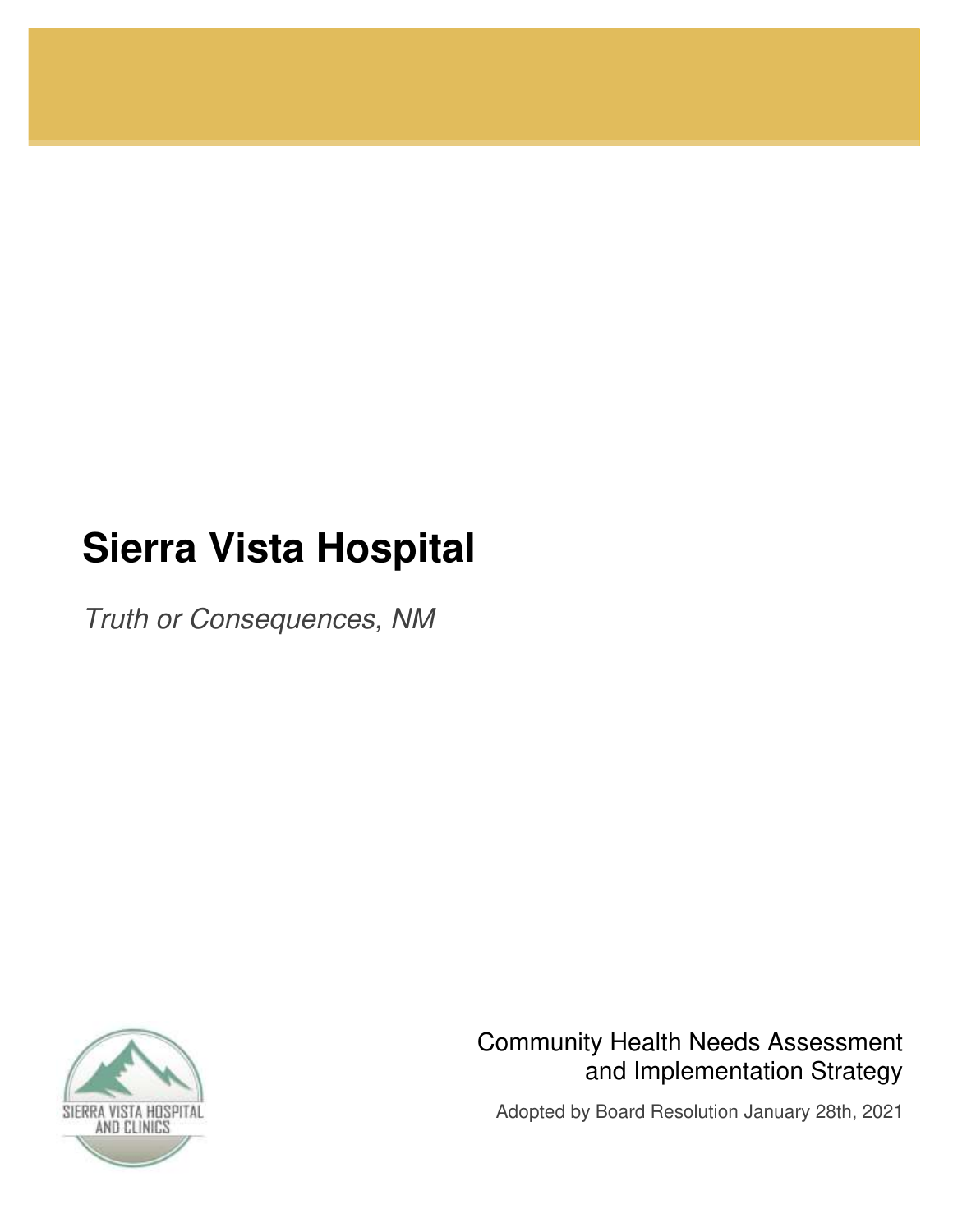

Dear Community Member:

Sierra Vista Hospital's history of caring for our community dates back to 1986. Our efforts to provide exceptional healthcare to the people of the greater Sierra County region has long been in alignment with the needs of our community. The "2020 Community Health Needs Assessment" identifies local health and medical needs and provides a plan of how Sierra Vista Hospital ("SVH") will respond to such needs. This document illustrates one way we are meeting our obligations to efficiently deliver medical services.

SVH will conduct this effort at least once every three years. The report produced three years ago is also available for your review and comment. As you review this plan, please see if, in your opinion, we have identified the primary needs of the community and if you think our intended response will lead to needed improvements.

We do not have adequate resources to solve all the problems identified. Some issues are beyond the mission of the hospital and action is best suited for a response by others. Some improvements will require personal actions by individuals rather than the response of an organization. We view this as a plan for how we, along with other area organizations and agencies, can collaborate to bring the best each has to offer to support change and to address the most pressing identified needs.

I invite your response to this report. As you read, please think about how to help us improve health and medical services in our area. We all live in, work in, and enjoy this wonderful community, and together, we can make our community healthier for every one of us.

Thank You,

Eric Stokes Chief Executive Officer Sierra Vista Hospital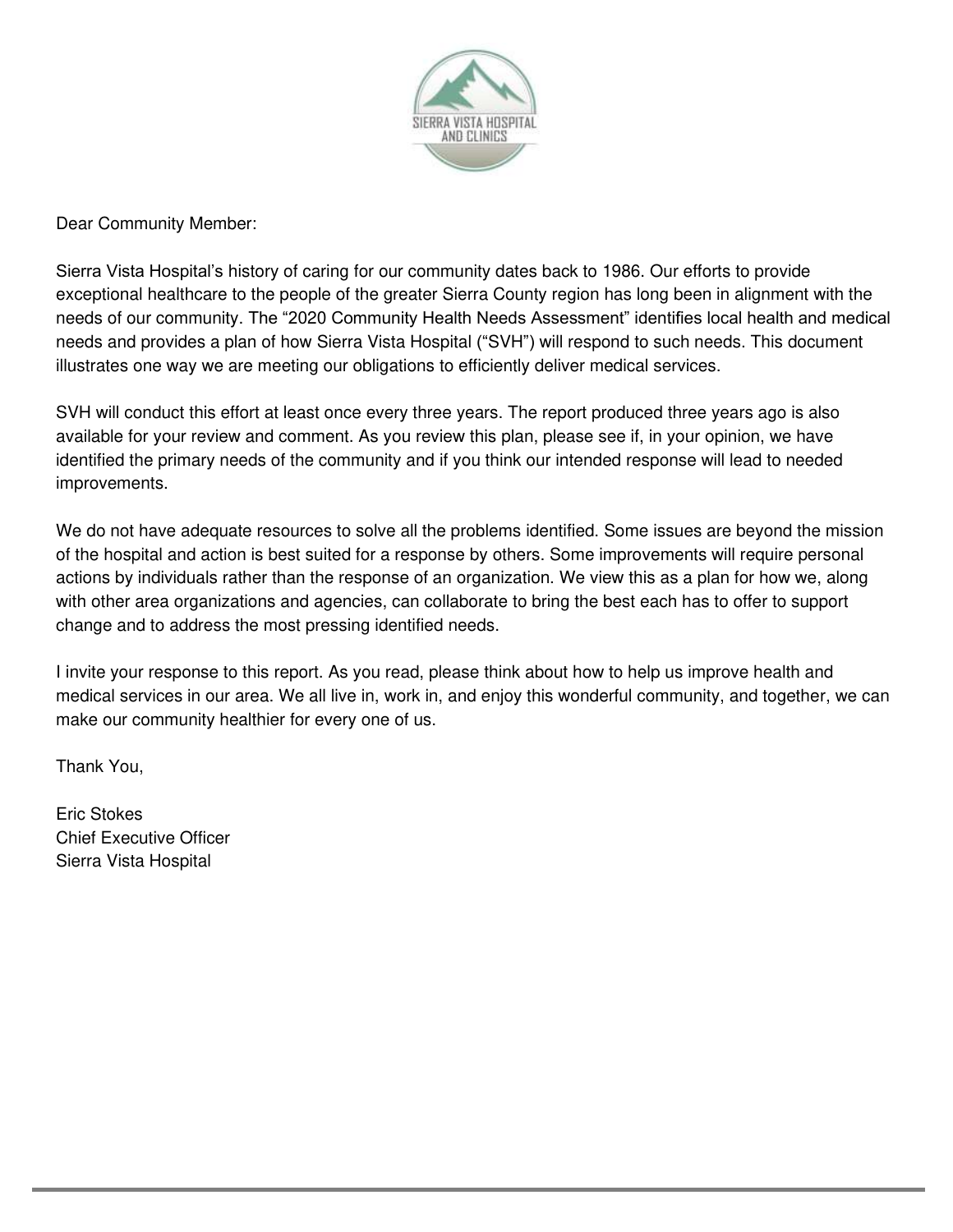## **TABLE OF CONTENTS**

| Appendix A – Identification & Prioritization of Community Needs (Local Expert Survey Results)  33 |  |
|---------------------------------------------------------------------------------------------------|--|
|                                                                                                   |  |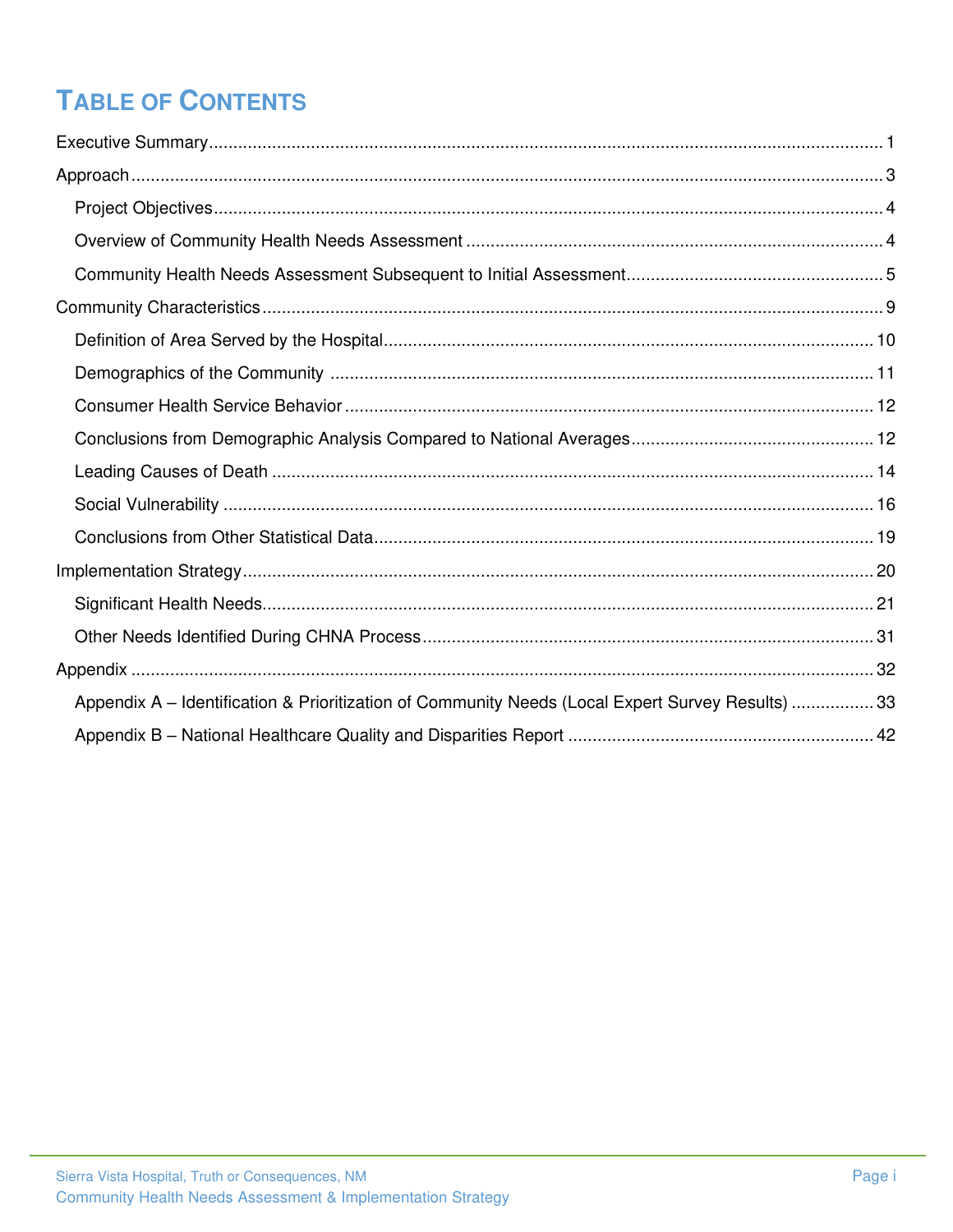## <span id="page-3-0"></span>**EXECUTIVE SUMMARY**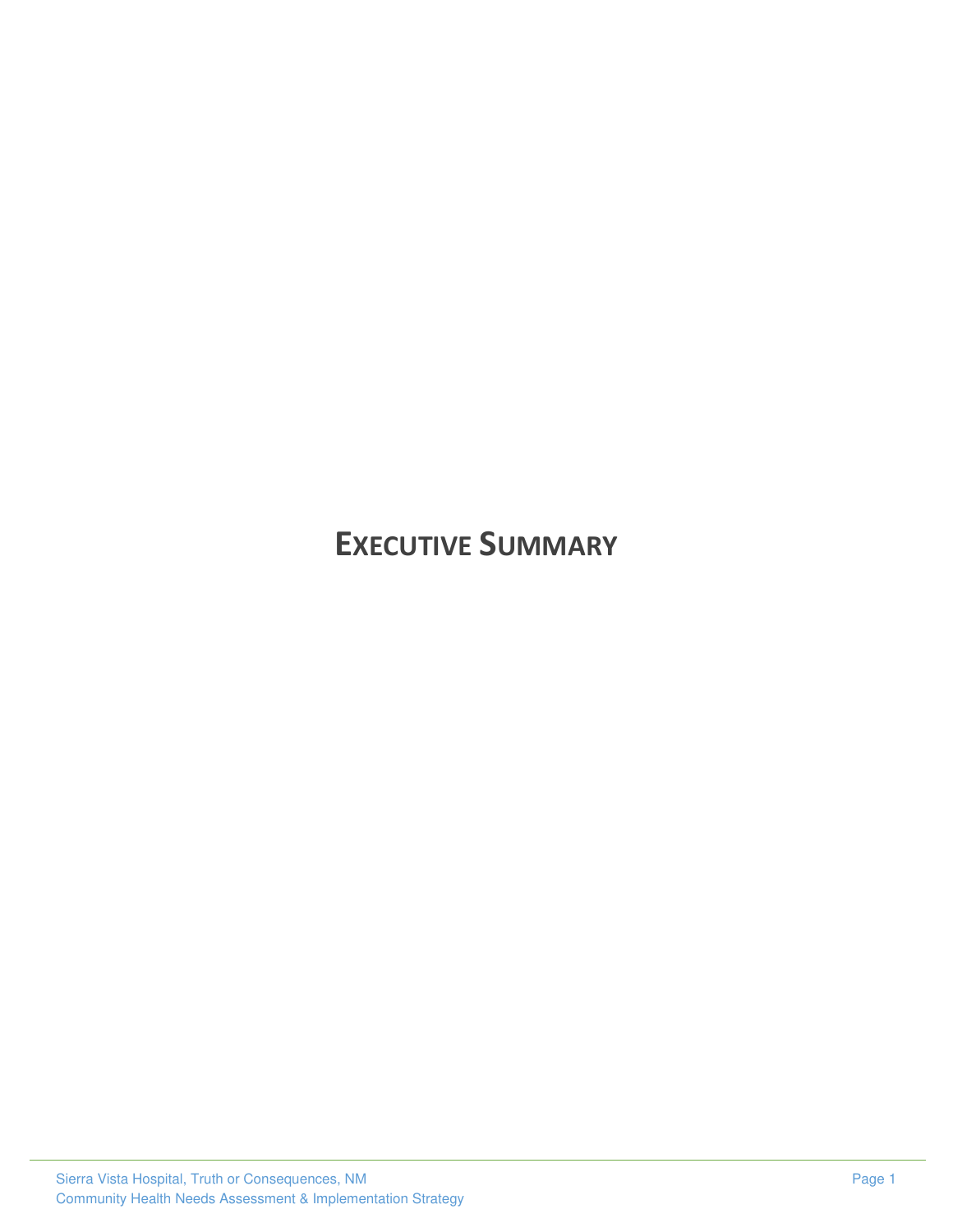## **EXECUTIVE SUMMARY**

Sierra Vista Hospital ("SVH" or the "Hospital") has performed a Community Health Needs Assessment to determine the health needs of the local community.

Data were gathered from multiple well-respected secondary sources to build an accurate picture of the current community and its health needs. A survey of a select group of Local Experts was performed to review the prior CHNA and provide feedback, and to ascertain whether the previously identified needs are still a priority. Additionally, the group reviewed the data gathered from the secondary sources and determined the Significant Health Needs for the community.

The 2020 Significant Health Needs identified for Sierra County are:

- 1. Mental Health/Suicide
- 2. Drug/Substance Abuse
- 3. Affordability/Accessibility
- 4. Alcohol Abuse
- 5. Obesity
- 6. Chronic Pain Management
- 7. Cancer

The SVH 2020 target areas identified through the CHNA process:



In the Implementation Strategy section of the report, SVH addresses the four areas through identified programs, resources, and services provided by SVH, collaboration with other local organizations, and provides measures to track progress.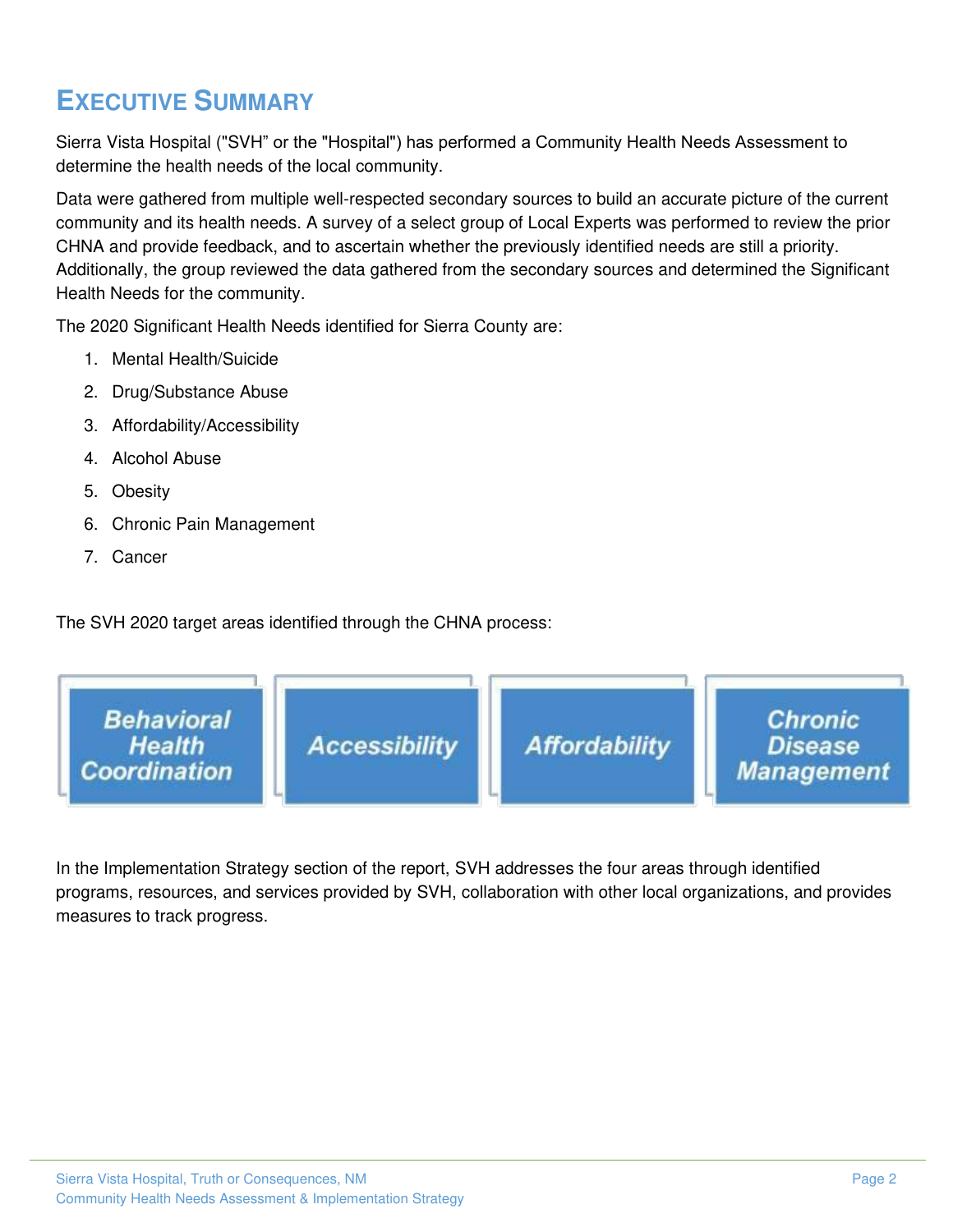# <span id="page-5-0"></span>**APPROACH**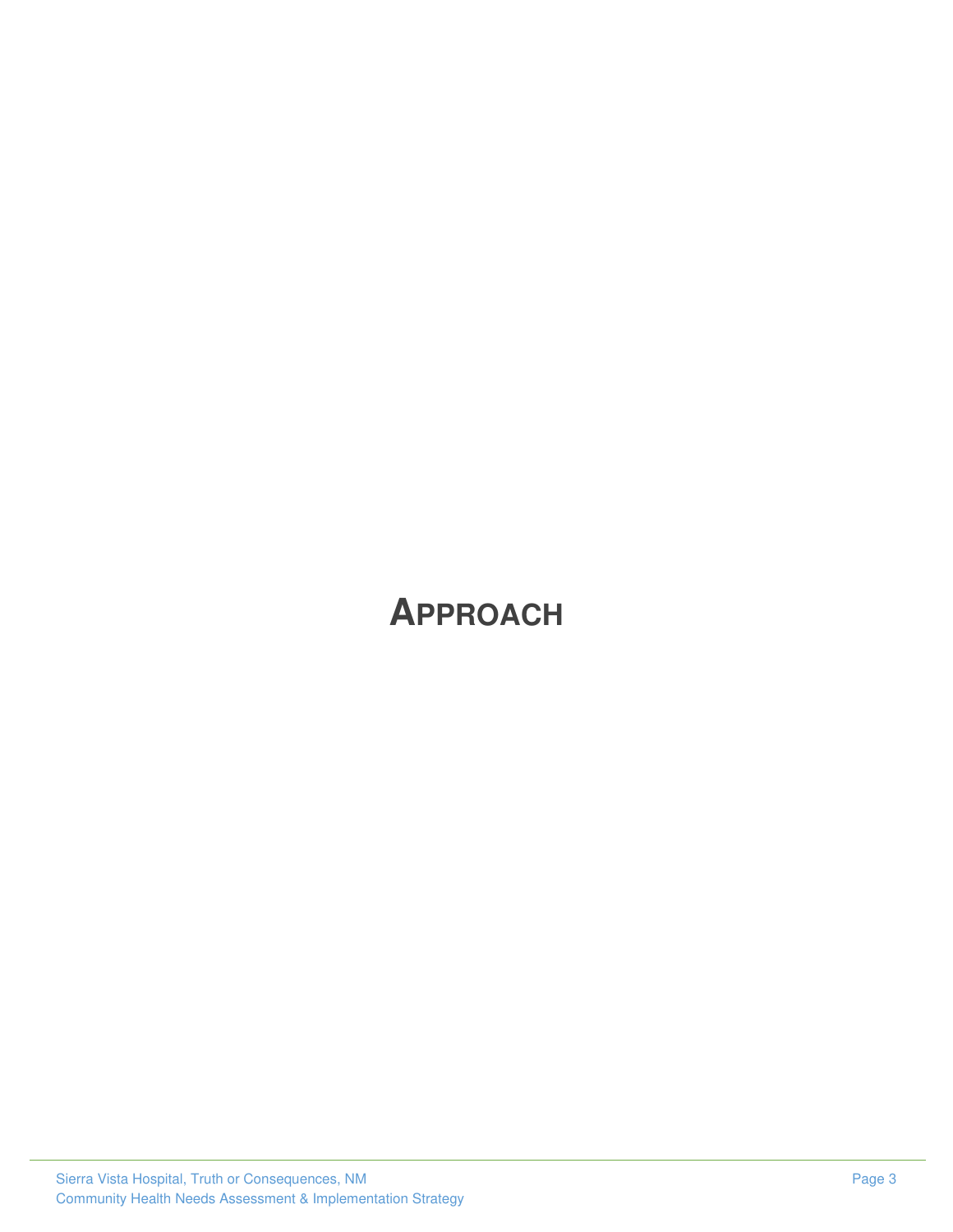## **APPROACH**

A Community Health Needs Assessment (CHNA) is part of the required hospital documentation of "Community Benefit" under the Affordable Care Act (ACA), required of all 501(c)(3) hospitals as a condition of retaining taxexempt status. *While Sierra Vista Hospital ("SVH") is not a 501(c)(3) hospital, this study is designed to comply with the same standards and helps assure SVH identifies and responds to the primary health needs of its residents. This will enable SVH to focus their efforts and resources on the most significant health needs of the community.* 

*The goal of Quorum Health Resources ("Quorum") CHNA process is to help SVH determine priority health needs of the area and develop an implementation strategy for addressing those needs.*

### <span id="page-6-0"></span>Project Objectives

SVH partnered with Quorum Health Resources ("Quorum") to:

- Complete a CHNA report
- Produce the information necessary for the Hospital to issue an assessment of community health needs and document its intended response

### <span id="page-6-1"></span>Overview of Community Health Needs Assessment

Typically, non-profit hospitals qualify for tax-exempt status as a Charitable Organization, described in Section 501(c)(3) of the Internal Revenue Code; however, the term 'Charitable Organization' is undefined Prior to the passage of Medicare, charity was generally recognized as care provided those who did not have means to pay. With the introduction of Medicare, the government met the burden of providing compensation for such care.

In response, IRS Revenue ruling 69-545 eliminated the Charitable Organization standard and established the Community Benefit Standard as the basis for tax-exemption. Community Benefit determines if hospitals promote the health of a broad class of individuals in the community, based on factors including:

- An Emergency Room open to all, regardless of ability to pay
- Surplus funds used to improve patient care, expand facilities, train, etc.
- A board controlled by independent civic leaders
- All available and qualified physicians granted hospital privileges

Specifically, the IRS requires:

- Effective on tax years beginning after March 23, 2012, each 501(c)(3) hospital facility must conduct a CHNA at least once every three taxable years, and adopt an implementation strategy to meet the community needs identified through the assessment.
- The assessment may be based on current information collected by a public health agency or non-profit organization, and may be conducted together with one or more other organizations, including related organizations.
- The assessment process must take into account input from persons who represent the broad interests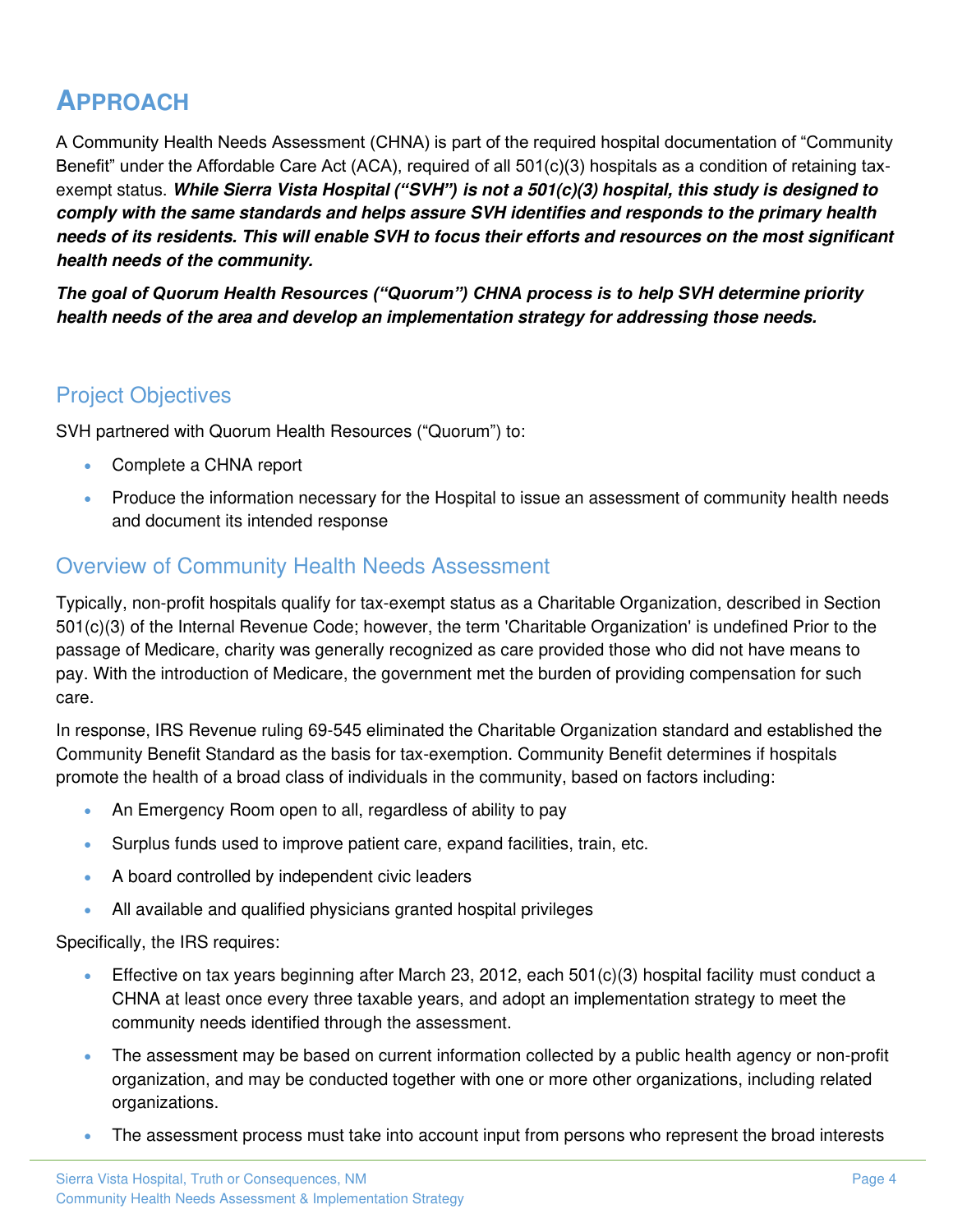of the community served by the hospital facility, including those with special knowledge or expertise of public health issues.

- The hospital must disclose in its annual information report to the IRS (Form 990 and related schedules) how it is addressing the needs identified in the assessment and, if all identified needs are not addressed, the reasons why (e.g., lack of financial or human resources).
- Each hospital facility is required to make the assessment widely available and downloadable from the hospital website.
- Failure to complete a CHNA in any applicable three-year period results in an excise tax to the organization of \$50,000. For example, if a facility does not complete a CHNA in taxable years one, two, or three, it is subject to the penalty in year three. If it then fails to complete a CHNA in year four, it is subject to another penalty in year four (for failing to satisfy the requirement during the three-year period beginning with taxable year two and ending with taxable year four).
- An organization that fails to disclose how it is meeting needs identified in the assessment is subject to existing incomplete return penalties.

### <span id="page-7-0"></span>Community Health Needs Assessment Subsequent to Initial Assessment

Quorum and SVH followed an established process for the completion of the CHNA and implementation strategy. The goal of the CHNA process is to help the hospital determine the priority health needs of an area and develop an implementation strategy for addressing those needs. The SVH CHNA report consists of the following information:

- *(1) A definition of the community served by the hospital facility and a description of how the community was determined;*
- *(2) a description of the process and methods used to conduct the CHNA;*
- *(3) a description of how the hospital facility solicited and took into account input received from persons who represent the broad interests of the community it serves;*
- *(4) a prioritized description of the significant health needs of the community identified through the CHNA, along with a description of the process and criteria used in identifying certain health needs as significant and prioritizing those significant health needs; and*
- *(5) a description of resources potentially available to address the significant health needs identified through the CHNA.*

Additionally, all CHNAs developed after the very first CHNA received written commentary on the prior Assessment and Implementation Strategy efforts. The Hospital followed the Federal requirements in the solicitation of written comments by securing characteristics of individuals providing written comment but did not maintain identification data.

The methodology takes a comprehensive approach to the solicitation of written comments. Input was obtained from the required three minimum sources and expanded input to include other representative groups. The Hospital asked all those participating in the written comment solicitation process to self-identify themselves into any of the following representative classifications, which is detailed in an Appendix to this report. Written comment participants self-identified into the following classifications:

**(1) Public Health** – Persons with special knowledge of or expertise in public health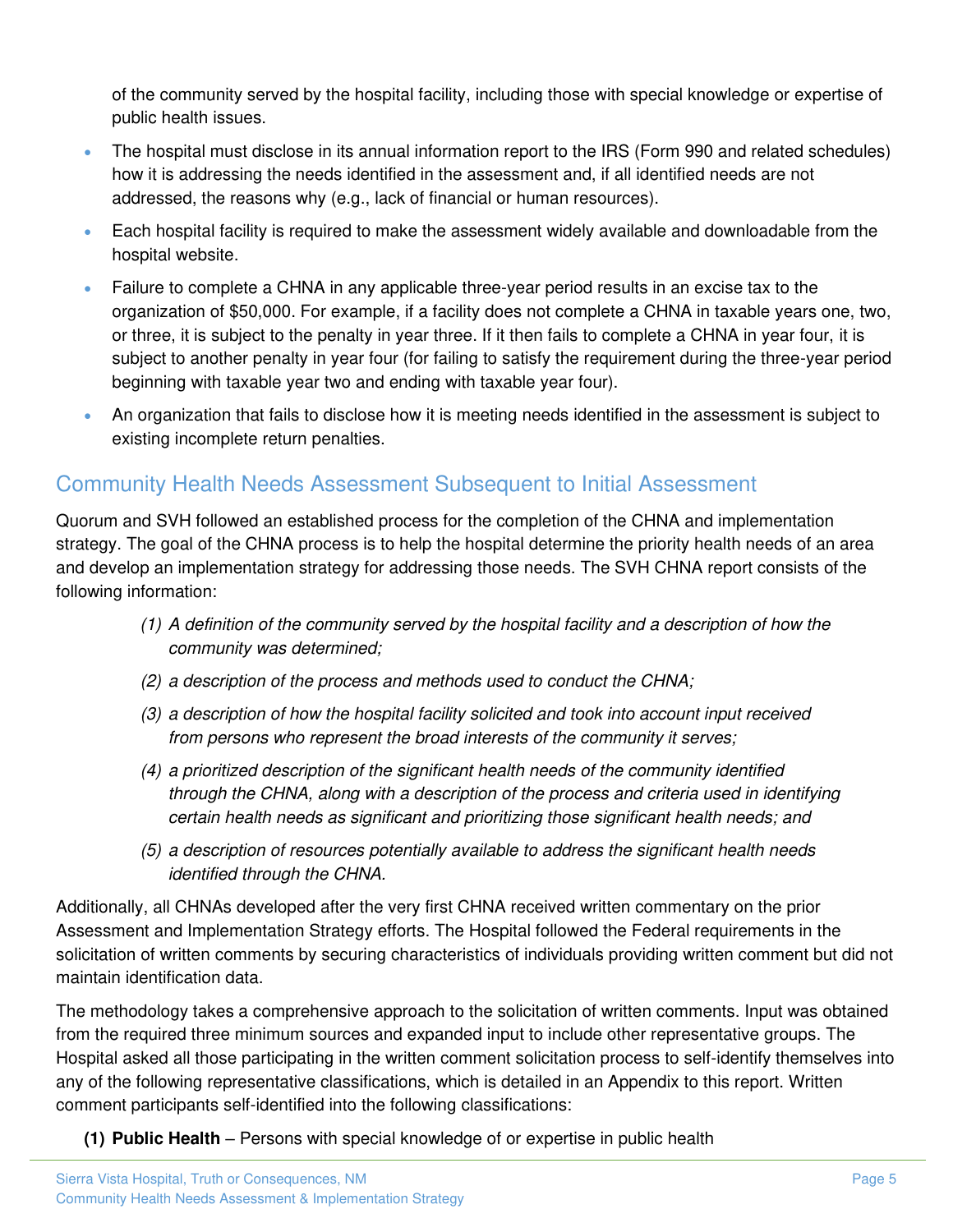- **(2) Departments and Agencies** Federal, tribal, regional, State, or local health or other departments or agencies, with current data or other information relevant to the health needs of the community served by the hospital facility
- **(3) Priority Populations** Leaders, representatives, or members of medically underserved, low income, and minority populations, and populations with chronic disease needs in the community served by the hospital facility. Also, in other federal regulations the term Priority Populations, which include rural residents and LGBT interests, is employed and for consistency is included in this definition
- **(4) Chronic Disease Groups** Representative of or member of Chronic Disease Group or Organization, including mental and oral health
- **(5) Broad Interest of the Community** Individuals, volunteers, civic leaders, medical personnel, and others to fulfill the spirit of broad input required by the federal regulations

#### **Other** (please specify)

The methodology also takes a comprehensive approach to assess community health needs, perform several independent data analyses based on secondary source data, augment this with Local Expert Advisor opinions, and resolve any data inconsistency or discrepancies by reviewing the combined opinions formed from local experts. The Hospital relies on secondary source data, and most secondary sources use the county or parish as the smallest unit of analysis. Local expert area residents were asked to note if they perceived the problems or needs identified by secondary sources existed in their portion of the parish.

Most data used in the analysis is available from public Internet sources and proprietary data. Any critical data needed to address specific regulations or developed by the Local Expert Advisor individuals cooperating in this study are displayed in the CHNA report appendix.

| <b>Website or Data Source</b>                                           | <b>Data Element</b>                                                                                                                                                                                                                                                                                                                                                                                                                                             | <b>Date Accessed</b> | <b>Data Date</b> |
|-------------------------------------------------------------------------|-----------------------------------------------------------------------------------------------------------------------------------------------------------------------------------------------------------------------------------------------------------------------------------------------------------------------------------------------------------------------------------------------------------------------------------------------------------------|----------------------|------------------|
| www.countyhealthrankings.org                                            | Assessment of health needs of<br>Sierra County compared to all New<br>Mexico counties                                                                                                                                                                                                                                                                                                                                                                           | February 2020        | 2012-2018        |
| <b>IBM Watson Health (formerly</b><br>known as Truven Health Analytics) | Assess characteristics of the<br>Hospital's primary service area, at a<br>zip code level, based on classifying<br>the population into various socio-<br>economic groups, determining the<br>health and medical tendencies of<br>each group and creating an<br>aggregate composition of the<br>service area according to the<br>proportion of each group in the<br>entire area; and, to access<br>population size, trends and socio-<br>economic characteristics | February 2020        | 2019             |

Data sources include: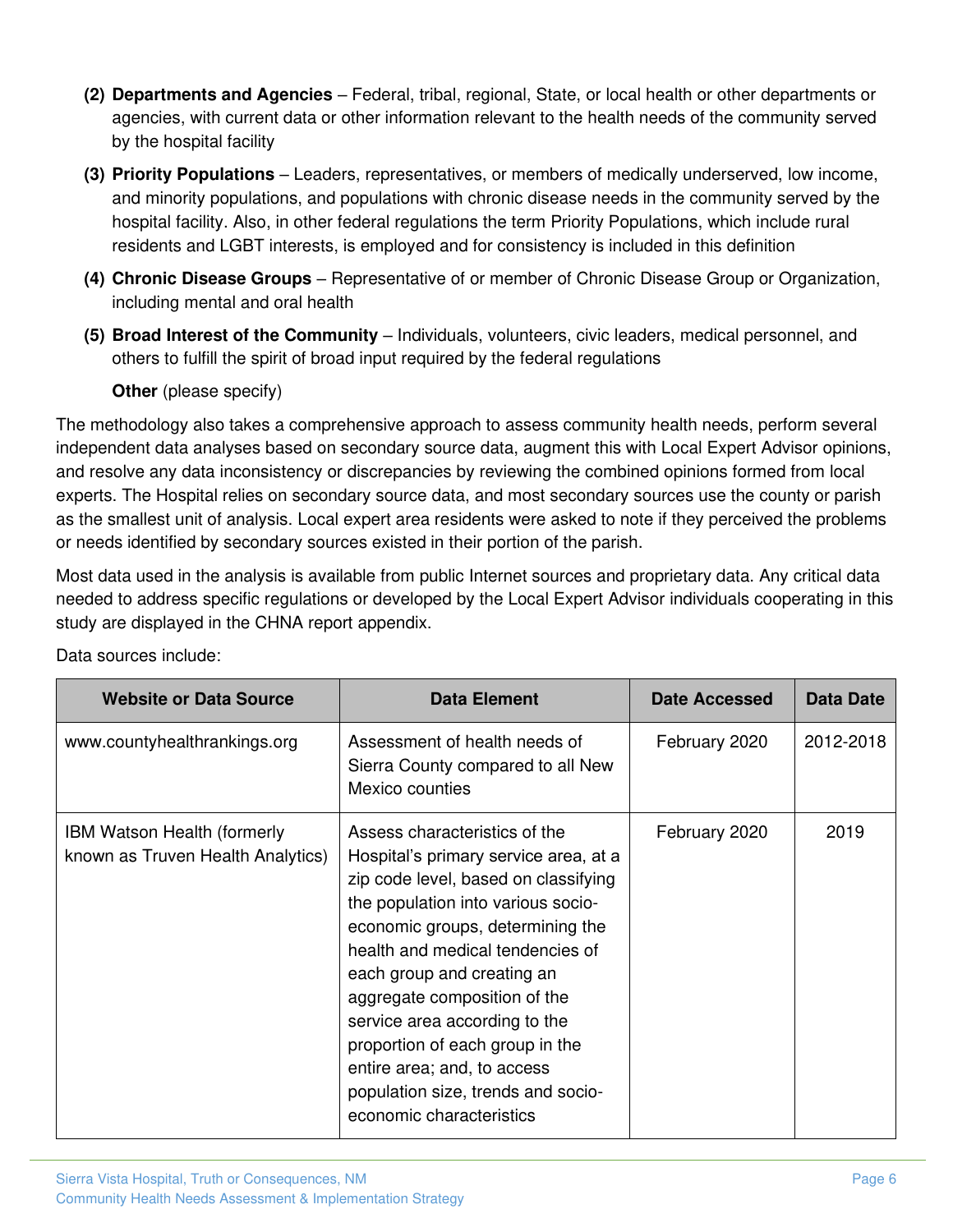| http://svi.cdc.gov                                  | To identify the Social Vulnerability<br>Index value              | February 2020 | 2012-2016 |
|-----------------------------------------------------|------------------------------------------------------------------|---------------|-----------|
| http://www.healthdata.org/us-<br>county-profiles    | To look at trends of key health<br>metrics over time             | February 2020 | 2014      |
| www.worldlifeexpectancy.com/usa-<br>health-rankings | To determine relative importance<br>among 15 top causes of death | February 2020 | 2019      |

A standard process of gathering community input was developed. In addition to gathering data from the above sources:

- A CHNA survey was deployed to the Hospital's Local Expert Advisors to gain input on local health needs and the needs of priority populations. Local Expert Advisors were local individuals selected according to criteria required by the Federal guidelines and regulations and the Hospital's desire to represent the region's geographically and ethnically diverse population. Community input from 27 Local Expert Advisors was received. Survey responses started February 18, 2020 and ended on March 11, 2020.
- Information analysis augmented by local opinions showed how Sierra County relates to its peers in terms of primary and chronic needs and other issues of uninsured persons, low-income persons, and minority groups. Respondents commented on whether they believe certain population groups ("Priority Populations") need help to improve their condition, and if so, who needs to do what to improve the conditions of these groups.
- Local opinions of the needs of Priority Populations, while presented in its entirety in the Appendix, was abstracted in the following "take-away" bulleted comments:
	- The top three priority populations identified by the local experts were low-income groups, older adults, and residents of rural areas
	- Summary of unique or pressing needs of the priority groups:
		- o Access to affordable healthcare/transportation
		- o Behavioral health issues

Having taken steps to identify potential community needs, the Local Experts then participated in a structured communication technique called a "Wisdom of Crowds" method. The premise of this approach relies on a panel of experts with the assumption that the collective wisdom of participants is superior to the opinion of any one individual, regardless of their professional credentials.

In the SVH process, each Local Expert had the opportunity to introduce needs previously unidentified and to challenge conclusions developed from the data analysis. While there were a few opinions of the data conclusions not being completely accurate, most of the comments agreed with the findings. A list of all needs identified by any of the analyzed data was developed. The Local Experts then allocated 100 points among the list of health needs, including the opportunity to list additional needs that were not identified from the data.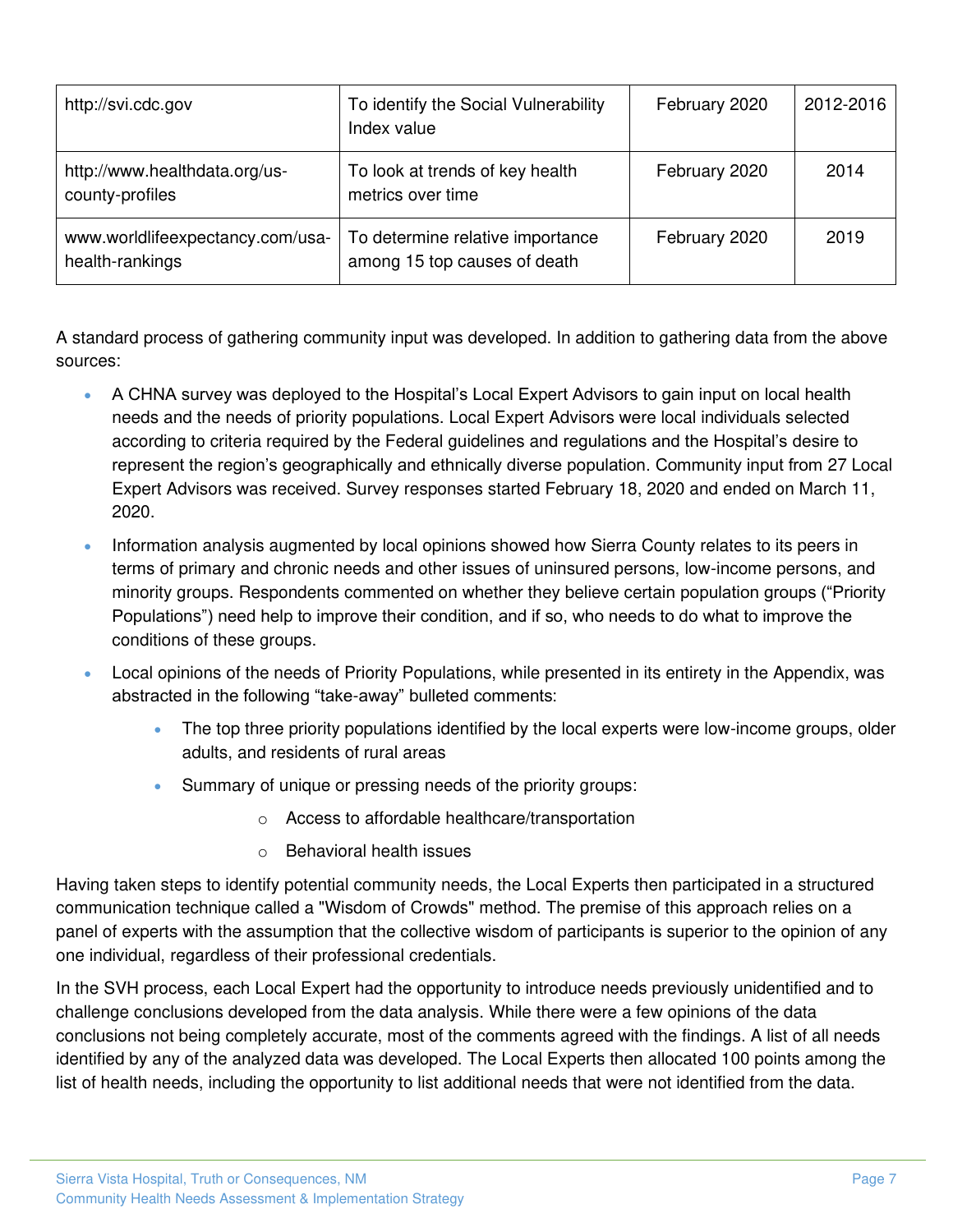The ranked needs were divided into two groups: "Significant Needs" and "Other Identified Needs." The Significant Needs were prioritized based on total points cast by the Local Experts in descending order, further ranked by the number of local experts casting any points for the need. By definition, a Significant Need had to include all rank ordered needs until at least sixty percent (60%) of all points were included and to the extent possible, represented points allocated by a majority of voting local experts. The determination of the break point — "Significant" as opposed to "Other" — was a qualitative interpretation where a reasonable break point in rank order occurred.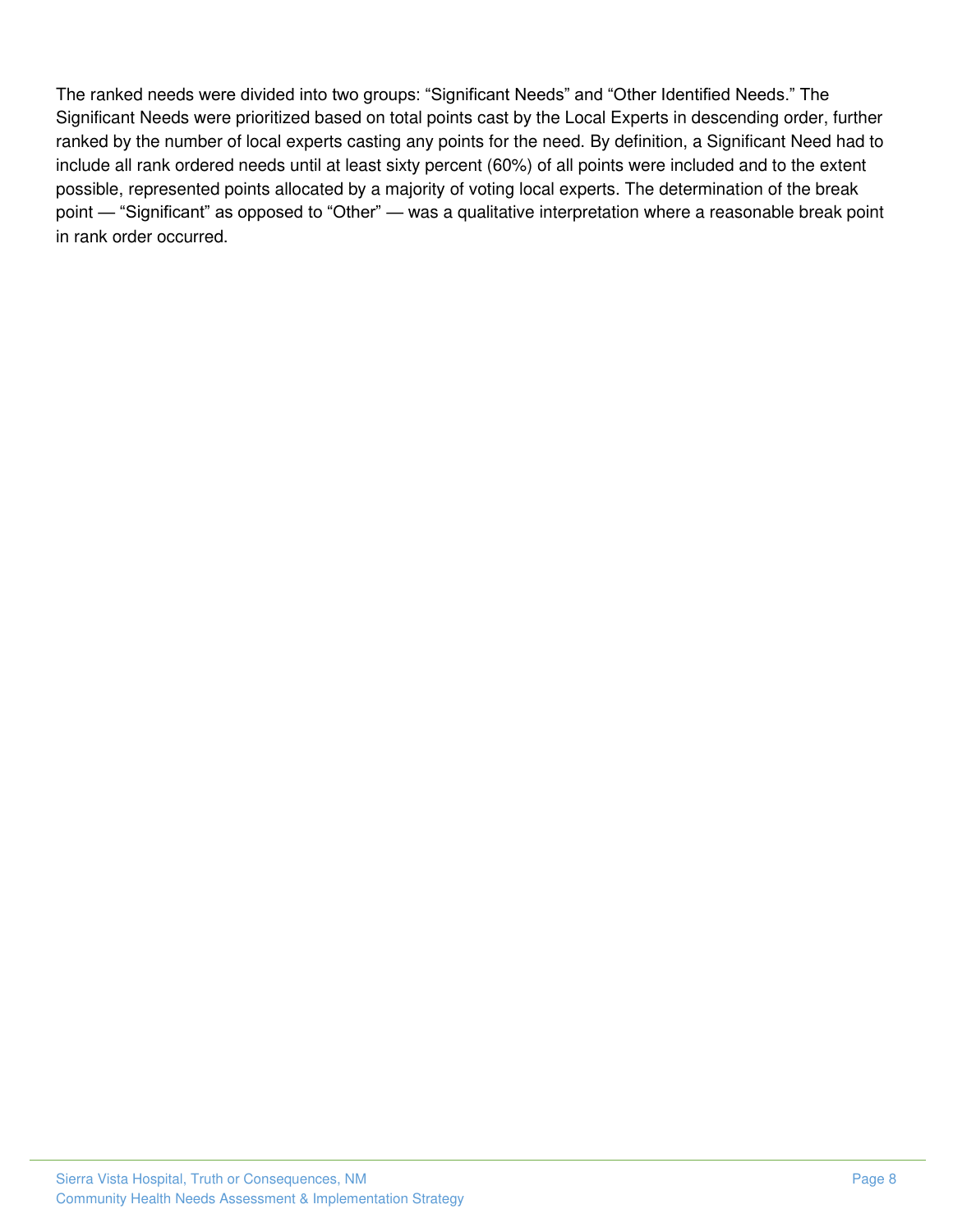# <span id="page-11-0"></span>**COMMUNITY CHARACTERISTICS**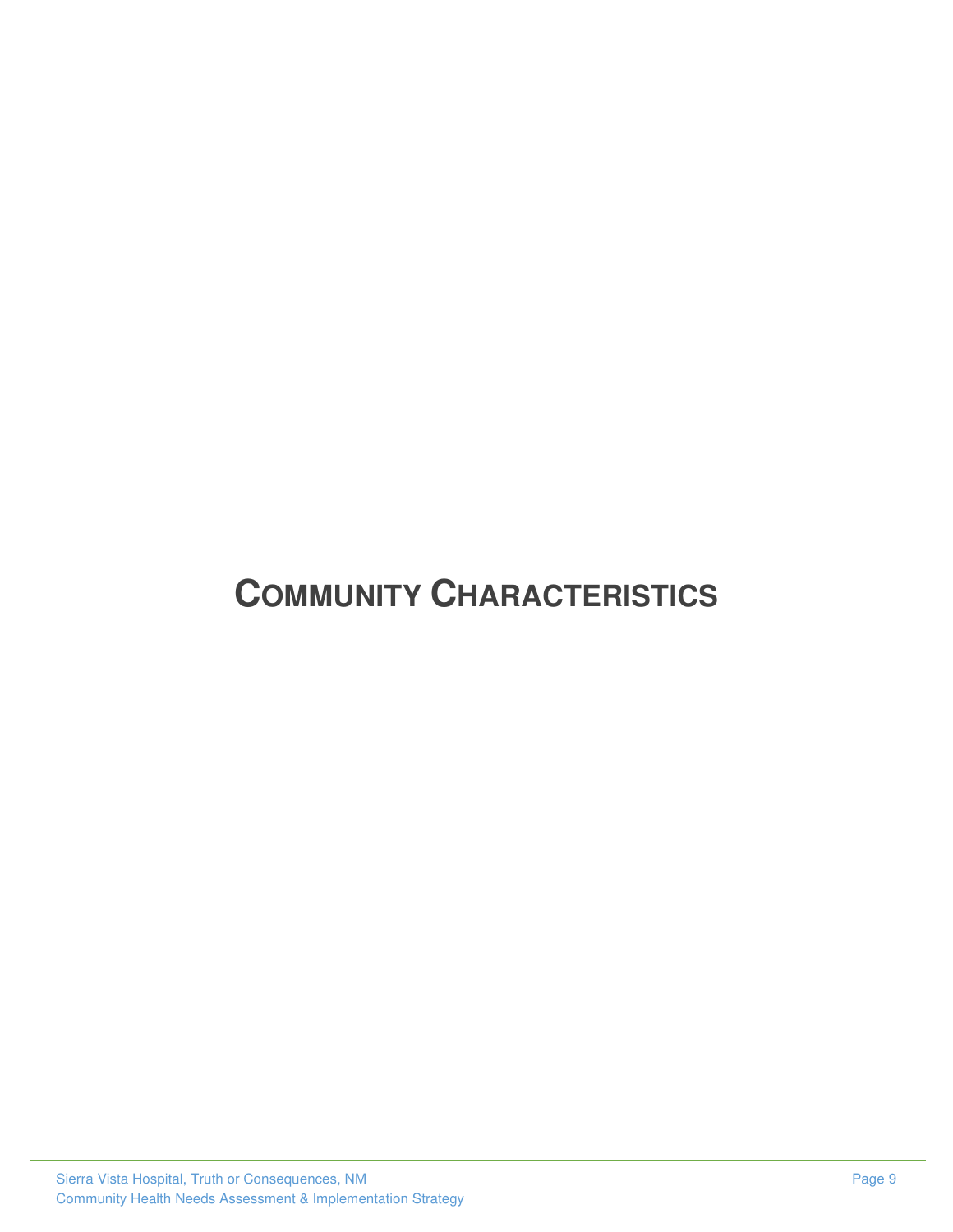### <span id="page-12-0"></span>Definition of Area Served by the Hospital



For the purposes of this study, Sierra Vista Hospital defines its service area as Sierra County in New Mexico, which includes the following ZIP codes:<sup>2</sup>

| 87901 - Truth or Consequences | 87930 – Arrey                        | 87931 - Caballo | 87933 – Derry     |
|-------------------------------|--------------------------------------|-----------------|-------------------|
| 87935 - Elephant Butte        | 87942 - Williamsburg 87943 - Winston |                 | 88042 - Hillsboro |

During 2018, the Hospital received 76.6% of its Medicare inpatients from this area.

 $^2$  The map above amalgamates zip code areas and does not necessarily display all county zip codes represented below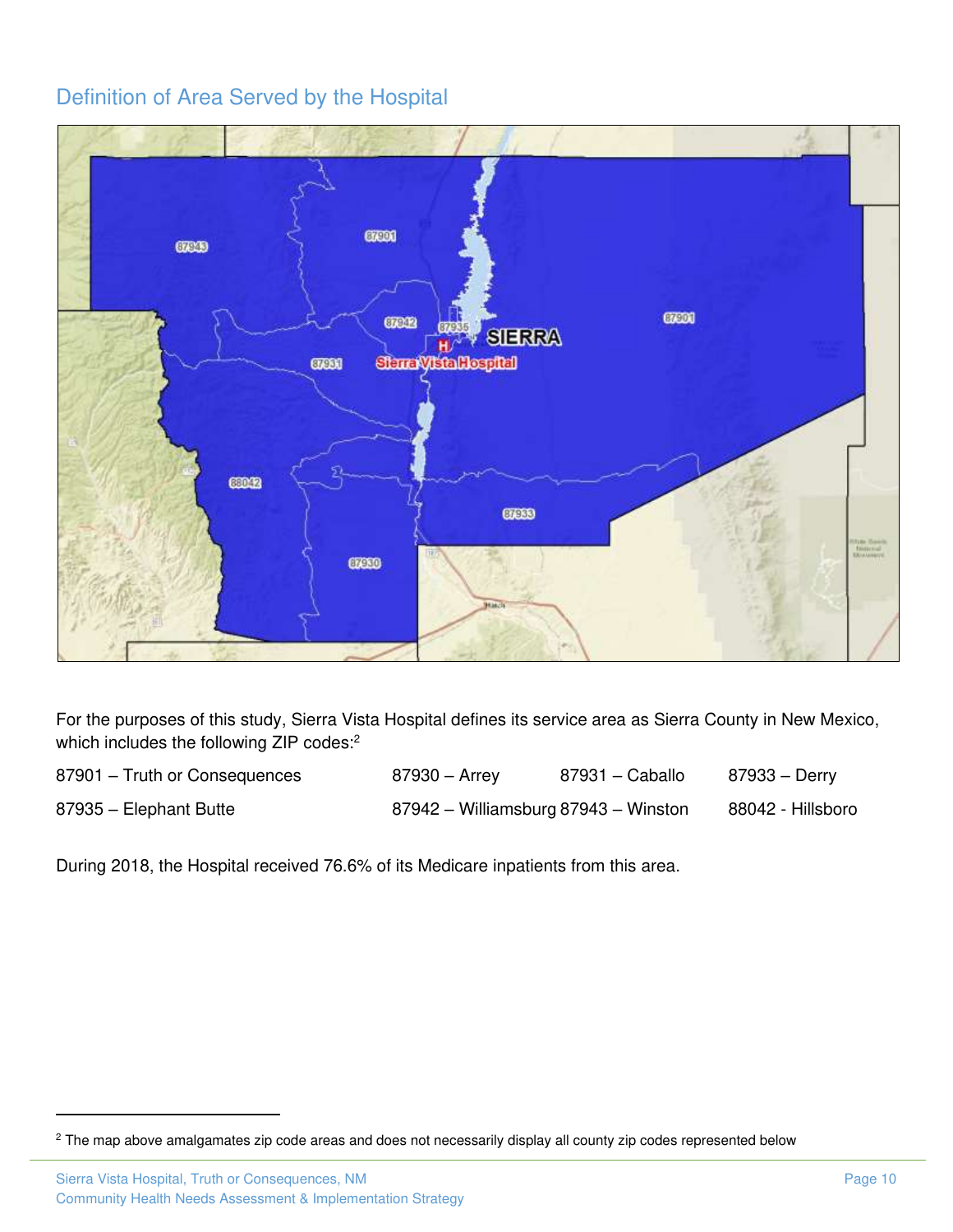## <span id="page-13-0"></span>Demographics of the Community <sup>3</sup>

|                                         |          | <b>Sierra County</b> |          |           | <b>New Mexico</b> |         |               | <b>United States</b> |         |
|-----------------------------------------|----------|----------------------|----------|-----------|-------------------|---------|---------------|----------------------|---------|
| <b>Variable</b>                         | 2020     | 2025                 | %Change  | 2020      | 2025              | %Change | 2020          | 2025                 | %Change |
| <b>DEMOGRAPHIC CHARACTERISTICS</b>      |          |                      |          |           |                   |         |               |                      |         |
| <b>Total Population</b>                 | 10,798   | 10,440               | $-3.3%$  | 2,097,660 | 2,115,994         | 0.9%    | 330, 342, 293 | 341,132,645          | 3.3%    |
| <b>Total Male Population</b>            | 5,425    | 5,262                | $-3.0%$  | 1,038,732 | 1,047,763         | 0.9%    | 162,698,834   | 168,065,523          | 3.3%    |
| <b>Total Female Population</b>          | 5,373    | 5,178                | $-3.6%$  | 1,058,928 | 1,068,231         | 0.9%    | 167,643,459   | 173,067,122          | 3.2%    |
| Females, Child Bearing Age (15-44)      | 1,254    | 1,220                | $-2.7%$  | 398,329   | 400,878           | 0.6%    | 64,355,395    | 65,121,999           | 1.2%    |
| Average Household Income                | \$48,853 |                      |          | \$69,538  |                   |         | \$93,706      |                      |         |
| POPULATION DISTRIBUTION                 |          |                      |          |           |                   |         |               |                      |         |
| <b>Age Distribution</b>                 |          |                      |          |           |                   |         |               |                      |         |
| $0 - 14$                                | 1,465    | 1,499                | 2.3%     | 398,385   | 388,178           | $-2.6%$ | 61,004,273    | 61,243,083           | 0.4%    |
| $15 - 17$                               | 268      | 269                  | 0.4%     | 85,389    | 85,737            | 0.4%    | 12,813,132    | 13,256,890           | 3.5%    |
| 18-24                                   | 606      | 596                  | $-1.7%$  | 201,005   | 203,758           | 1.4%    | 31,228,330    | 32,158,942           | 3.0%    |
| 25-34                                   | 905      | 854                  | $-5.6%$  | 277,455   | 269,498           | $-2.9%$ | 44,634,051    | 43,444,871           | $-2.7%$ |
| 35-54                                   | 1,843    | 1,650                | $-10.5%$ | 491,567   | 497,923           | 1.3%    | 83,213,897    | 84,462,100           | 1.5%    |
| 55-64                                   | 1,736    | 1,495                | $-13.9%$ | 267,973   | 249,240           | $-7.0%$ | 42,483,870    | 42,775,689           | 0.7%    |
| $65+$                                   | 3,975    | 4,077                | 2.6%     | 375,886   | 421,660           | 12.2%   | 54,964,740    | 63,791,070           | 16.1%   |
| <b>HOUSEHOLD INCOME DISTRIBUTION</b>    |          |                      |          |           |                   |         |               |                      |         |
| <b>Total Households</b>                 | 5,454    | 5,310                | $-2.6%$  | 815,934   | 826,161           | 1.3%    | 125,475,973   | 129,798,935          | 3.4%    |
| 2020 Household Income                   |          |                      |          |           |                   |         |               |                      |         |
| $<$ \$15 $K$                            | 1,115    |                      |          | 118,885   |                   |         | 12,506,722    |                      |         |
| \$15-25K                                | 791      |                      |          | 92,515    |                   |         | 10,771,922    |                      |         |
| \$25-50K                                | 1,712    |                      |          | 200,741   |                   |         | 26,014,485    |                      |         |
| \$50-75K                                | 892      |                      |          | 140,085   |                   |         | 20,994,518    |                      |         |
| \$75-100K                               | 403      |                      |          | 91,398    |                   |         | 15,613,467    |                      |         |
| Over \$100K                             | 541      |                      |          | 172,310   |                   |         | 39,574,859    |                      |         |
| <b>EDUCATION LEVEL</b>                  |          |                      |          |           |                   |         |               |                      |         |
| Pop Age 25+                             | 8,459    |                      |          | 1,412,881 |                   |         | 225,296,558   |                      |         |
| 2020 Adult Education Level Distribution |          |                      |          |           |                   |         |               |                      |         |
| Less than High School                   | 394      |                      |          | 84,841    |                   |         | 11,743,386    |                      |         |
| Some High School                        | 958      |                      |          | 116,670   |                   |         | 15,852,334    |                      |         |
| <b>High School Degree</b>               | 2,648    |                      |          | 376,803   |                   |         | 61,254,638    |                      |         |
| Some College/Assoc. Degree              | 2,843    |                      |          | 453,396   |                   |         | 65,195,238    |                      |         |
| <b>Bachelor's Degree or Greater</b>     | 1,616    |                      |          | 381,171   |                   |         | 71,250,962    |                      |         |
| <b>RACE/ETHNICITY</b>                   |          |                      |          |           |                   |         |               |                      |         |
| 2020 Race/Ethnicity Distribution        |          |                      |          |           |                   |         |               |                      |         |
| <b>White Non-Hispanic</b>               | 6,831    |                      |          | 745,780   |                   |         | 195,988,231   |                      |         |
| <b>Black Non-Hispanic</b>               | 71       |                      |          | 37,370    |                   |         | 40,865,574    |                      |         |
| Hispanic                                | 3,419    |                      |          | 1,059,844 |                   |         | 62,877,742    |                      |         |
| Asian & Pacific Is. Non-Hispanic        | 82       |                      |          | 33,127    |                   |         | 19,739,190    |                      |         |
| <b>All Others</b>                       | 395      |                      |          | 219,460   |                   |         | 10,760,917    |                      |         |

<sup>3</sup> Claritas (accessed through IBM Watson Health)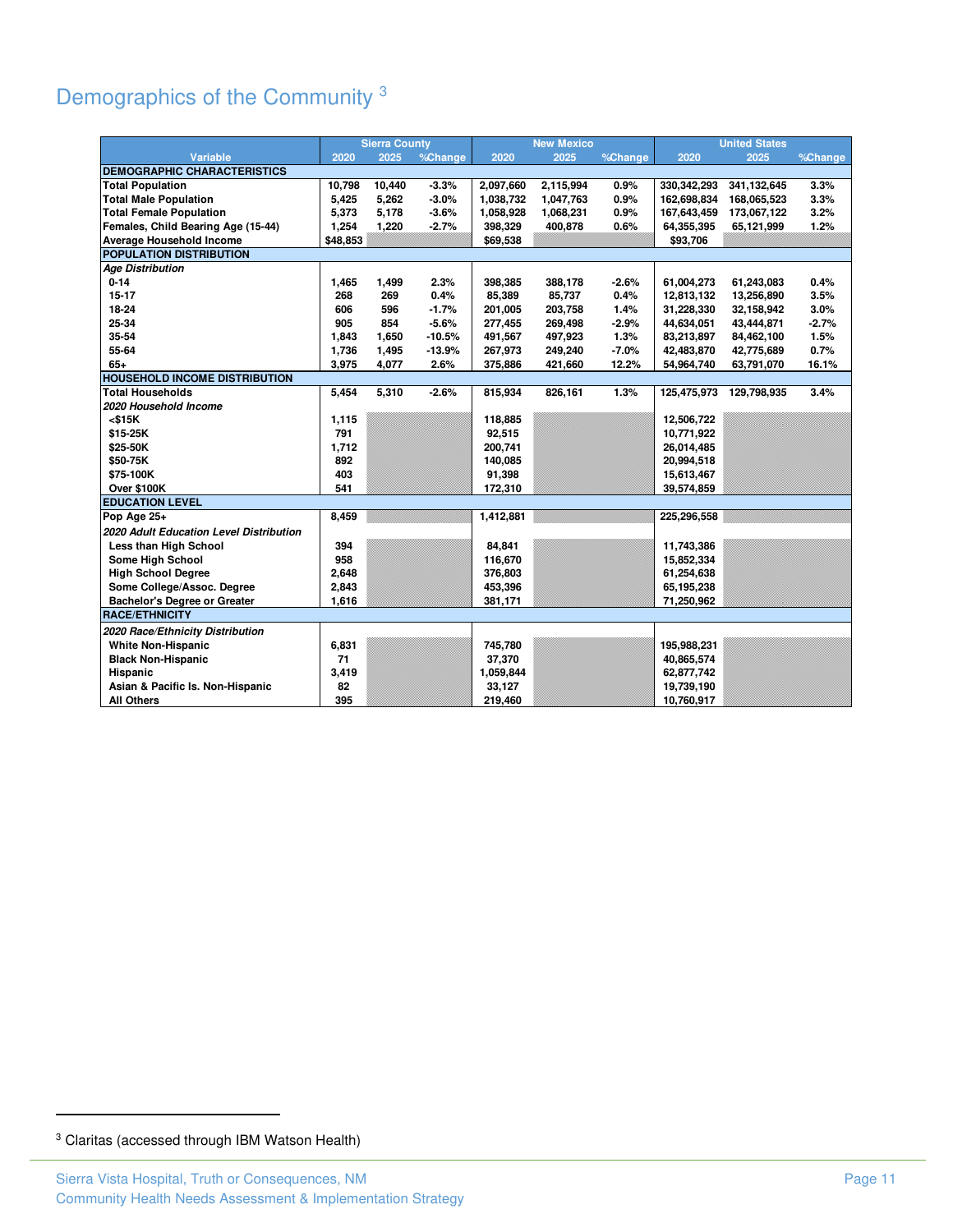## <span id="page-14-0"></span>Consumer Health Service Behavior<sup>4</sup>

Key health services topics for the service area population are presented in the table below. In the second column of the chart, the national average is 100%, so the 'Demand as % of National' shows a community's likelihood of exhibiting a certain health behavior more or less than the national average. The next column shows the percentage of the population that is likely to exhibit those behaviors.

Where the SVH Service Area varies more than 5% above or below the national average (that is, less than 95% or greater than 105%), it is considered noteworthy. Items in the table with **red text** are viewed as **adverse** findings. Items with **blue text** are viewed as **beneficial** findings. Items with black text are neither a favorable nor unfavorable finding.

| <b>Health Service Topic</b>                 | Demand as<br>$%$ of<br><b>National</b> | $%$ of<br><b>Population</b><br><b>Affected</b> | <b>Health Service Topic</b>              | <b>Demand as</b><br>$%$ of<br><b>National</b> | $%$ of<br><b>Population</b><br><b>Affected</b> |
|---------------------------------------------|----------------------------------------|------------------------------------------------|------------------------------------------|-----------------------------------------------|------------------------------------------------|
| Weight / Lifestyle                          |                                        |                                                | <b>Cancer</b>                            |                                               |                                                |
| <b>BMI: Morbid/Obese</b>                    | 112.1%                                 | 34.2%                                          | <b>Cancer Screen: Skin 2 yr</b>          | 92.4%                                         | 9.9%                                           |
| <b>Vigorous Exercise</b>                    | 90.5%                                  | 51.7%                                          | Cancer Screen: Colorectal 2 yr           | 98.3%                                         | 20.2%                                          |
| <b>Chronic Diabetes</b>                     | 117.0%                                 | 18.4%                                          | <b>Cancer Screen: Pap/Cerv Test 2 yr</b> | 70.0%                                         | 33.7%                                          |
| <b>Healthy Eating Habits</b>                | 107.4%                                 | 25.0%                                          | <b>Routine Screen: Prostate 2 yr</b>     | 111.3%                                        | 31.6%                                          |
| <b>Ate Breakfast Yesterday</b>              | 97.2%                                  | 76.9%                                          | <b>Orthopedic</b>                        |                                               |                                                |
| <b>Slept Less Than 6 Hours</b>              | 109.0%                                 | 14.9%                                          | <b>Chronic Lower Back Pain</b>           | 122.1%                                        | 37.7%                                          |
| <b>Consumed Alcohol in the Past 30 Days</b> | 73.8%                                  | 39.6%                                          | <b>Chronic Osteoporosis</b>              | 148.2%                                        | 15.0%                                          |
| <b>Consumed 3+ Drinks Per Session</b>       | 121.4%                                 | 34.2%                                          | <b>Routine Services</b>                  |                                               |                                                |
| <b>Behavior</b>                             |                                        |                                                | 103.7%<br>FP/GP: 1+ Visit<br>84.5%       |                                               |                                                |
| <b>Search for Pricing Info</b>              | 91.0%                                  | 24.5%                                          | <b>NP/PA Last 6 Months</b>               | 95.5%                                         | 39.6%                                          |
| am Responsible for My Health                | 98.5%                                  | 89.4%                                          | OB/Gyn 1+ Visit<br>69.4%                 |                                               | 26.7%                                          |
| <b>Follow Treatment Recommendations</b>     | 102.8%                                 | 79.3%                                          | <b>Medication: Received Prescription</b> | 105.2%                                        | 66.4%                                          |
| <b>Pulmonary</b>                            |                                        |                                                | <b>Internet Usage</b>                    |                                               |                                                |
| <b>Chronic COPD</b>                         | 192.5%                                 | 10.4%                                          | Use Internet to Look for Provider Info   | 74.4%                                         | 29.7%                                          |
| <b>Chronic Asthma</b>                       | 96.0%                                  | 11.3%                                          | <b>Facebook Opinions</b>                 | 59.5%                                         | 6.0%                                           |
| <b>Heart</b>                                |                                        |                                                | <b>Looked for Provider Rating</b>        | 70.4%                                         | 16.6%                                          |
| <b>Chronic High Cholesterol</b>             | 123.0%                                 | 30.0%                                          | <b>Emergency Services</b>                |                                               |                                                |
| <b>Routine Cholesterol Screening</b>        | 92.9%                                  | 41.2%                                          | 106.1%<br><b>Emergency Room Use</b>      |                                               | 36.8%                                          |
| <b>Chronic Heart Failure</b>                | 172.5%                                 | 7.0%                                           | <b>Urgent Care Use</b>                   | 84.1%                                         | 27.7%                                          |

### <span id="page-14-1"></span>Conclusions from Demographic Analysis Compared to National Averages

The following areas were identified from a comparison of SVH Service Area to national averages. **Adverse**  metrics *impacting more than 30%* of the population and statistically significantly different from the national average include:

- 30% less likely to receive **Cervical Cancer Screening**, affecting 34%
- 23% more likely to have **Chronic High Cholesterol**, affecting 30%
- 22% more likely to have **Chronic Lower Back Pain**, affecting 34%

<sup>4</sup> Claritas (accessed through IBM Watson Health)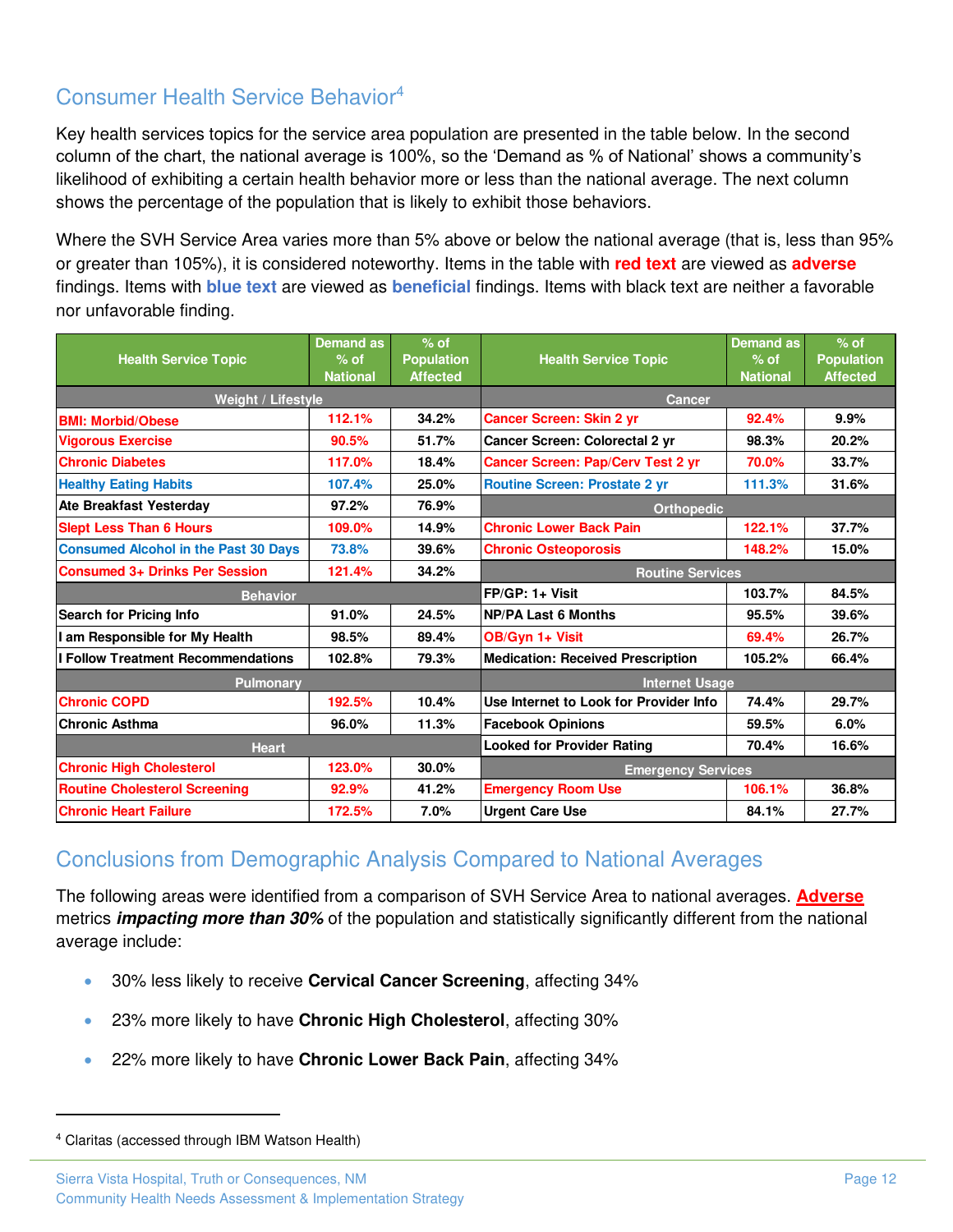- 21% more likely to **Consume 3+ Drinks Per Session**, affecting 34%
- 12% more likely to have a **BMI: Morbid/Obese**, affecting 34% of the population
- 10% less likely to **Vigorously Exercise**, affecting 52%
- 7% less likely to receive **Routine Cholesterol Screenings**, affecting 41%
- 6% more likely to use the **Emergency Room (for non-emergent issues)**, affecting 37%

**Beneficial** metrics impacting more than 30% of the population and statistically significantly different from the national average include:

- 26% less likely to have **Consumed Alcohol in the Past 30 Days**, affecting 39%
- 11% more likely to receive **Routine Prostate Screening**, affecting 31%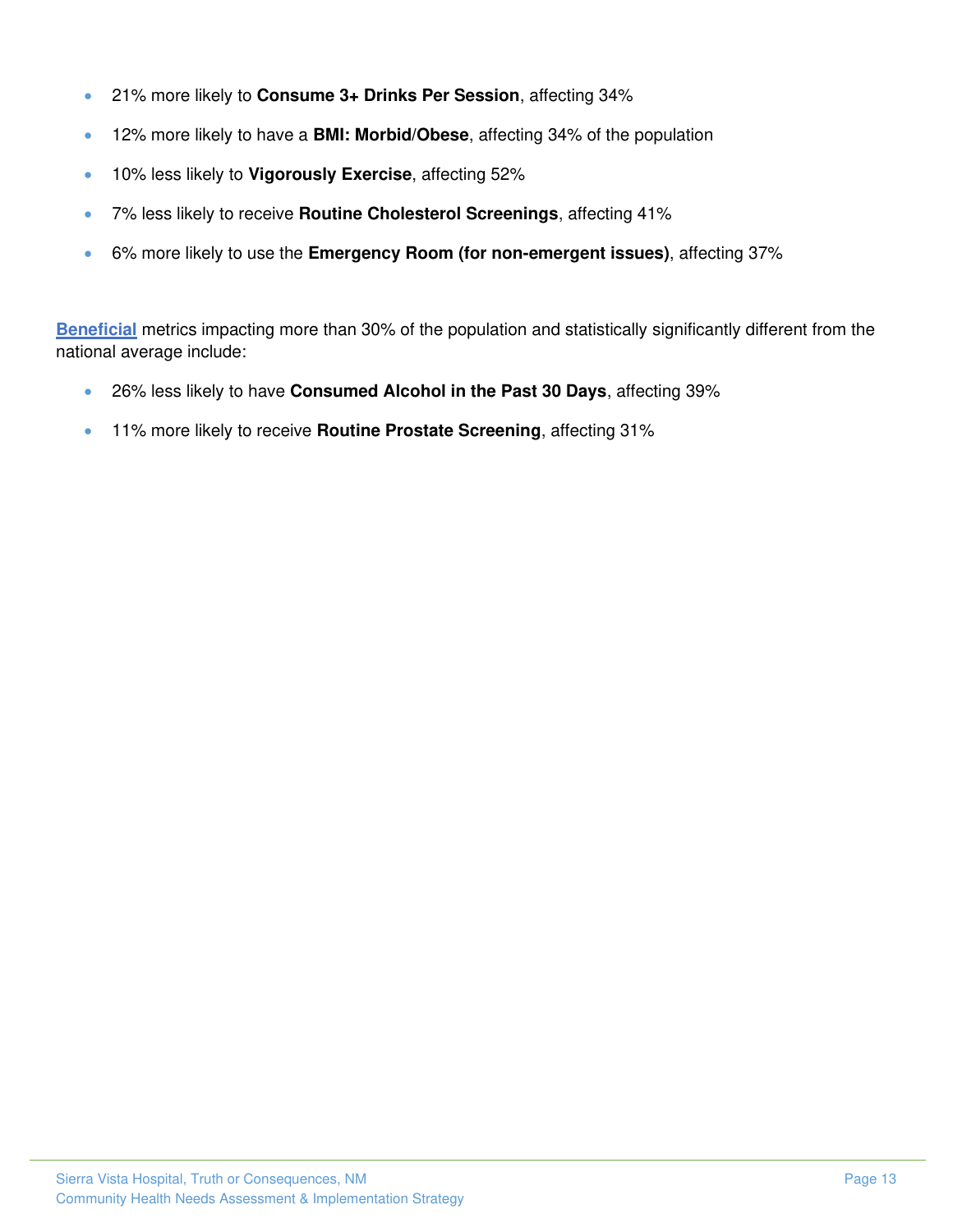## <span id="page-16-0"></span>Leading Causes of Death<sup>5</sup>

The Leading Causes of Death are determined by official Centers for Disease Control and Prevention (CDC) final death total. New Mexico's Top 15 Leading Causes of Death are listed in the tables below in SVH's rank order. Sierra County was compared to all other New Mexico counties, New Mexico state average and whether the death rate was higher, lower or as expected compared to the U.S. average.

|                |                       | <b>Rank among</b><br><b>Cause of Death</b><br>Rate of Death per<br>all counties in<br>100,000 |                                    |           |              |                                                     |
|----------------|-----------------------|-----------------------------------------------------------------------------------------------|------------------------------------|-----------|--------------|-----------------------------------------------------|
|                |                       |                                                                                               | <b>NM</b>                          |           | age adjusted |                                                     |
| <b>NM Rank</b> | <b>Sierra</b><br>Rank | Condition                                                                                     | (#1 rank $=$<br>worst<br>in state) | <b>NM</b> | Sierra       | Observation*<br>(Sierra County<br>Compared to U.S.) |
| 1              | 1                     | <b>Heart Disease</b>                                                                          | 6 of 32                            | 151.4     | 224.8        | <b>Higher than expected</b>                         |
| $\overline{2}$ | $\overline{2}$        | Cancer                                                                                        | 1 of 32                            | 138.3     | 197.1        | <b>Higher than expected</b>                         |
| 4              | 3                     | Lung                                                                                          | 1 of 32                            | 44.1      | 86.8         | <b>Higher than expected</b>                         |
| 3              | $\overline{4}$        | Accidents                                                                                     | 6 of 32                            | 68.2      | 81.9         | <b>Higher than expected</b>                         |
| 5              | 5                     | Stroke                                                                                        | 6 of 32                            | 34.7      | 42.7         | <b>Higher than expected</b>                         |
| 6              | 6                     | <b>Diabetes</b>                                                                               | 10 of 32                           | 26.5      | 35.5         | <b>Higher than expected</b>                         |
| 9              | $\overline{7}$        | Suicide                                                                                       | 2 of 32                            | 23.3      | 34.4         | As expected                                         |
| 10             | 8                     | Flu - Pneumonia                                                                               | 6 of 32                            | 13.6      | 22.5         | <b>Higher than expected</b>                         |
| $\overline{7}$ | 9                     | Liver                                                                                         | 11 of 32                           | 26.7      | 21.0         | As expected                                         |
| 11             | 10                    | Kidney                                                                                        | 10 of 32                           | 12.8      | 15.3         | As expected                                         |
| 8              | 11                    | Alzheimer's                                                                                   | 23 of 32                           | 22.6      | 13.9         | <b>Lower than expected</b>                          |
| 14             | 12                    | Homicide                                                                                      | 5 of 32                            | 8.5       | 13.0         | <b>Higher than expected</b>                         |
| 12             | 13                    | <b>Blood Poisoning</b>                                                                        | 12 of 32                           | 9.2       | 10.5         | As expected                                         |
| 13             | 14                    | Parkinson's                                                                                   | 11 of 32                           | 8.9       | 7.9          | As expected                                         |
| 15             | 15                    | Hypertension                                                                                  | 26 of 32                           | 6.0       | 4.6          | As expected                                         |

\*Higher than expected = 5 or more deaths per 100,000 compared to the US; Lower than expect = 5 or more less deaths per 100,000 compared to the US

<sup>5</sup> [www.worldlifeexpectancy.com/usa-health-rankings](http://www.worldlifeexpectancy.com/usa-health-rankings)

Sierra Vista Hospital, Truth or Consequences, NM **Page 14** and the state of the state of the state of the state of the state of the state of the state of the state of the state of the state of the state of the state of the Community Health Needs Assessment & Implementation Strategy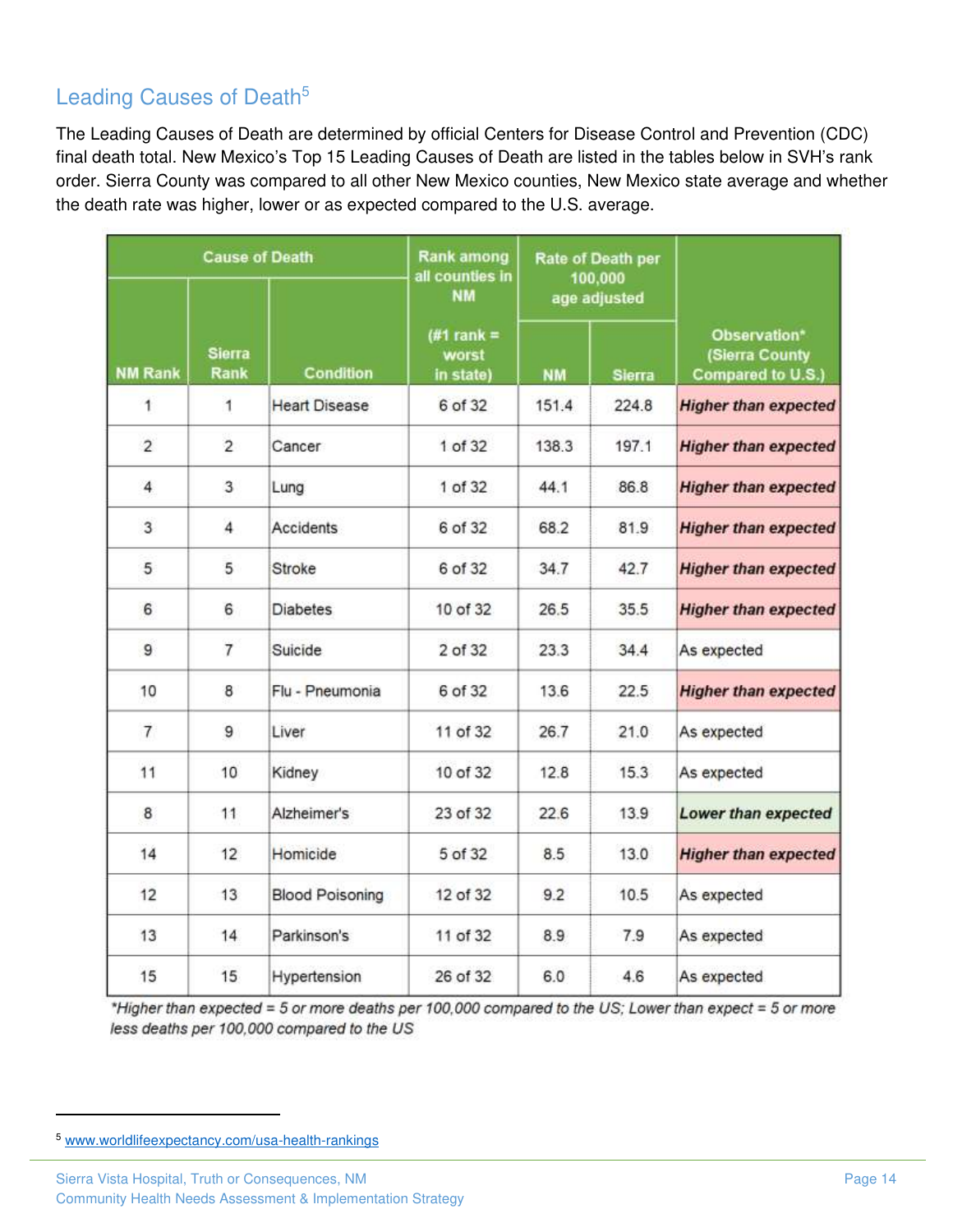## Priority Populations<sup>6</sup>

Information about Priority Populations in the service area of the Hospital is difficult to access, if it exists. The Hospital's approach is to understand the general trends of issues impacting Priority Populations and to interact with the Local Experts to discern if local conditions exhibit any similar or contrary trends. The following discussion examines findings about Priority Populations from a national perspective.

Begin by analyzing the National Healthcare Quality and Disparities Reports (QDR), which are annual reports to Congress mandated in the Healthcare Research and Quality Act of 1999 (P.L. 106-129). These reports provide a comprehensive overview of the quality of healthcare received by the general U.S. population and disparities in care experienced by different racial, ethnic, and socioeconomic groups. The purpose of the reports is to assess the performance of the Hospital's health system and to identify areas of strengths and weaknesses in the healthcare system along three main axes: **Access to healthcare**, **quality of healthcare**, and **priorities of the National Quality Strategy (NQS)**. The complete report is provided in Appendix B.

A specific question was asked to the Hospital's Local Expert Advisors about unique needs of Priority Populations, and their responses were reviewed to identify if there were any trends in the service area. Accordingly, the Hospital places great importance on the commentary received from the Local Expert Advisors to identify unique population needs to which the Hospital should respond. Specific opinions from the Local Expert Advisors are summarized below:<sup>7</sup>



- The top three priority populations identified by the local experts were low-income groups, older adults, and residents of rural areas
- Summary of unique or pressing needs of the priority groups:
	- o Access to affordable healthcare/transportation
	- o Behavioral health issues

<sup>6</sup> <http://www.ahrq.gov/research/findings/nhqrdr/nhqdr14/index.html>Responds to IRS Schedule H (Form 990) Part V B 3 i 7 All comments and the analytical framework behind developing this summary appear in Appendix A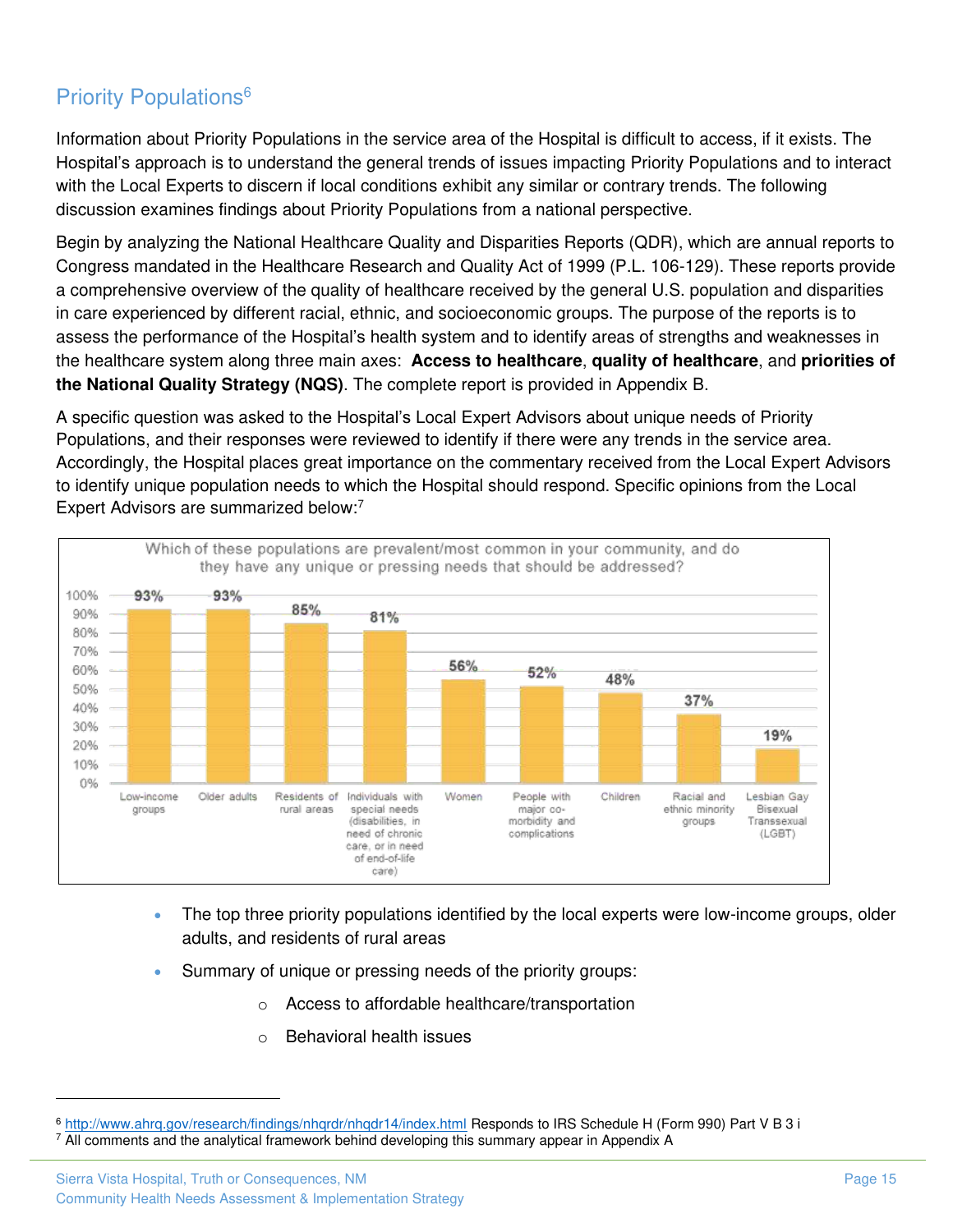## <span id="page-18-0"></span>Social Vulnerability<sup>8</sup>

Social vulnerability refers to the resilience of communities when confronted by external stresses on human health, stresses such as natural or human-caused disasters, or disease outbreaks. Reducing social vulnerability can decrease both human suffering and economic loss. The Social Vulnerability Index uses U.S. census variables at tract level to help local officials identify communities that may need support in preparing for hazards, or recovering from disaster.

Social Vulnerability ranks an area's ability to prepare for and respond to disasters. Measures of socioeconomic status, household composition, race/ethnicity/language, and housing/transportation are layered to determine an area's overall vulnerability.

Based on the overall social vulnerability, the majority of Sierra County falls into the lowest quartile (light yellow) and the second highest (light blue) quartile of social vulnerability. There is a small portion in the central region of the county that is considered to have the highest social vulnerability (dark blue).



**Overall Social Vulnerability** 

<sup>8</sup> [http://svi.cdc.gov](http://svi.cdc.gov/)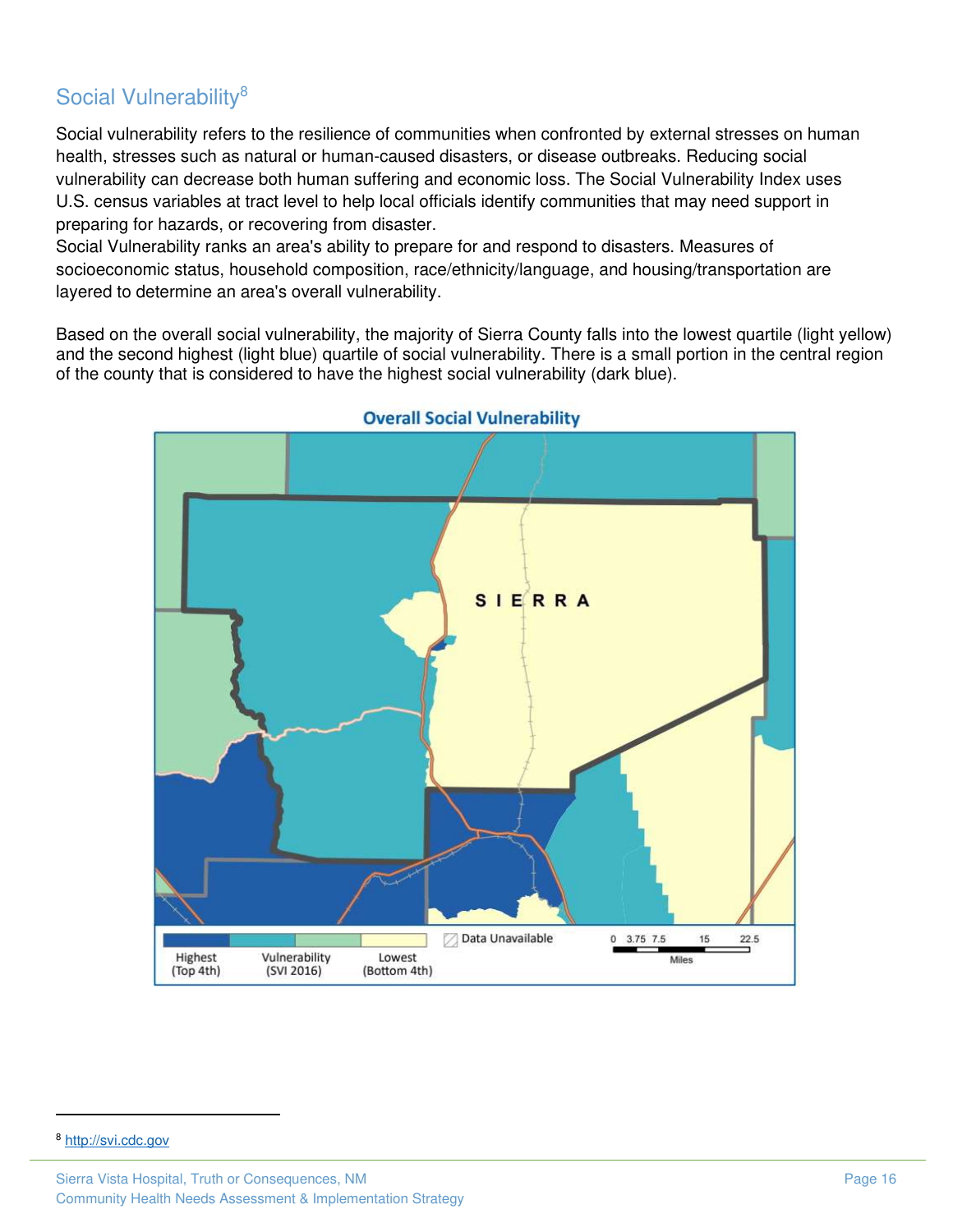#### **SVI Themes**







#### **Household Composition/Disability**





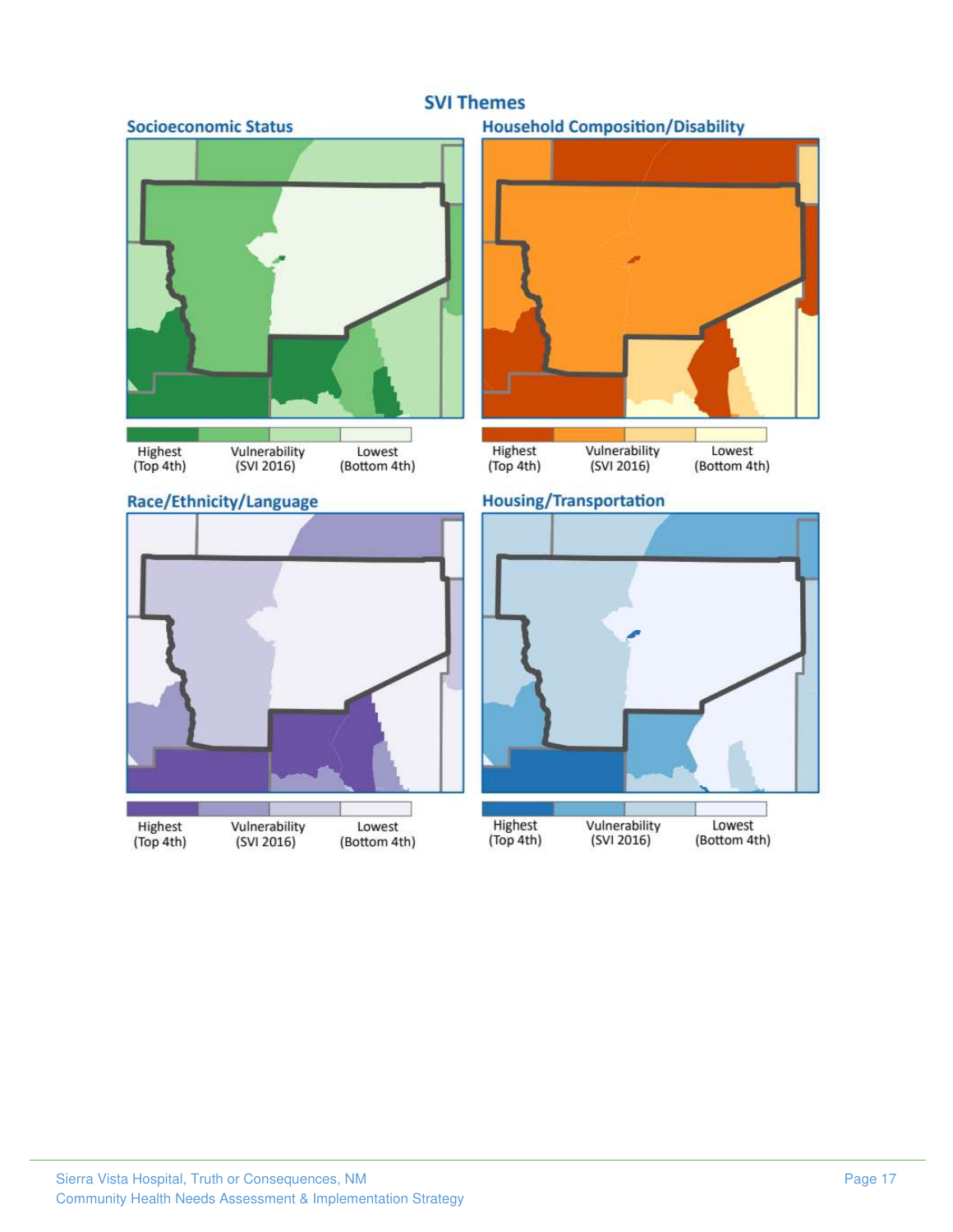## Comparison to Other State Counties<sup>9</sup>

To better understand the community, Sierra County has been compared to all 32 counties in the state of New Mexico across six areas: Length of Life, Quality of Life, Health Behaviors, Clinical Care, Social & Economic Factors, and Physical Environment. The last four areas are all Health Factors that ultimately affect the Health Outcomes of Length (Mortality) and Quality of Life (Morbidity).

In the chart below, each county's rank compared to all counties is listed along with any measures in each area compared to state average and U.S. median.

|                                                                | <b>Sierra County</b>  | <b>New Mexico</b>          | <b>U.S. Median</b> |
|----------------------------------------------------------------|-----------------------|----------------------------|--------------------|
| <b>Length of Life</b>                                          |                       |                            |                    |
| Overall Rank (best being #1)                                   | 29/32                 |                            |                    |
| - Premature Death*                                             | 13,000                | 8,800                      | 8,100              |
| <b>Quality of Life</b>                                         |                       |                            |                    |
| Overall Rank (best being #1)                                   | 22/32                 |                            |                    |
| - Poor or Fair Health                                          | 22%                   | 21%                        | 17%                |
| - Poor Physical Health Days Reported in Past 30 Days (average) | 4.7                   | 4.3                        | 3.9                |
| - Poor Mental Health Days Reported in Past 30 Days (average)   | 4.5                   | 4.0                        | 3.9                |
| - Low Birthweight                                              | 9%                    | 9%                         | 8%                 |
| <b>Health Behaviors</b>                                        |                       |                            |                    |
| Overall Rank (best being #1)                                   | 12/32                 |                            |                    |
| - Adult Smoking                                                | 15%                   | 17%                        | 17%                |
| - Adult Obesity                                                | 24%                   | 26%                        | 32%                |
| - Physical Inactivity                                          | 24%                   | 18%                        | 26%                |
| - Access to Exercise Opportunities                             | 87%                   | 77%                        | 66%                |
| - Excessive Drinking                                           | 13%                   | 17%                        | 17%                |
| - Alcohol-Impaired Driving Deaths                              | 42%                   | 31%                        | 28%                |
| - Sexually Transmitted Infections*                             | 195.0                 | 628.6                      | 321.7              |
| - Teen Births (per 1,000 female population ages 15-19)         | 53                    | 39                         | 31                 |
| <b>Clinical Care</b>                                           |                       |                            |                    |
| Overall Rank (best being #1)                                   | 30/32                 |                            |                    |
| - Uninsured                                                    | 10%                   | 11%                        | 10%                |
| - Population to Primary Care Provider Ratio                    | 2,800:1               | 1,340:1                    | 2,050:1            |
| - Population to Dentist Ratio                                  | 1,110:1               | 1,500:1                    | 2,450:1            |
| - Population to Mental Health Provider Ratio                   | 480:1                 | 260:1                      | 970:1              |
| - Preventable Hospital Stays                                   | 4,452                 | 3,212                      | 4.648              |
| - Mammography Screening                                        | 25%                   | 33%                        | 40%                |
| - Flu vaccinations                                             | 15%                   | 38%                        | 42%                |
| <b>Social &amp; Economic Factors</b>                           |                       |                            |                    |
| Overall Rank (best being #1)                                   | 25/32                 |                            |                    |
| - Unemployment                                                 | 7.9%                  | 6.2%                       | 4.4%               |
| - Children in Poverty                                          | 43%                   | 26%                        | 21%                |
| - Income Inequality**                                          | 4.6                   | 5.2                        | 4.4                |
| - Children in Single-Parent Households                         | 51%                   | 40%                        | 32%                |
| - Violent Crime*                                               | 532                   | 650                        | 205                |
| - Injury Deaths*                                               | 175                   | 101                        | 82                 |
| <b>Physical Environment</b>                                    |                       |                            |                    |
| Overall Rank (best being #1)                                   | 8/32                  |                            |                    |
| - Air Pollution - Particulate Matter                           | 5.5 µg/m <sup>3</sup> | $5.9 \,\mathrm{\mu g/m^3}$ | $9.2 \mu g/m^3$    |
| - Severe Housing Problems***                                   | 14%                   | 18%                        | 14%                |

\*Per 100,000 Population

\*\* Ratio of household income at the 80th percentile to income at the 20th percentile

\*\*\* Severe housing problems = overcrowding, high housing costs, lack of kitchen facilities, or lack of plumbing facilities

<sup>9</sup> [www.countyhealthrankings.org](http://www.countyhealthrankings.org/)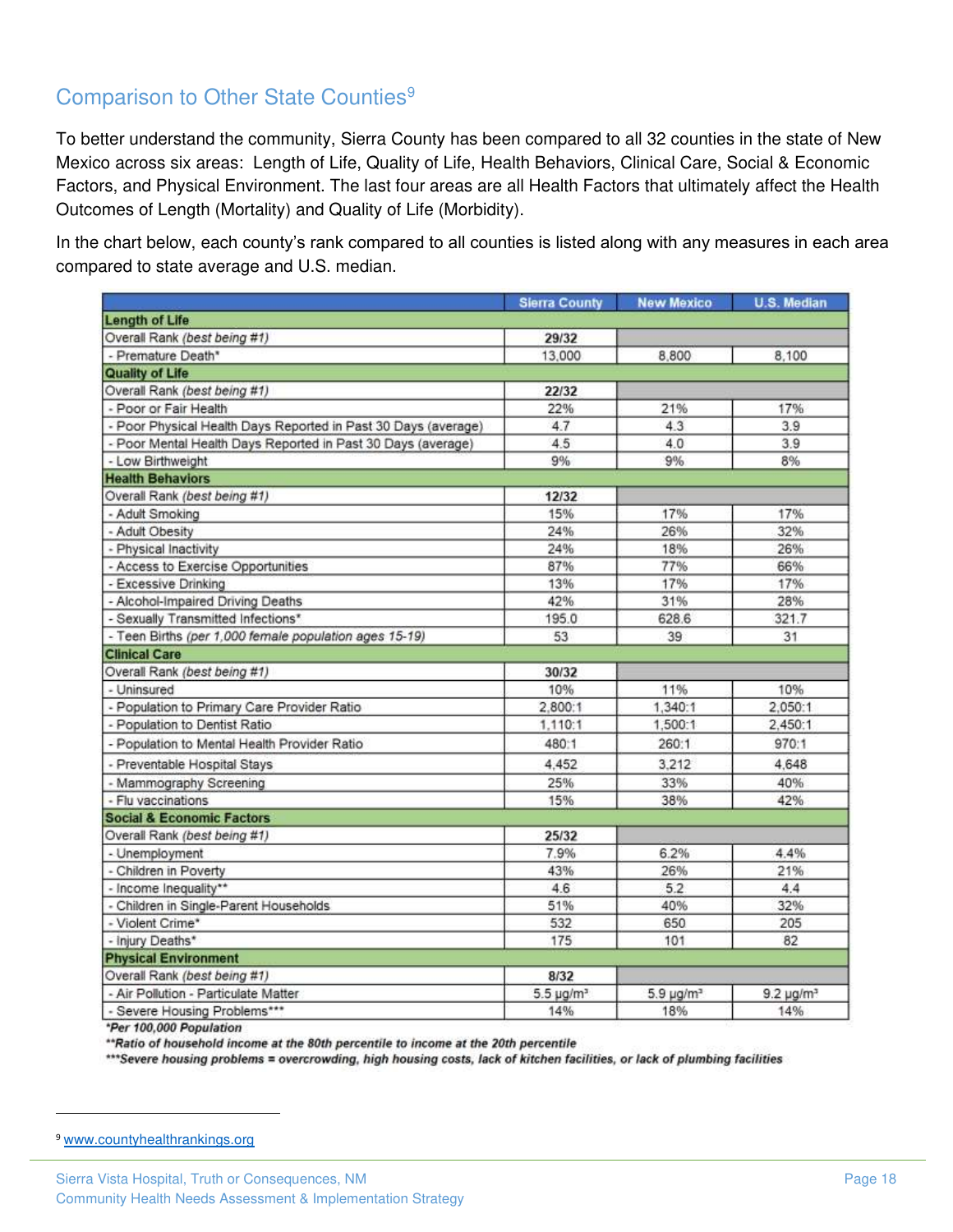## <span id="page-21-0"></span>Conclusions from Other Statistical Data<sup>10</sup>

The Institute for Health Metrics and Evaluation at the University of Washington analyzed all 3,143 U.S. counties or equivalents applying small area estimation techniques to the most recent county information. The below chart compares Sierra County's statistics to the U.S. average, and lists the change since the last date of measurement.

| <b>Sierra County</b>                                                                                  | <b>Current Statistic</b><br>(2014) | <b>Percent Change</b><br>$(1980 - 2014)$ |
|-------------------------------------------------------------------------------------------------------|------------------------------------|------------------------------------------|
| UNFAVORABLE Sierra County measures that are WORSE than the U.S. average and had an UNFAVORABLE change |                                    |                                          |
| - Female Tracheal, Bronchus, and Lung Cancer*                                                         | 48.5                               | 39.6%                                    |
| - Male Diabetes, Urogenital, Blood, and Endocrine Disease Deaths*                                     | 74.7                               | 48.2%                                    |
| - Female Self-Harm and Interpersonal Violence Related Deaths*                                         | 22.0                               | 31.5%                                    |
| - Male Self-Harm and Interpersonal Violence Related Deaths*                                           | 82.7                               | 1.6%                                     |
| Female Mental and Substance Use Related Deaths*                                                       | 23.9                               | 437.3%                                   |
| - Male Mental and Substance Use Related Deaths*                                                       | 50.2                               | 199.4%                                   |
| - Female Liver Disease Related Deaths*                                                                | 25.3                               | 57.4%                                    |
| - Male Liver Disease Related Deaths*                                                                  | 59.6                               | 44.3%                                    |
| UNFAVORABLE Sierra County measures that are WORSE than the U.S. average and had a FAVORABLE change    |                                    |                                          |
| - Male Life Expectancy                                                                                | 71.0                               | 4.8%                                     |
| - Female Heart Disease*                                                                               | 134.7                              | $-34.8%$                                 |
| - Male Heart Disease*                                                                                 | 274.7                              | $-35.2%$                                 |
| - Female Transport Injuries Related Deaths*                                                           | 17.2                               | $-38.7%$                                 |
| - Male Transport Injuries Related Deaths*                                                             | 35.2                               | $-55.0%$                                 |
| DESIRABLE Sierra County measures that are BETTER than the US average and had an UNFAVORABLE change    |                                    |                                          |
| N/A                                                                                                   |                                    |                                          |
| DESIRABLE Sierra County measures that are BETTER than the US average and had a FAVORABLE change       |                                    |                                          |
| - Male Stroke*                                                                                        | 40.6                               | $-35.4%$                                 |
| AVERAGE Sierra County measures that are EQUAL to the US average and had an UNFAVORABLE change         |                                    |                                          |
| - Male Breast Cancer*                                                                                 | 0.3                                | 1.2%                                     |
| - Female Skin Cancer*                                                                                 | 2.4                                | 4.8%                                     |
| - Male Skin Cancer*                                                                                   | 5.8                                | 36.3%                                    |
| - Female Diabetes, Urogenital, Blood, and Endocrine Disease Deaths*                                   | 51.3                               | 27.5%                                    |
| AVERAGE Sierra County measures that are EQUAL to the US average and had a FAVORABLE change            |                                    |                                          |
| - Female Life Expectancy                                                                              | 79.5                               | 2.9%                                     |
| - Female Stroke*                                                                                      | 45.0                               | $-31.1%$                                 |
| - Male Tracheal, Bronchus, and Lung Cancer*                                                           | 68.3                               | $-29.2%$                                 |
| - Female Breast Cancer*                                                                               | 27.4                               | $-11.7%$                                 |

\*rate per 100,000 population, age-standardized

<sup>10</sup> <http://www.healthdata.org/us-county-profiles>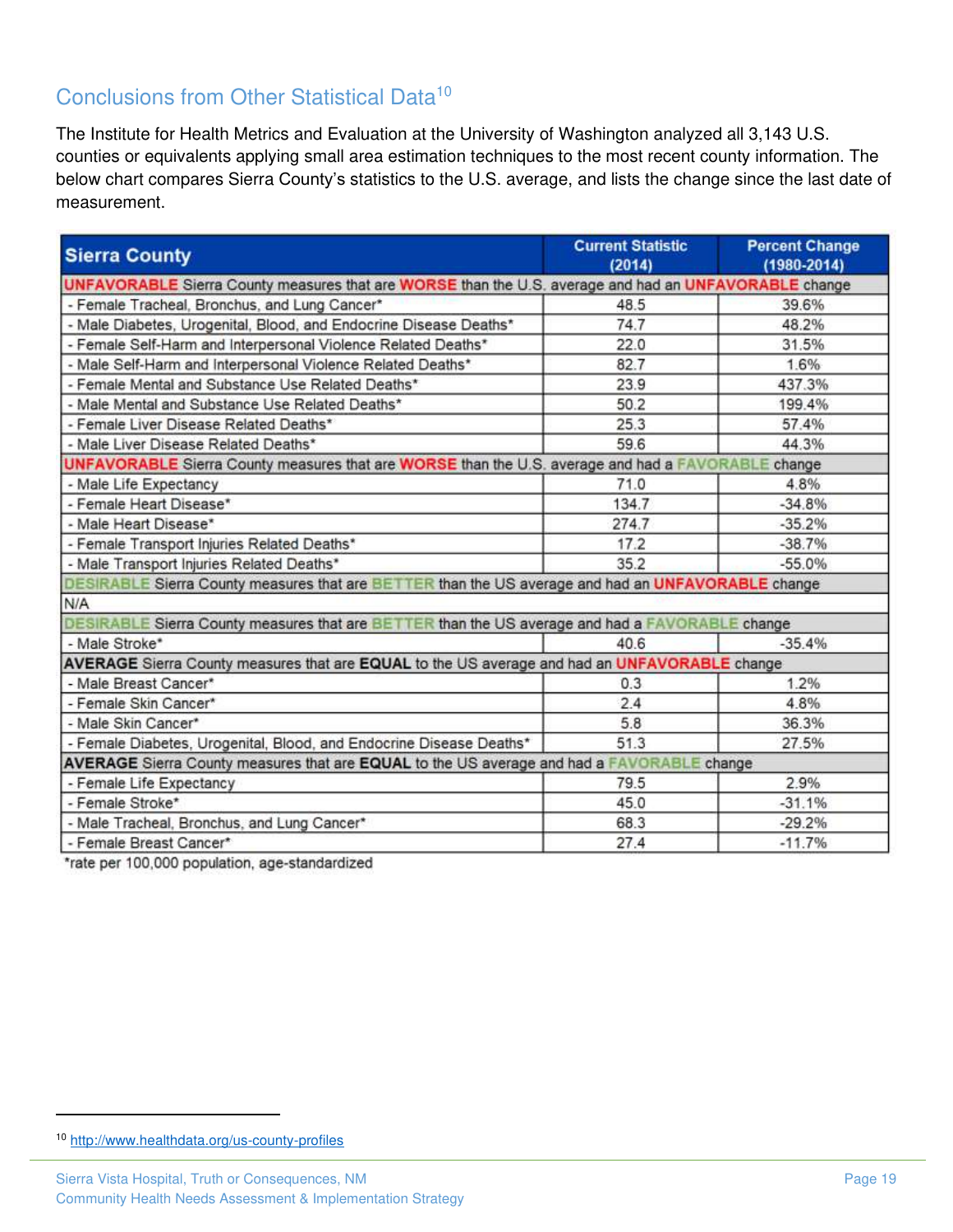# <span id="page-22-0"></span>**IMPLEMENTATION STRATEGY**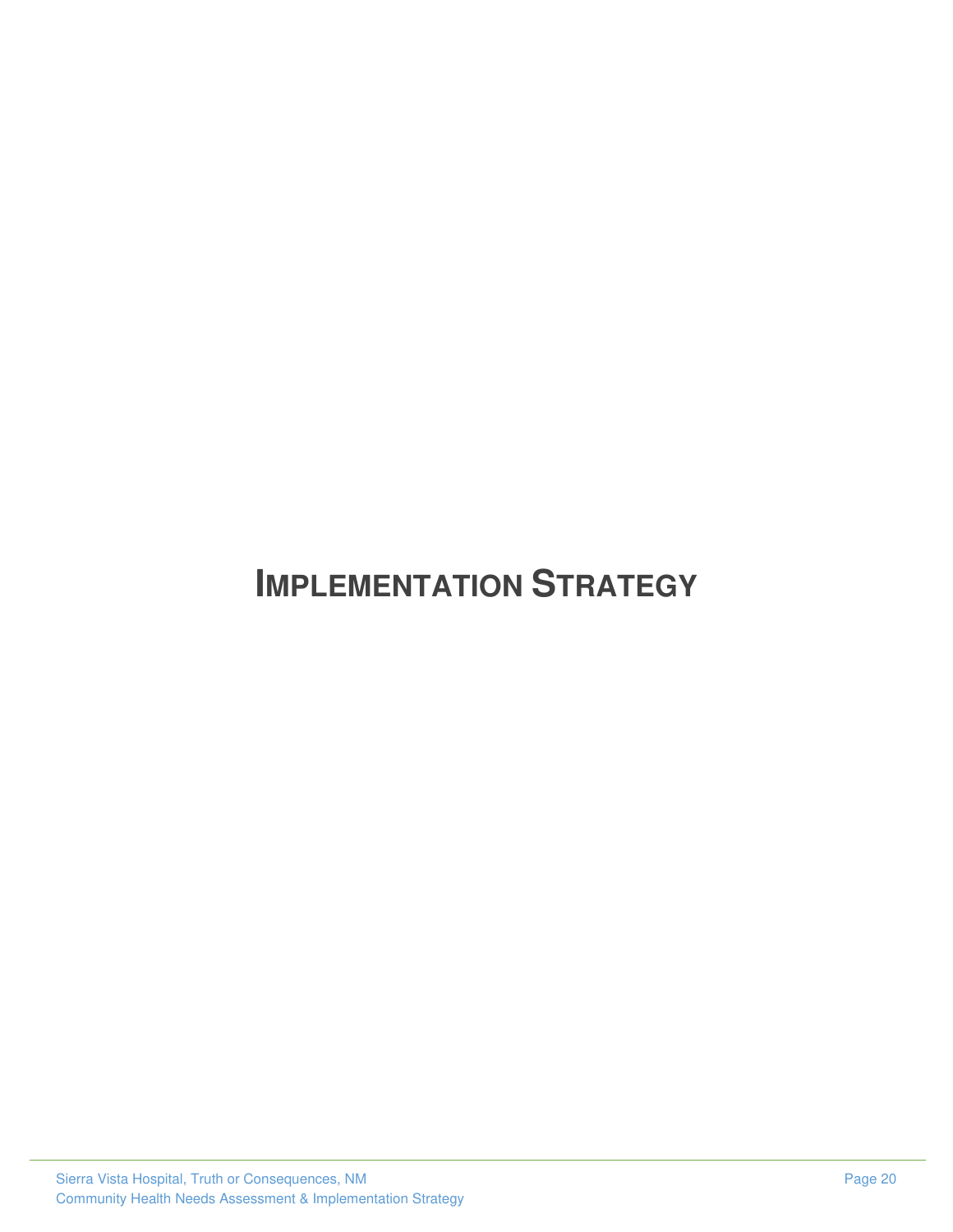## <span id="page-23-0"></span>Significant Health Needs

SVH used the priority ranking of area health needs by Local Expert Advisors as the primary input to develop our response and implementation plans for community health needs. The following list:

- Identifies goals established by the SVH Admin Team in response to the identified health issues in the community
- Establishes the implementation strategy programs and resources SVH will devote to attempt to achieve improvements
- Presents key measures tailored to the identified health needs that SVH will use to track progress
- Identifies any potential partnerships with local organizations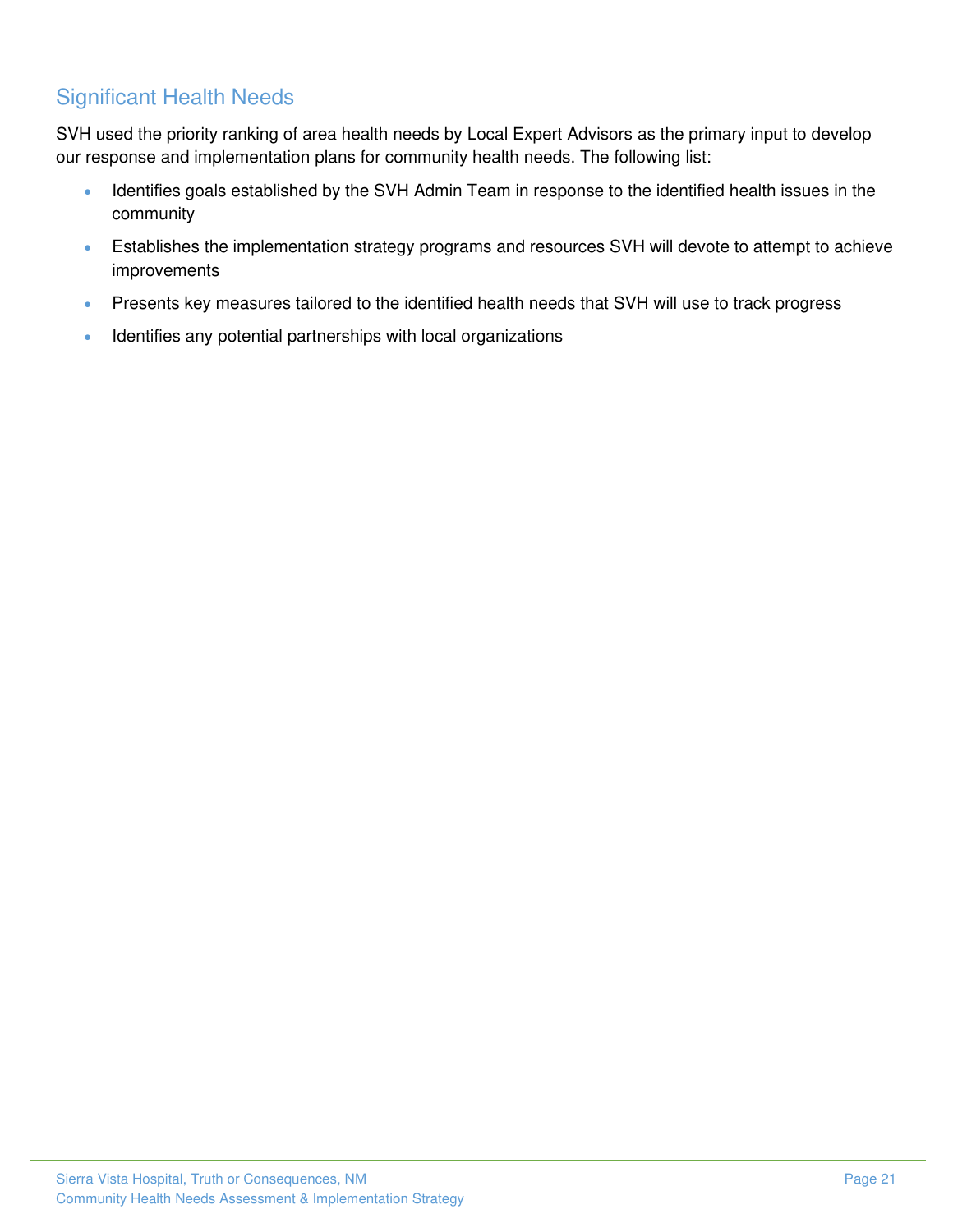## CHNA Implementation Plan Overview

SVH has determined that the action plan to address the health needs identified in the health needs survey (Mental Health/Suicide, Drug/Substance Abuse, Affordability/Accessibility, Alcohol Abuse, Obesity, Chronic Pain Management, and Cancer) will be worked through the following subgroups. Additional disease specific details are further described in the full report.

| <b>Accessibility</b><br>(Access to Healthcare)                                                                                                                                                                                                                                                                                                                                                                                                                                                                                      |
|-------------------------------------------------------------------------------------------------------------------------------------------------------------------------------------------------------------------------------------------------------------------------------------------------------------------------------------------------------------------------------------------------------------------------------------------------------------------------------------------------------------------------------------|
| <b>Goal:</b> Increase access to healthcare services                                                                                                                                                                                                                                                                                                                                                                                                                                                                                 |
| <b>Current Resources:</b>                                                                                                                                                                                                                                                                                                                                                                                                                                                                                                           |
| Access to a wide array of healthcare services,<br>$\bullet$<br>including primary and specialty care<br>Patient portal access<br>$\bullet$<br>Transitional care program<br>$\bullet$<br>Medicaid transport services<br>$\bullet$<br><b>Future Implementation Plans:</b><br>Assess need for additional providers<br>$\bullet$ .<br>Explore telehealth opportunities with UNM for<br>$\bullet$<br>specialty coverage in ED and IP settings<br>State grant for care coordination application<br>submitted<br>PC telehealth<br>$\bullet$ |
| <b>Chronic Disease Management</b>                                                                                                                                                                                                                                                                                                                                                                                                                                                                                                   |
| (Obesity, Chronic Pain Management & Cancer)                                                                                                                                                                                                                                                                                                                                                                                                                                                                                         |
| Goal: Promote healthy lifestyles through education and<br>outreach                                                                                                                                                                                                                                                                                                                                                                                                                                                                  |
|                                                                                                                                                                                                                                                                                                                                                                                                                                                                                                                                     |
| <b>Current Resources:</b><br>Chronic disease screenings<br>$\bullet$<br>Healthy lifestyle promotion events<br>$\bullet$<br>Physical therapy services<br>$\bullet$<br>Imaging capabilities<br>$\bullet$<br>School and community education programming                                                                                                                                                                                                                                                                                |
| <b>Future Implementation Plans:</b>                                                                                                                                                                                                                                                                                                                                                                                                                                                                                                 |
| Additional community programming (cancer,<br>$\bullet$<br>Alzheimer's, health fairs)<br>Implementing community Pillar<br>$\bullet$<br>Dept leads attend NMRHN quarterly meetings<br>$\bullet$<br>Assess recruitment of diabetes educator<br>$\bullet$                                                                                                                                                                                                                                                                               |
|                                                                                                                                                                                                                                                                                                                                                                                                                                                                                                                                     |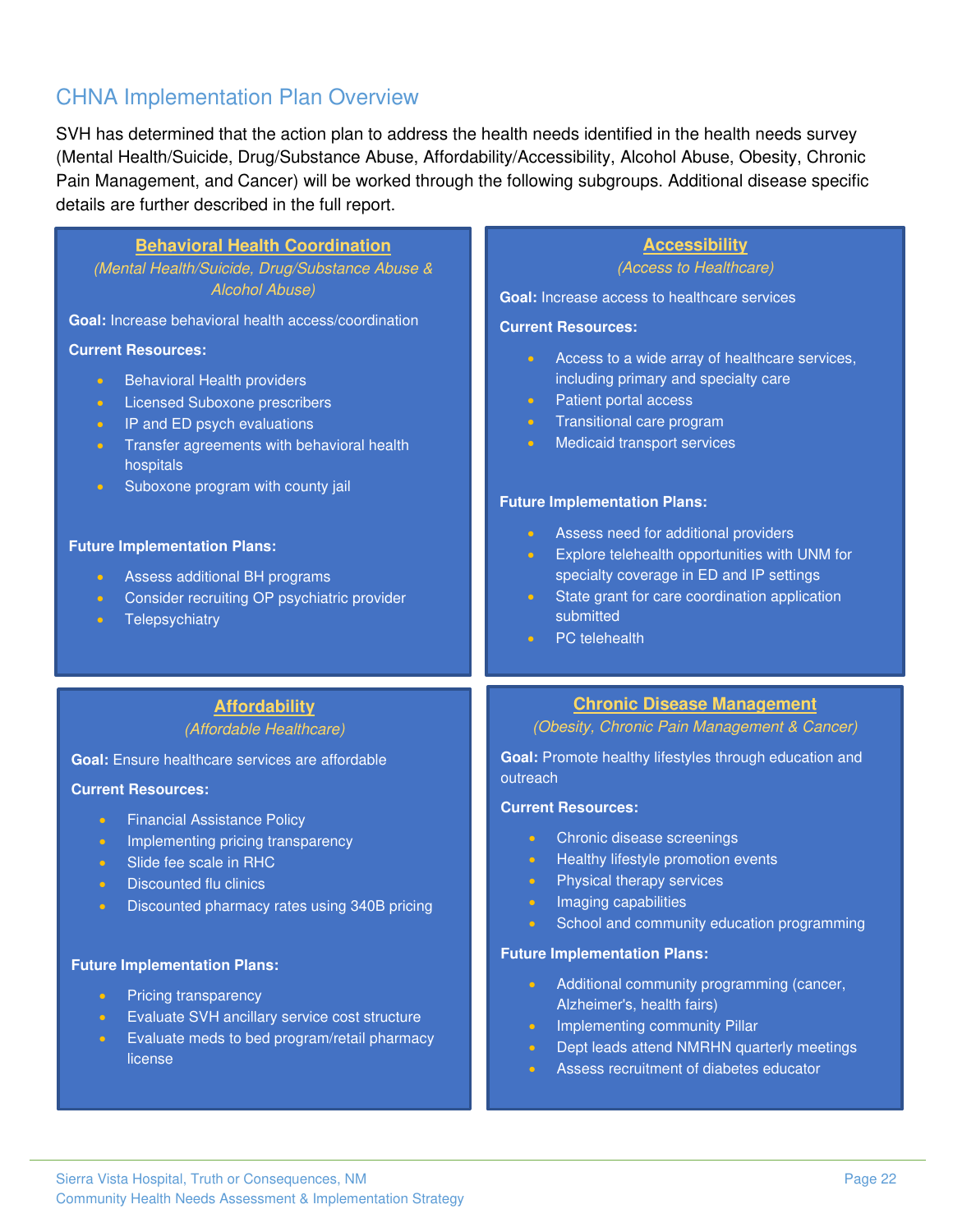## Detailed Implementation Strategy Plan

The findings from the community health needs assessments and surveys yield valuable information in helping SVH to provide programs that address the most pressing health conditions impacting the SVH community. The following section provides a review of the current programs and partnerships as it relates to each individual health needs that make up the four subgroups.



#### *Goal:*

• Increase behavioral health access/coordination

#### *SVH will address behavioral health access/coordination through the following services, programs, and resources:*

#### *Services currently available at SVH:*

- Two Behavioral Health providers on staff
- Two Suboxone Prescribers licensed to dispense opioid medication used to treat patients with opioid addiction enabling the patient to engage in therapy, counseling and support
- Behavioral health services available in inpatient and emergency department settings
- Telepsychiatry available to assist patients with behavioral health needs in early 2021
- Suboxone program implemented in county jail to provide suboxone to recently released inmates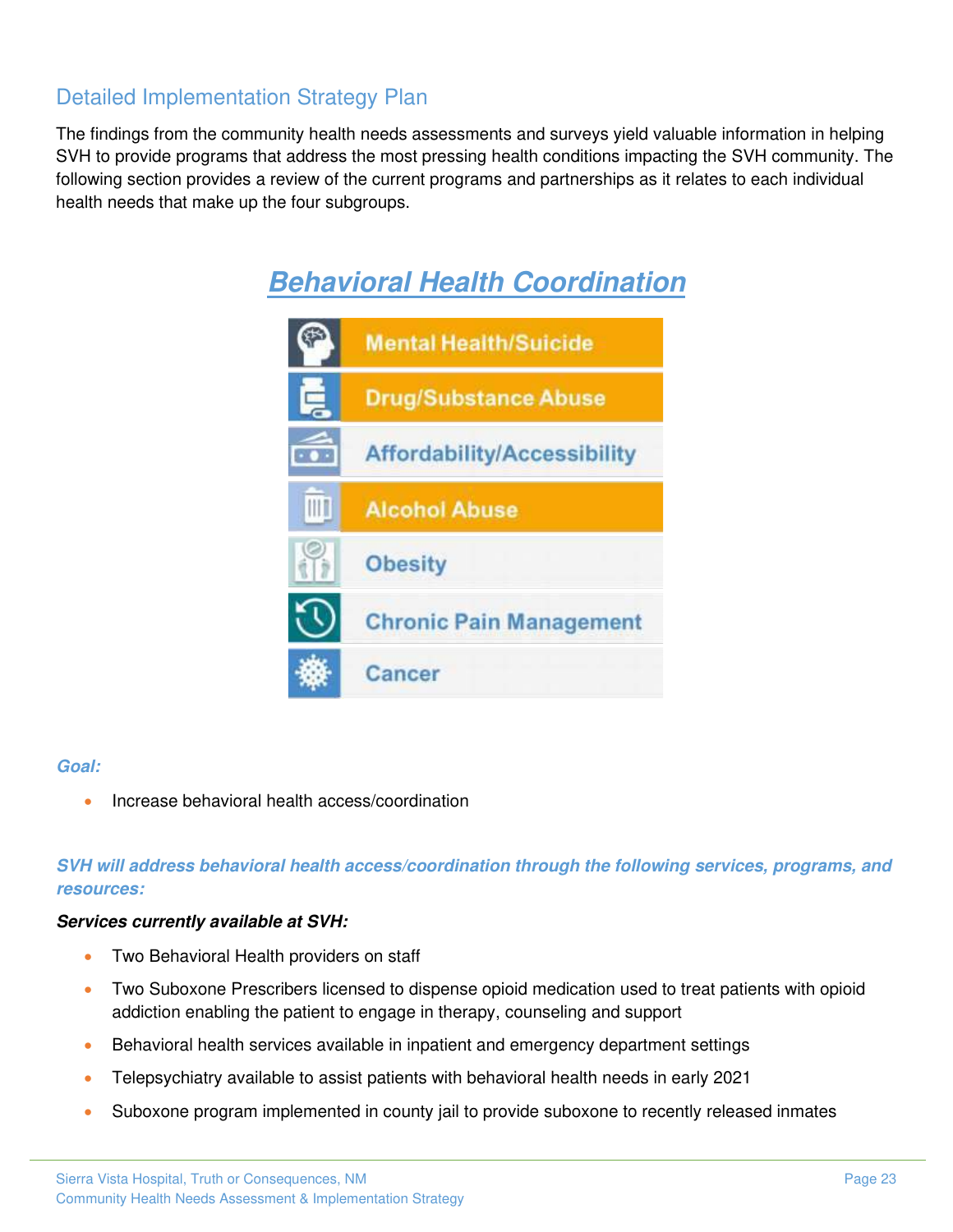• Transfer agreements with receiving behavioral health hospitals

#### *Future SVH implementation plans:*

- Assessing future options for additional behavioral health programming to provide greater access and services to the community
- Exploring expansion of outpatient behavioral health services through recruitment of additional psychiatric provider

#### *Metrics & Measures:*

- Telepsychiatry visits
- Number of Suboxone prescriptions prescribed
- Drug overdose death rate
- Opioid prescribing rate
- Suicide death rate

#### *SVH anticipates collaborating with the following other facilities and organizations to address this Significant Need:*

| Organization  | <b>Contact Name</b> | <b>Contact Information</b>        |
|---------------|---------------------|-----------------------------------|
| The OliveTree |                     | https://sharenm.org/the-olivetree |
| Local VA      |                     |                                   |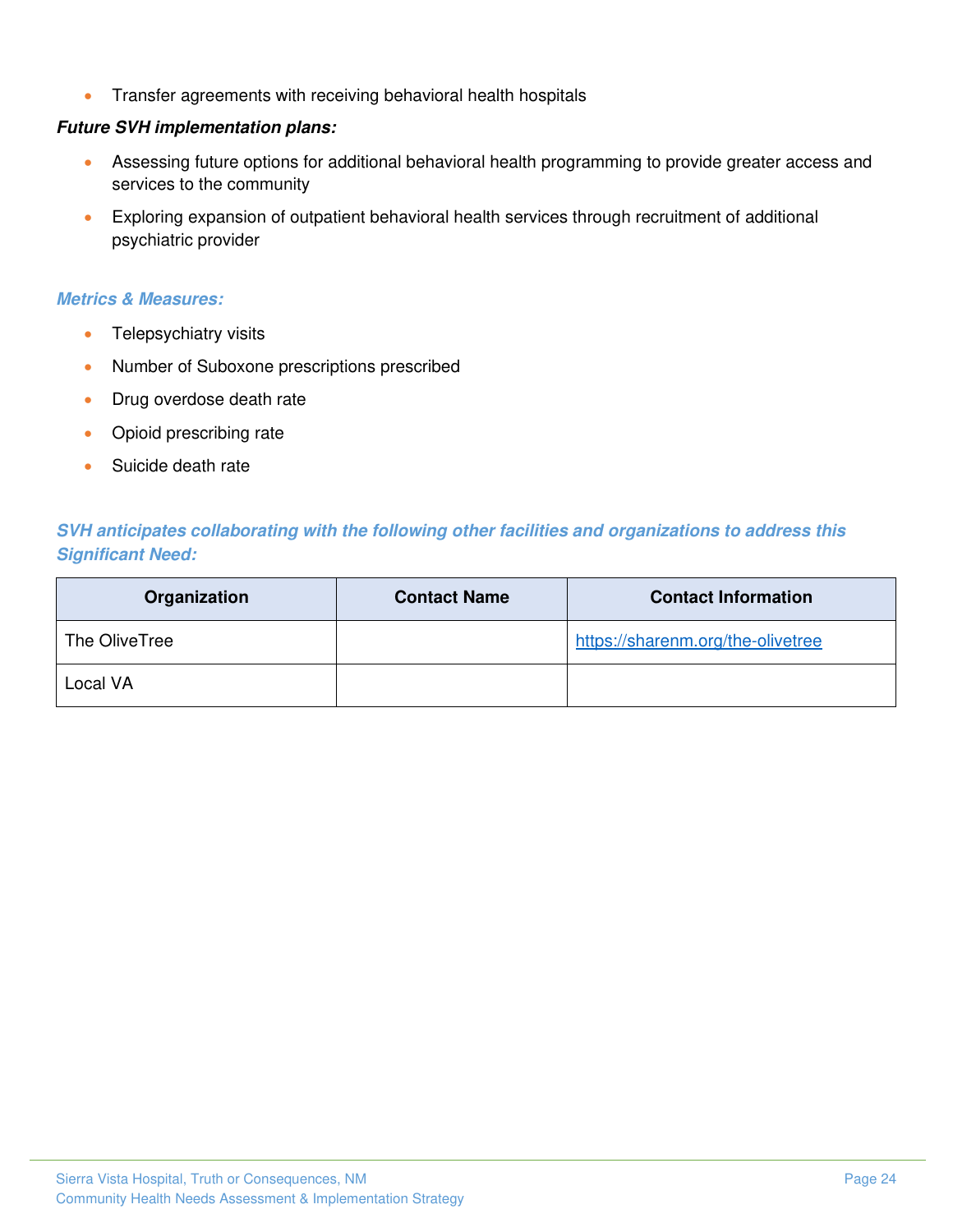## *Accessibility*



#### *Goal:*

• Increase access to healthcare services

#### *SVH will address accessibility through the following services, programs, and resources:*

#### *Services currently available at SVH:*

- Current hospital services offered to community:
	- o General Surgery
	- o Trauma Surgery
	- o Cardiopulmonary
	- o Rehabilitation
	- o Imaging Capabilities (Mammography, MRI, CT)
	- o Inpatient and Swing Bed Services
	- o ED
	- o Lab
	- o Rural Health Clinic with primary care and specialty services
- Primary care and behavioral health telehealth services launching 2021
- Patient portal available to patients with ability to request appointments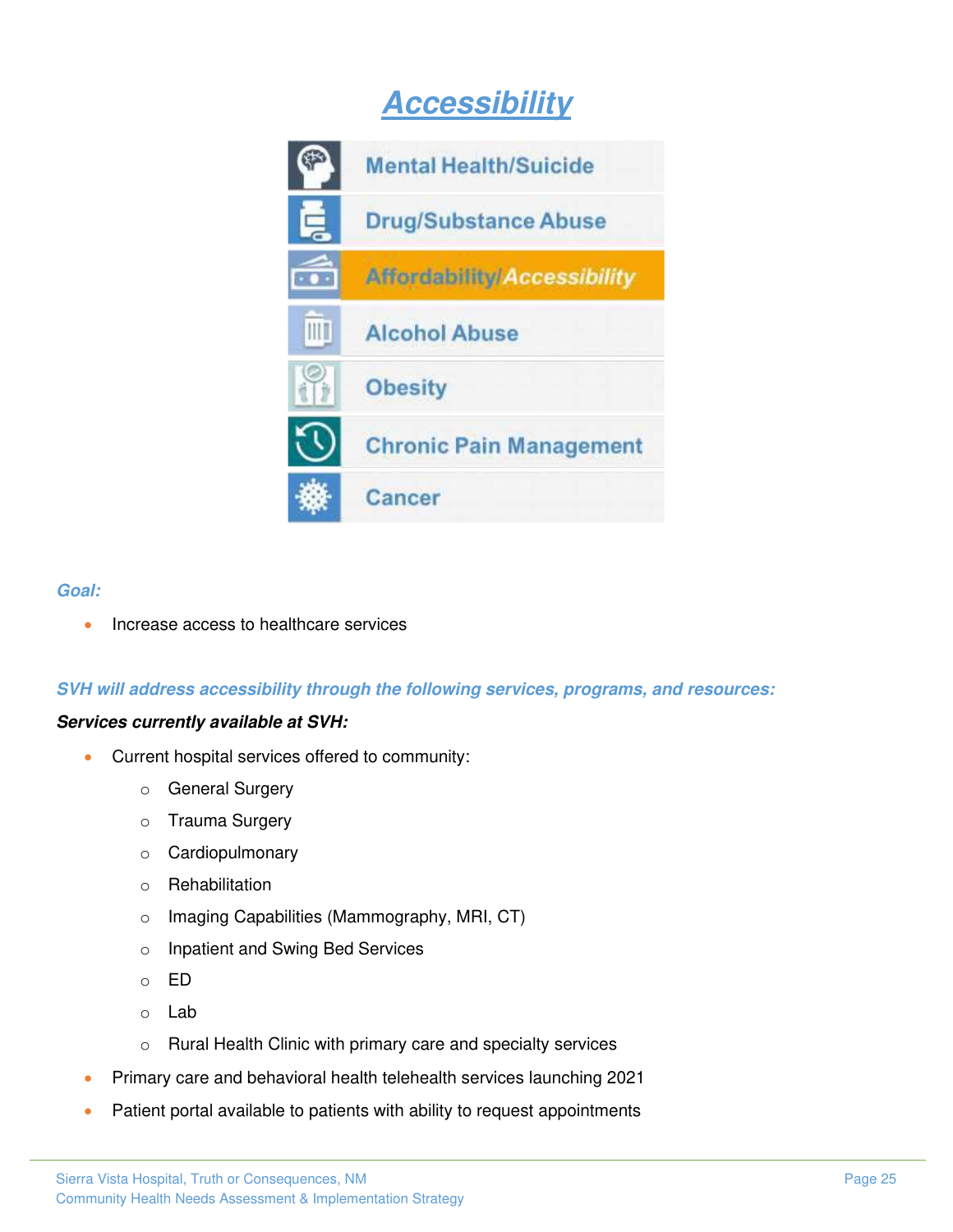• Transitional care program provided through EMS group that provides outreach to patients that have been recently hospitalized

#### *Future SVH implementation plans:*

- Exploration of additional primary and specialty care services/providers to meet needs of community
- Exploration of telehealth opportunity with UNM to provide additional specialty coverage in the emergency department and inpatient setting
- Application in place to receive state grant for a care coordinator in mid/late 2021

#### *Metrics & Measures:*

- Utilization of telehealth services
- Number of providers recruited
- Population to provider ratio

#### *SVH anticipates collaborating with the following other facilities and organizations to address this Significant Need:*

| Organization                           | <b>Contact Name</b>   | <b>Contact Information</b>                                        |
|----------------------------------------|-----------------------|-------------------------------------------------------------------|
| Sierra Joint Office on Aging           |                       | https://www.sierraco.org/boards/sierra-<br>joint-office-on-aging/ |
| <b>Sierra County Cancer Assistance</b> | <b>Stephanie Ross</b> | www.sierracountycancerassistance.org                              |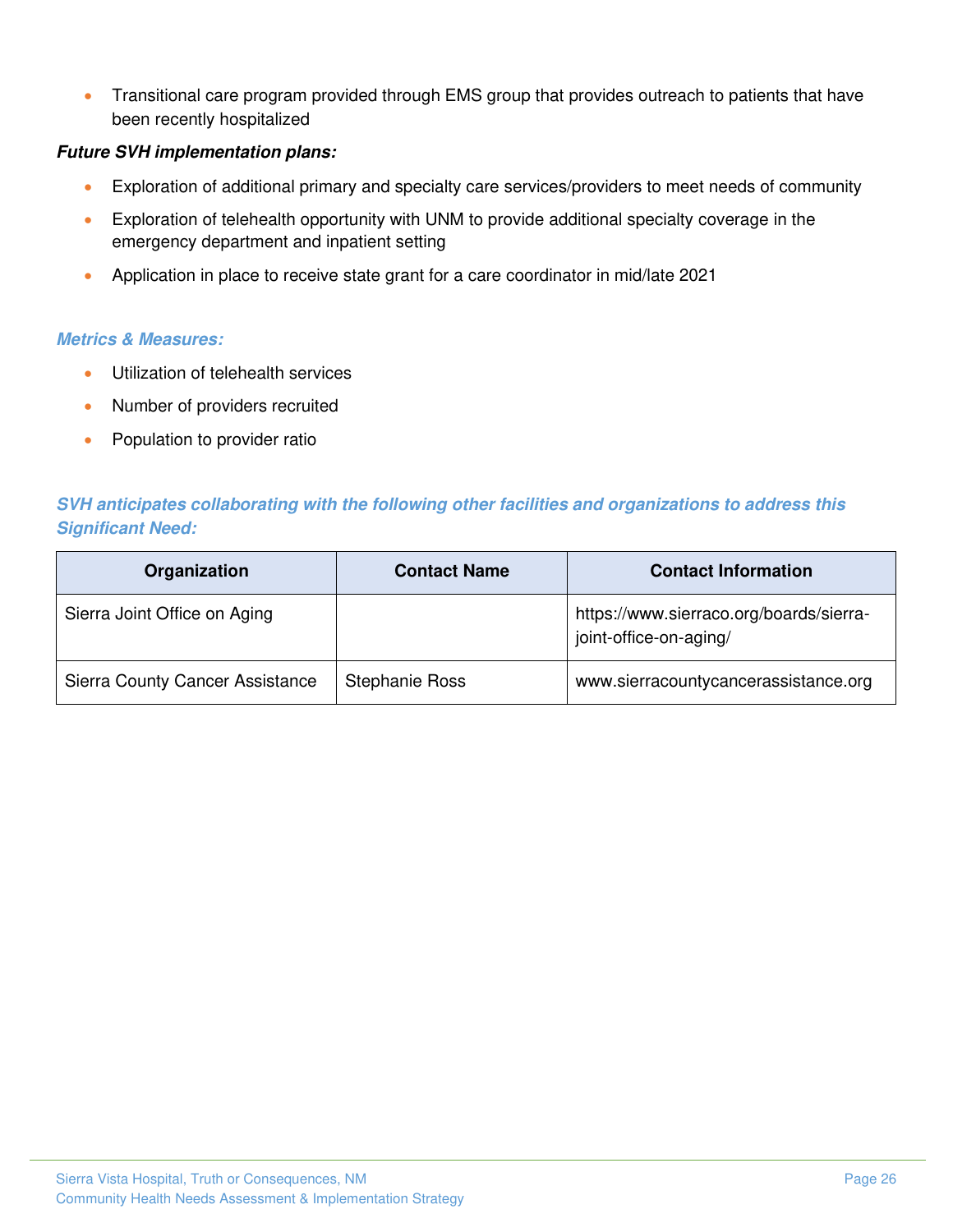## *Affordability*



#### *Goal:*

• Ensure healthcare services are affordable

#### *SVH will address affordability through the following services, programs, and resources:*

#### *Services currently available at SVH:*

- Financial Assistance Program and assistance with Medicaid application
- Sliding fee scale available in the rural health clinic
- Discounted flu clinics available
- 340B partnership offers discounted rates

#### *Future SVH implementation plans:*

- Pricing transparency implemented in early 2021
- Evaluation of SVH ancillary service cost structure and patient/employee responsibility
- Evaluating meds to bed program and a retail pharmacy license utilizing 340B pricing

#### *Metrics & Measures:*

- Utilization of Financial Assistance Program
- Accounts receivable days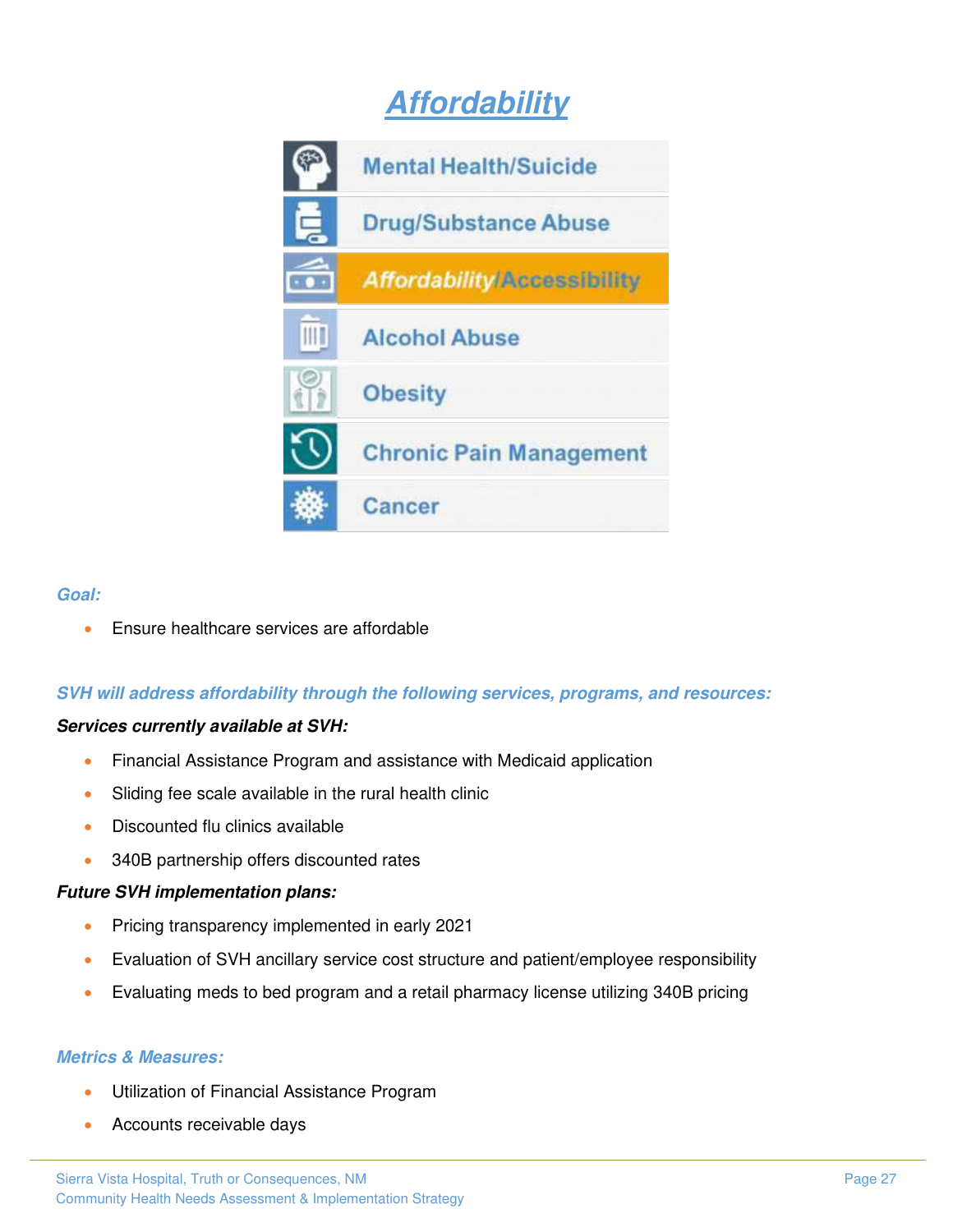• Comparison of SVH prices for outpatient healthcare services relative to market

| SVH anticipates collaborating with the following other facilities and organizations to address this |  |  |  |
|-----------------------------------------------------------------------------------------------------|--|--|--|
| <b>Significant Need:</b>                                                                            |  |  |  |

| Organization                                           | <b>Contact Name</b> | <b>Contact Information</b>                                                                                |
|--------------------------------------------------------|---------------------|-----------------------------------------------------------------------------------------------------------|
| Local Wal-Mart                                         |                     |                                                                                                           |
| Local Pharmacy - Davis Fleck<br><b>United Pharmacy</b> |                     | https://www.davisfleckpharmacy.com/<br>(575) 894-3055<br>500 Broadway, Truth Or Consequences,<br>NM 87901 |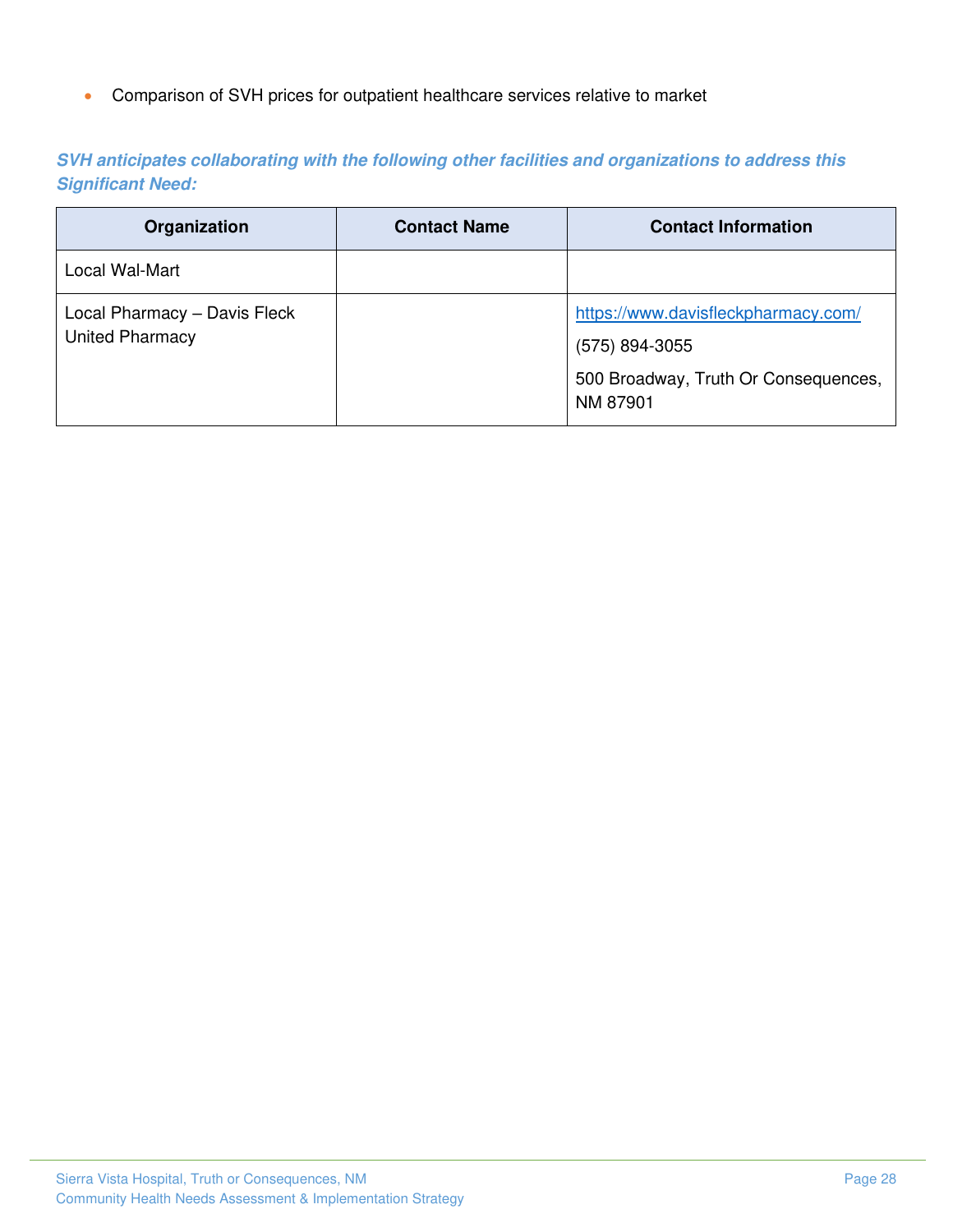## *Chronic Disease Management*



#### *Goal:*

• Promote healthy lifestyles through education and outreach

#### *SVH will address chronic disease management through the following services, programs, and resources:*

#### *Services currently available at SVH:*

- Offers and promotes chronic disease prevention through chronic disease screenings and on-site imaging capabilities (mammography, MRI, CT)
- Participation in area outreach events to help the community choose healthier lifestyles and reduce health risk factors
- Physical therapy services available to treat and manage chronic pain without the need for invasive surgeries or potentially addictive medications
- Obesity screenings are conducted and tracked in the primary care setting to align with the 2020 MIPS indicator measure targeting preventive care and screening of BMIs
- Trauma program provides educational programs to local schools and community:
	- o Stop the Bleed
	- o Fall Prevention
	- o Life jacket program
- Dietary director available for provider support on promoting nutrition education
- Supports Sierra County Community Council on community outreach and senior outreach program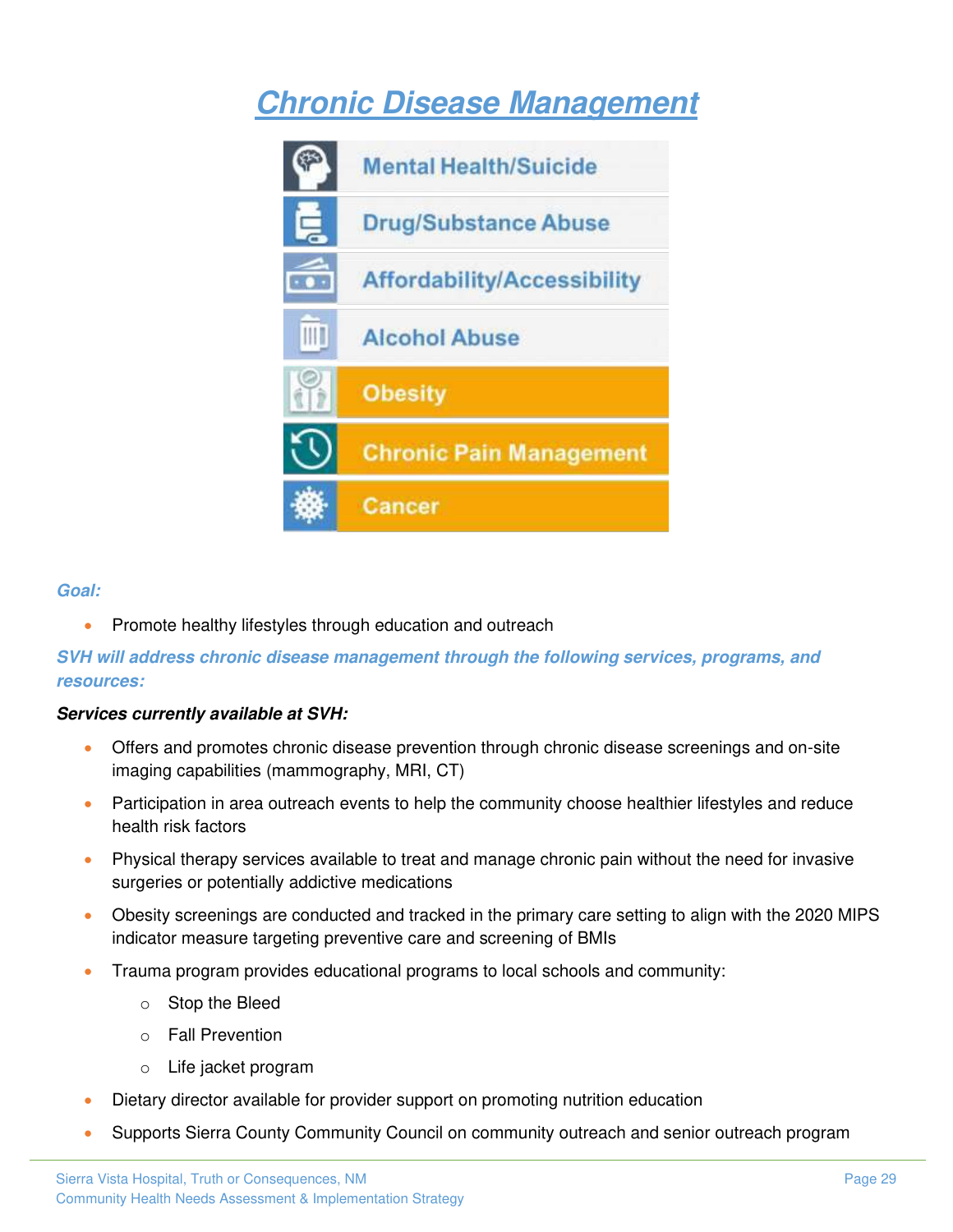#### *Future SVH implementation plans:*

- Opportunity to regularly promote cancer events that will aim to educate the public on the importance of early screening, testing and treatment
- Explore participation in Alzheimer's education and awareness events
- *SVH Community Pillar* launching early 2021 for managers, including the identification of organizations and resources available to the community
- Exploration of additional community programming such as health fairs and screenings to promote prevention and early detection of chronic diseases
- Beginning 2021, SVH department leaders will attend New Mexico Rural Hospital Network (NMRHN) quarterly meetings organized to leverage best practices and synergies between rural NM hospitals to improve healthcare in their communities
- Exploration of diabetes educator to address needs of diabetic patients in community

#### *Metrics & Measures:*

- Participation in education programs and community events
- Chronic disease screening rate
- Death rate associated with chronic diseases
- MIPS clinical quality indicators

*SVH anticipates collaborating with the following other facilities and organizations to address this Significant Need:* 

| Organization                                | <b>Contact Name</b> | <b>Contact Information</b>                                                                                                            |
|---------------------------------------------|---------------------|---------------------------------------------------------------------------------------------------------------------------------------|
| Sierra County Community Health<br>Council   |                     | https://sharenm.org/sierra-health-<br>council-shc<br>(575) 740-2206<br>360 W. 4 <sup>th</sup> St., Truth or Consequences,<br>NM 87901 |
| New Mexico Rural Hospital<br><b>Network</b> |                     | https://www.nmrhn.net/                                                                                                                |
| New Mexico Hospital Association             |                     | https://www.nmhanet.org/                                                                                                              |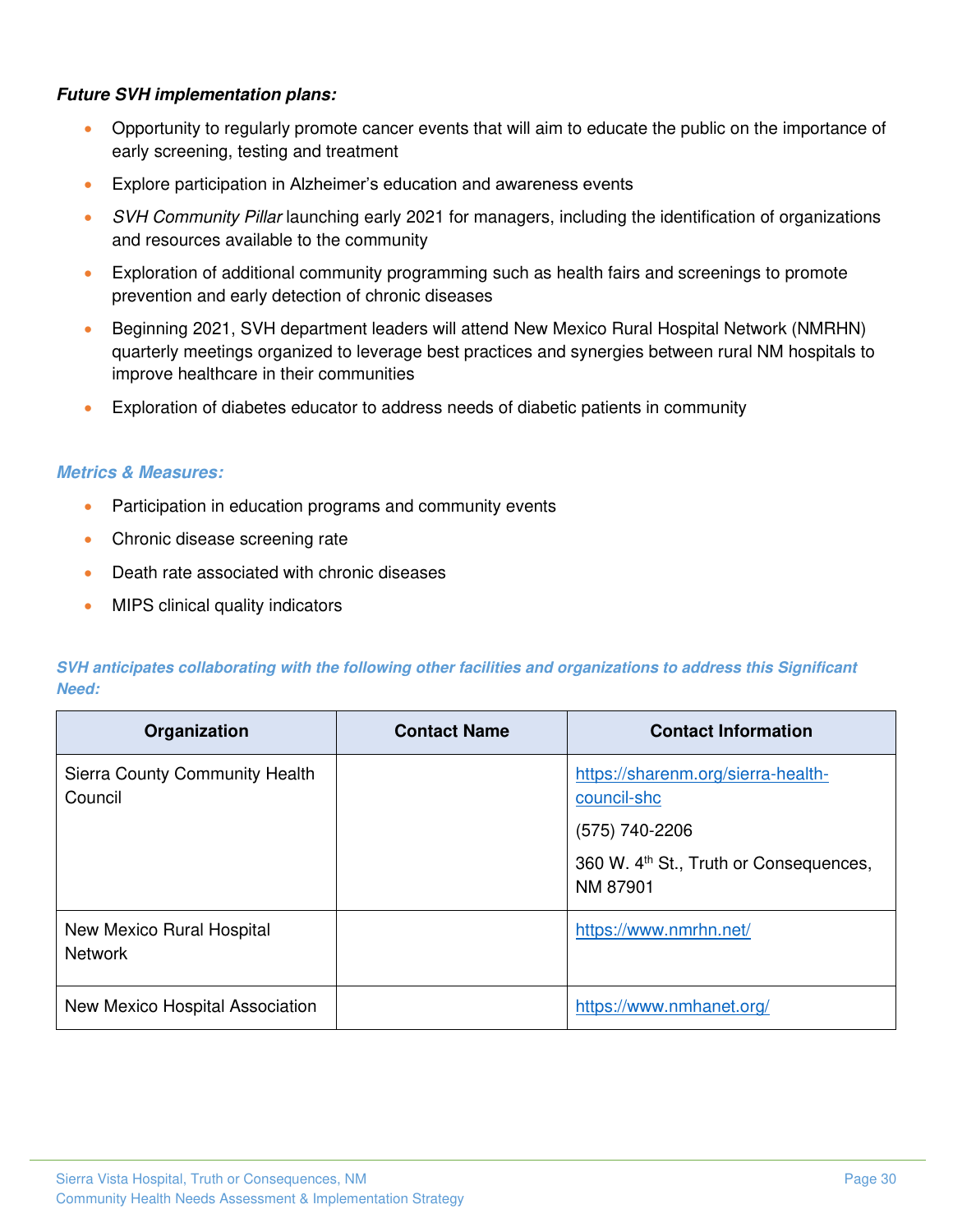## <span id="page-33-0"></span>Other Needs Identified During CHNA Process

- **8. Diabetes**
- **9. Heart Disease**
- **10. Physical Inactivity**
- **11. Education/Prevention**
- **12. Women's Health**
- **13. Smoking/Tobacco Use**
- **14. Accidents**
- **15. Alzheimer's**
- **16. Hypertension**
- **17. Kidney Disease**
- **18. Lung Disease**
- **19. Dental**
- **20. Liver Disease**
- **21. Respiratory Infections**
- **22. Stroke**
- **23. Flu/Pneumonia**
- **Write-in: Behavioral Health Services**
- **Write-in: In-home healthcare**

**Write-in: Emergency Medical Technicians and equipment in rural areas**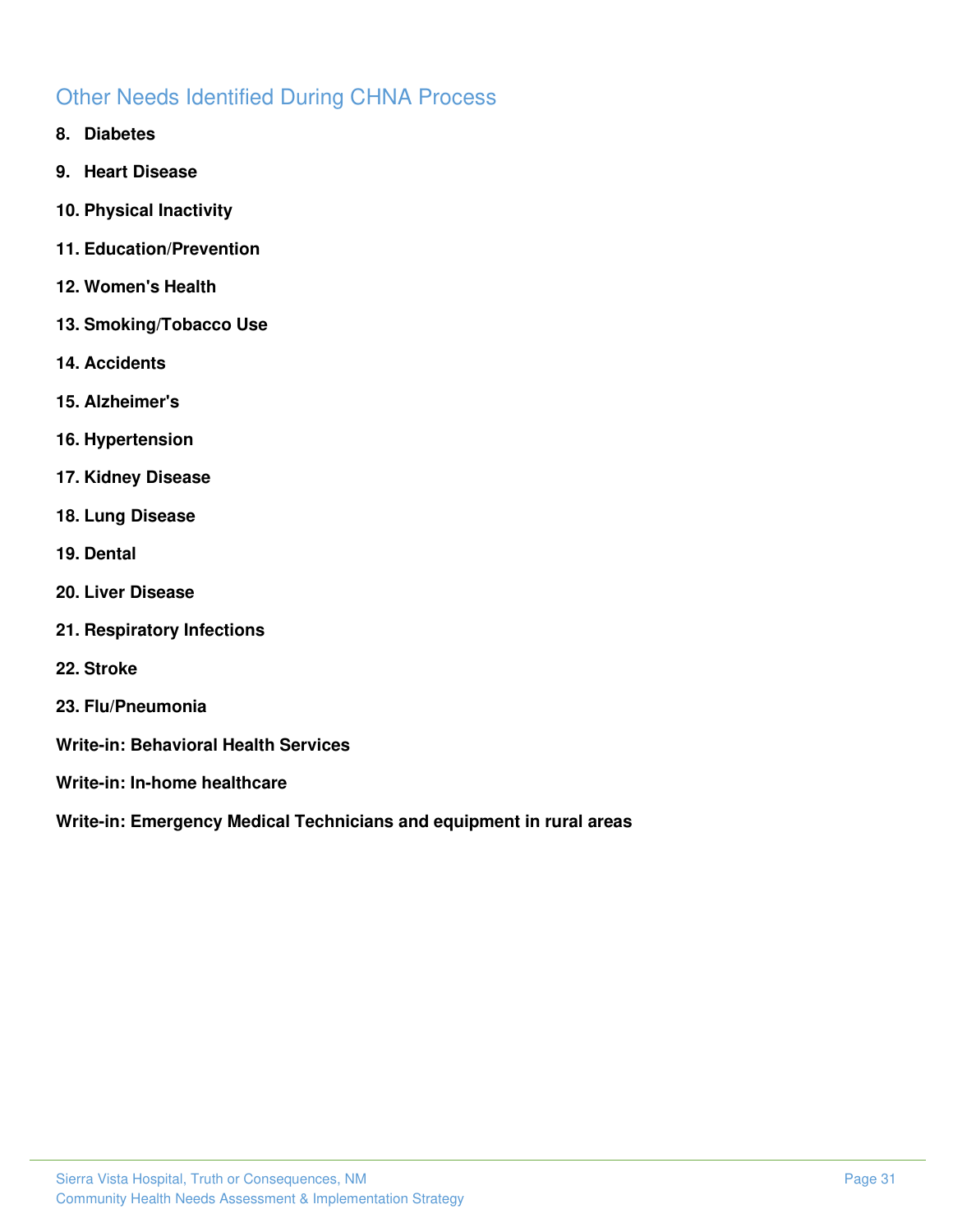# <span id="page-34-0"></span>**APPENDIX**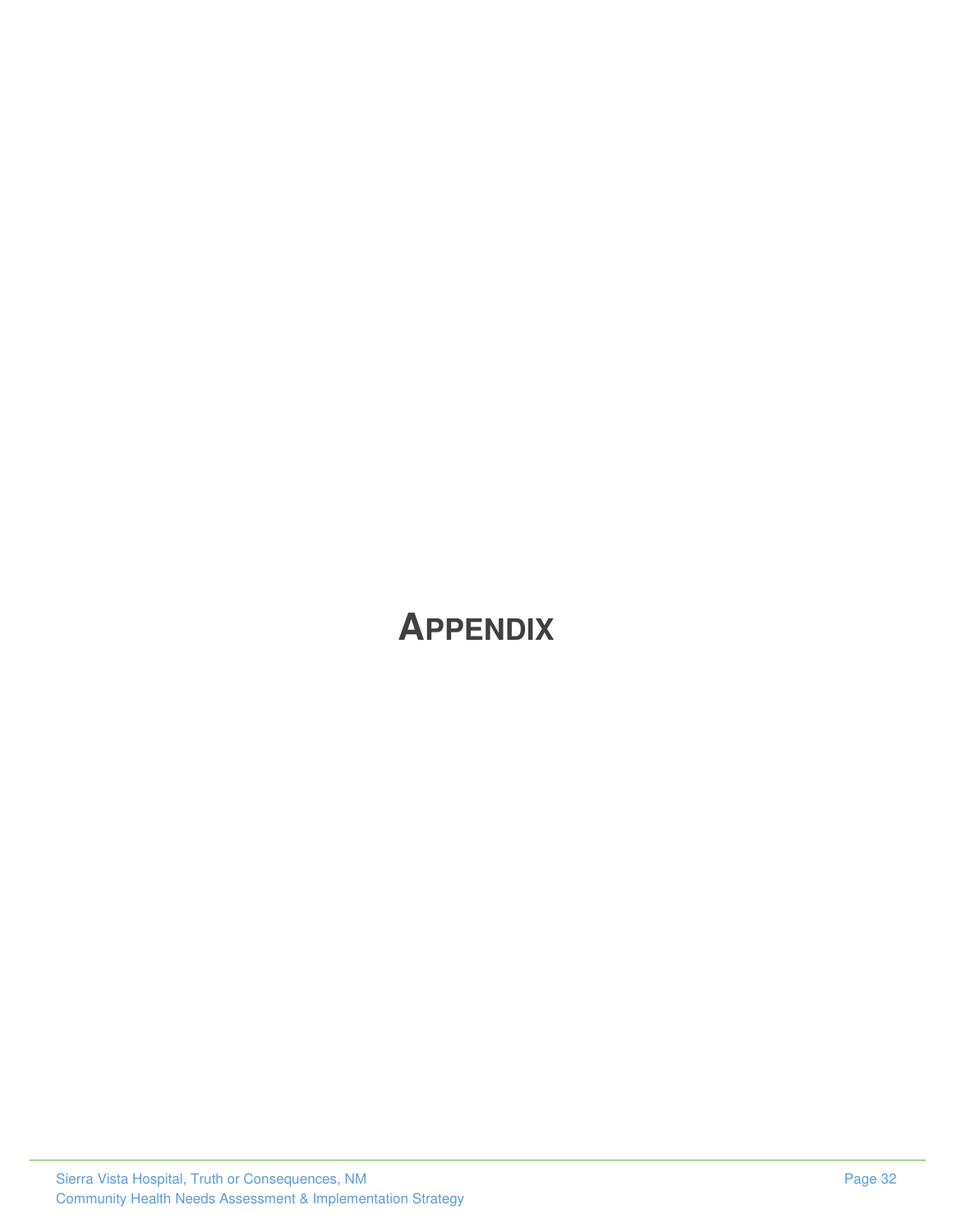## <span id="page-35-0"></span>Appendix A – Identification & Prioritization of Community Needs (Local Expert Survey Results)

27 individuals responded to survey. The following presents the information received in response to the solicitation efforts by the hospital. No unsolicited comments have been received.

| <b>Need Topic</b>                                                    | <b>Total Votes</b> | <b>Number of Local</b><br><b>Experts Voting for</b><br><b>Needs</b> | <b>Percent of</b><br><b>Votes</b> | <b>Cumulative</b><br><b>Votes</b> | <b>Need</b><br><b>Determination</b> |
|----------------------------------------------------------------------|--------------------|---------------------------------------------------------------------|-----------------------------------|-----------------------------------|-------------------------------------|
| <b>Mental Health/Suicide</b>                                         | 300                | 19                                                                  | 13.6%                             | 13.6%                             |                                     |
| <b>Drug/Substance Abuse</b>                                          | 272                | 19                                                                  | 12.4%                             | 26.0%                             |                                     |
| Affordability/Accessibility                                          | 235                | 17                                                                  | 10.7%                             | 36.7%                             |                                     |
| <b>Alcohol Abuse</b>                                                 | 195                | 17                                                                  | 8.9%                              | 45.5%                             |                                     |
| <b>Obesity</b>                                                       | 122                | 14                                                                  | 5.5%                              | 51.1%                             | Significant Needs                   |
| Chronic Pain Management                                              | 118                | 15                                                                  | 5.4%                              | 56.5%                             |                                     |
| Cancer                                                               | 112                | 14                                                                  | 5.1%                              | 61.5%                             |                                     |
| <b>Diabetes</b>                                                      | 107                | 13                                                                  | 4.9%                              | 66.4%                             |                                     |
| <b>Heart Disease</b>                                                 | 100                | 12                                                                  | 4.5%                              | 71.0%                             |                                     |
| Physical Inactivity                                                  | 92                 | 10                                                                  | 4.2%                              | 75.1%                             |                                     |
| Education/Prevention                                                 | 90                 | 11                                                                  | 4.1%                              | 79.2%                             |                                     |
| Women's Health                                                       | 72                 | 10                                                                  | 3.3%                              | 82.5%                             |                                     |
| Smoking/Tobacco Use                                                  | 62                 | 10                                                                  | 2.8%                              | 85.3%                             |                                     |
| Accidents                                                            | 48                 | 6                                                                   | 2.2%                              | 87.5%                             | Other Identified Needs              |
| Alzheimer's                                                          | 43                 | 8                                                                   | 2.0%                              | 89.5%                             |                                     |
| Hypertension                                                         | 40                 | $\overline{7}$                                                      | 1.8%                              | 91.3%                             |                                     |
| <b>Kidney Disease</b>                                                | 38                 | 6                                                                   | 1.7%                              | 93.0%                             |                                     |
| Lung Disease                                                         | 31                 | 7                                                                   | 1.4%                              | 94.4%                             |                                     |
| Dental                                                               | 29                 | 6                                                                   | 1.3%                              | 95.7%                             |                                     |
| Liver Disease                                                        | 24                 | 5                                                                   | 1.1%                              | 96.8%                             |                                     |
| <b>Respiratory Infections</b>                                        | 14                 | 4                                                                   | 0.6%                              | 97.5%                             |                                     |
| <b>Stroke</b>                                                        | 12                 | 4                                                                   | 0.5%                              | 98.0%                             |                                     |
| Flu/Pneumonia                                                        | 12                 | 3                                                                   | 0.5%                              | 98.5%                             |                                     |
| Write-in: Behavioral Health Services                                 | 12                 |                                                                     | 0.5%                              | 99.1%                             |                                     |
| Write-in: In-home healthcare                                         | 10                 |                                                                     | 0.5%                              | 99.5%                             |                                     |
| Write-in: Emergency Medical Technicians and equipment in rural areas | 10                 |                                                                     | 0.5%                              | 100.0%                            |                                     |

#### **1. Please indicate which (if any) of the following characteristics apply to you. If none of the following choices apply to you, please give a description of your role in the community.**

|                                                                                                                              | Yes<br>(Applies to<br>$Me$ ) | <b>No (Does</b><br><b>Not Apply</b><br>to Me) | <b>Response</b><br><b>Count</b> |
|------------------------------------------------------------------------------------------------------------------------------|------------------------------|-----------------------------------------------|---------------------------------|
| () Public Health Expertise                                                                                                   |                              | 13                                            | 21                              |
| 2) Departments and Agencies with relevant data/information regarding<br>health needs of the community served by the hospital | 16                           | 8                                             | 24                              |
| 3) Priority Populations                                                                                                      |                              | 5                                             | 22                              |
| 4) Representative/Member of Chronic Disease Group or Organization                                                            | 6                            | 13                                            | 19                              |
| 5) Represents the Broad Interest of the Community                                                                            | 23                           |                                               | 25                              |
| Other                                                                                                                        |                              |                                               | 4                               |

#### **Congress defines "Priority Populations" to include:**

- Racial and ethnic minority groups
- Low-income groups
- Women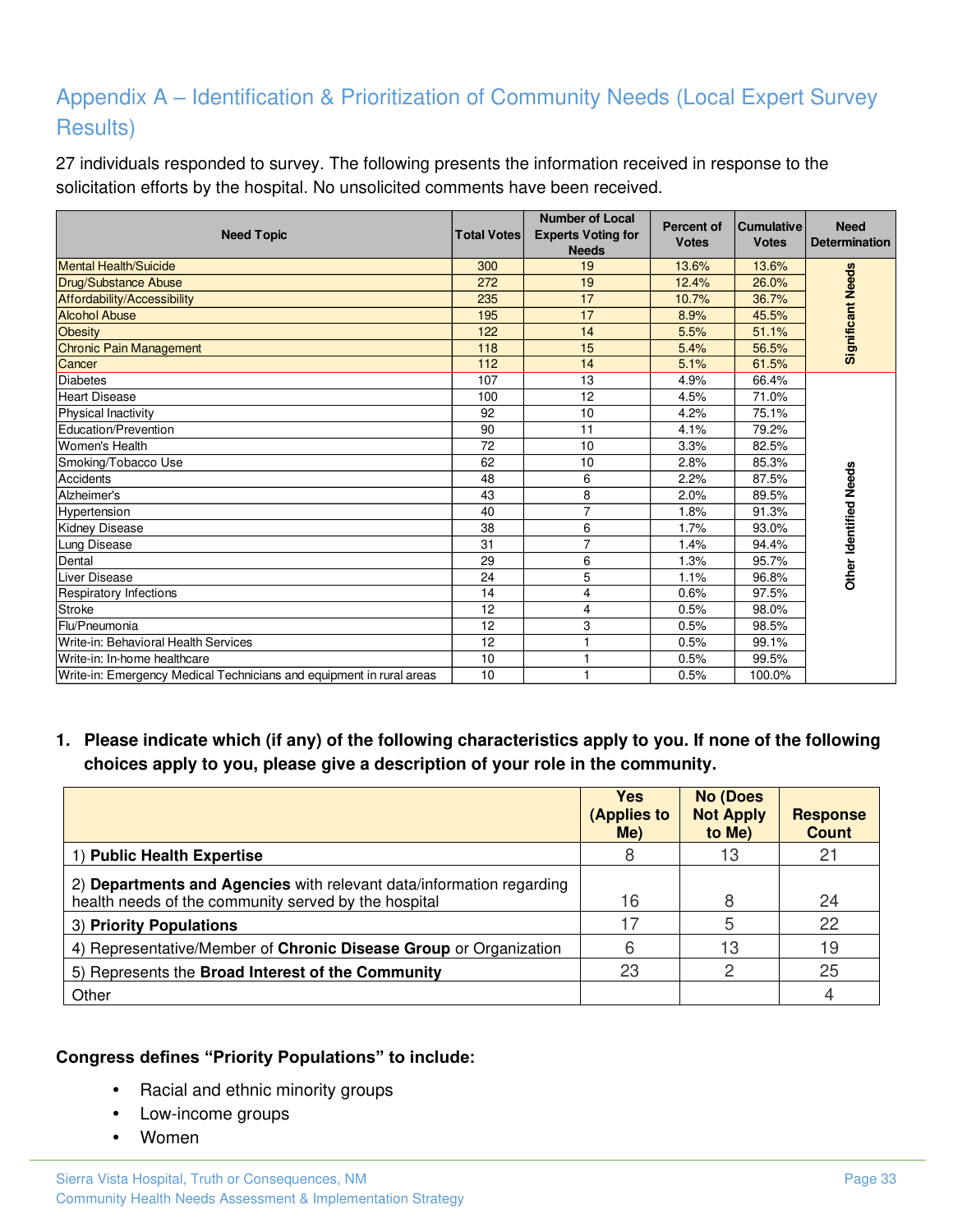- Children
- Older Adults
- Residents of rural areas
- Individuals with special needs including those with disabilities, in need of chronic care, or in need of end-of-life care
- Lesbian Gay Bisexual Transsexual (LGBT)
- People with major comorbidity and complications

#### **2. Do any of these populations exist in your community, and if so, do they have any unique needs that should be addressed?**

- *Information and referral to assist with access to care.*
- *Mental Health Services. Addiction Services. Geriatric Care. Kidney Dialysis, Cancer Treatment*
- *The most important issue regarding all of these patient groups and subsets of the population is access to healthcare. Specifically access to preventative services, annual exams, and healthcare maintenance. Access to specialists, within reason, in smaller communities with critical access hospitals. Continuity of care with regards to providers and the stability of the medical staff in a community is important to build trust and confidence in local health care services. Education as to services available and recommendations for preventative care based on standards within the healthcare industry.*
- *Transportation, income assistance*
- *Persons with drug addiction/alcohol use disorder and mental health (Co-Occurring diseases). Poverty, homelessness, Domestic violence and other forms of violence, high suicide rates.*
- *1) Lack of behavioral health services to address to address various disorders including: mood disorders (such as depression or bipolar disorder), anxiety disorders, personality disorders, psychotic disorders (such as schizophrenia), trauma-related disorders (such as post-traumatic stress disorder), and substance abuse disorders. 2) Additional in-home services for disabled or elderly persons, such as home health. 3) Additional emergency medical technicians in outlying areas for quick response*
- *I deal with the inmate population in detention. They have a multitude of issues including anxiety, depression, drug and alcohol abuse, high blood pressure and behavior health issues.*
- *Affordable health care. support groups for diabetes, HIV, alcoholism, drug addiction, LGBT.*
- *Need for caring, compassionate Doctors who understand their needs for good healthcare and not just push pills at them.*
- *Sierra County is economically depressed and under-served medically. There is a tremendous need to expand access to services, whether directly in the community or via provision of transportation to those services, along with active care coordination as a priority (transitions of care).*
- *Substance abuse and behavioral health treatment*
- *Sierra County has the highest percentage of people 65 and over compared to other NM counties. Many are poor living on disability or social security. All to these populations including the*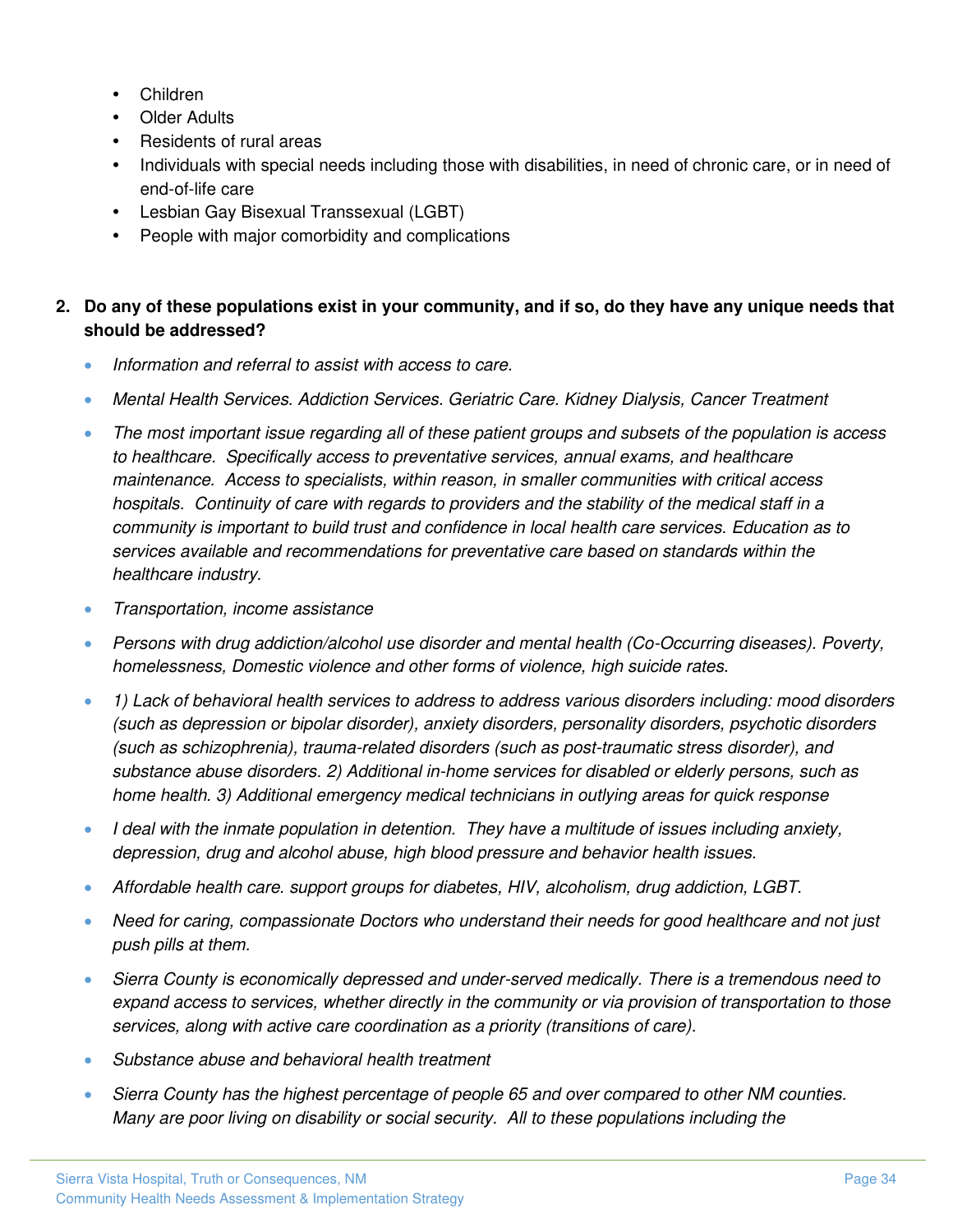*undocumented which are populations with special needs.* 

• *Aid understanding their medical coverage and what to do to get help necessary.*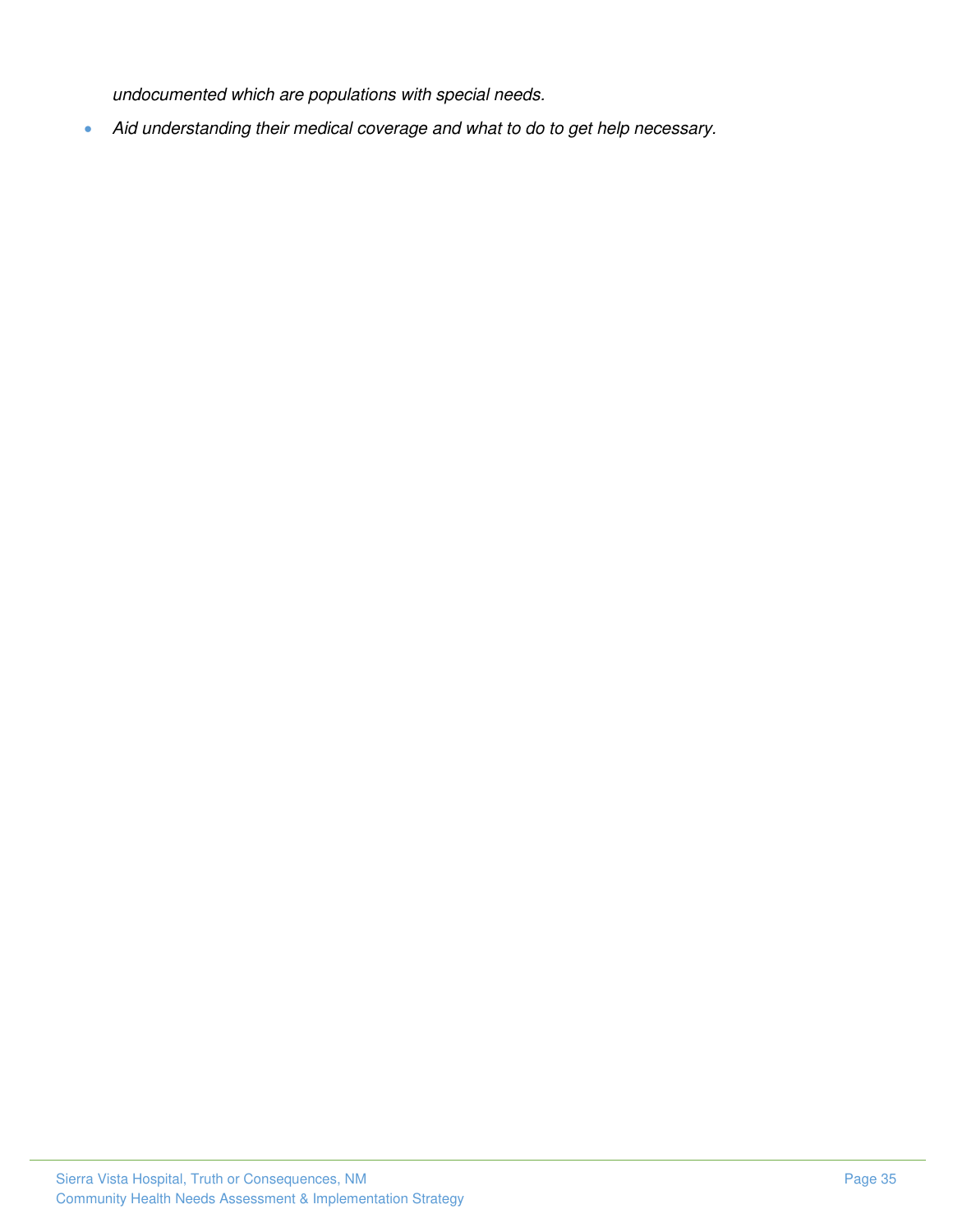#### **Advice Received from Local Expert Advisors**

**Question: Do you agree with the comparison of Sierra County compared to New Mexico and the US?**



#### Comments:

- *I believe we have higher smoker averages severe housing shortage for low income. We do not have enough dentist. We have a large number of alcohol abuse and drug abuse.*
- *I am unsure as to all of the above information as I have only been living and working here a little over 6 months. That said I have observations that I have made regarding patient populations and healthcare delivery in the community:*

1. It seems there is a significant number of patients that I see who are lifelong smokers with ongoing *tobacco addiction.* 

*2. Marijuana use also seems to be prevalent.* 

*3. There is definitely a lack of opportunities or places for people to exercise i.e. gyms or workout*  facilities within the community, this seems to be a very noticeable issue which I believe needs to be *addressed with some type of community facility for wellness programs, exercise opportunities and physical activity class instruction etc..* 

*4. Certainly the number of primary providers whether physicians or midlevel providers is lacking in our community, there appears to be significant turnover, historically, and ongoing which will only lead to uncertainty and lack of confidence for the community to have healthcare provided locally*

• *I find the info very interesting. Just wondering how and who gathered these stats.*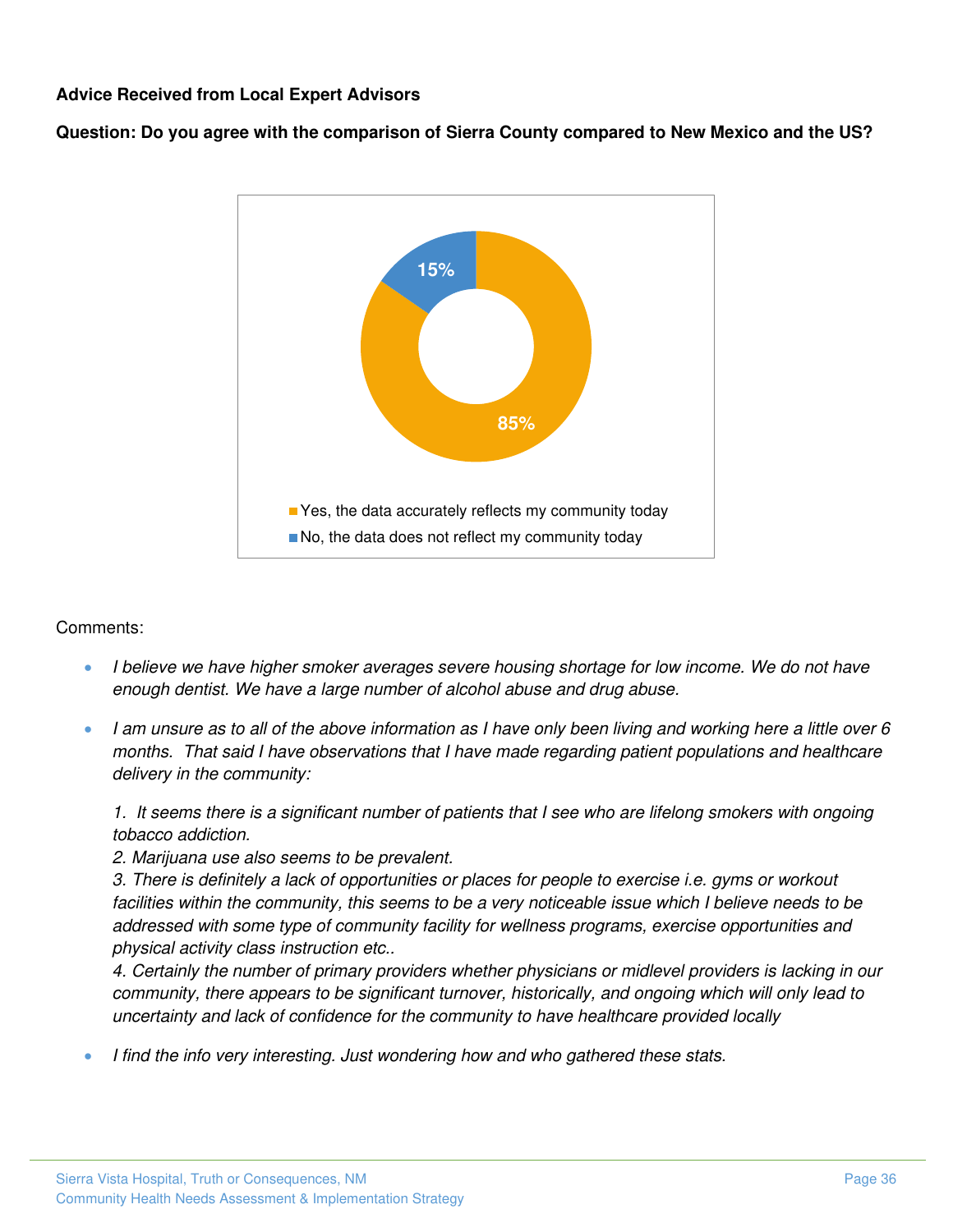- *It appears that the issues are the same, however, the incidence of mental illness and substance use without enough treatment personnel has priority. Also, we are the 5th highest state in terms of suicide rates, which is also a priority.*
- *I don't agree with many of the percentages and unfortunately I have nothing to support that opinion at hand. I know this county is the least likely to support any industry or employment opportunity because of skill and willingness or ability to pursue gainful employment some because of disability, age and additive behavior.*
- *Our community is poor and underserved. I spent 20 years in Public Health serving the most vulnerable. At times stories broke my heart. I spent my money on critical meds for those who could not pay and utilized the food bank at St. Paul's for emergency food but there were never enough resources to fill the needs. The expansion of Medicaid has helped.*
- *Not sure the dentist ratio is correct.*
- *As far as the exercise part of this equation, I wish that we had availability to a gym like Jungle Gym use to be.*
- *Seems accurate to the best of my knowledge*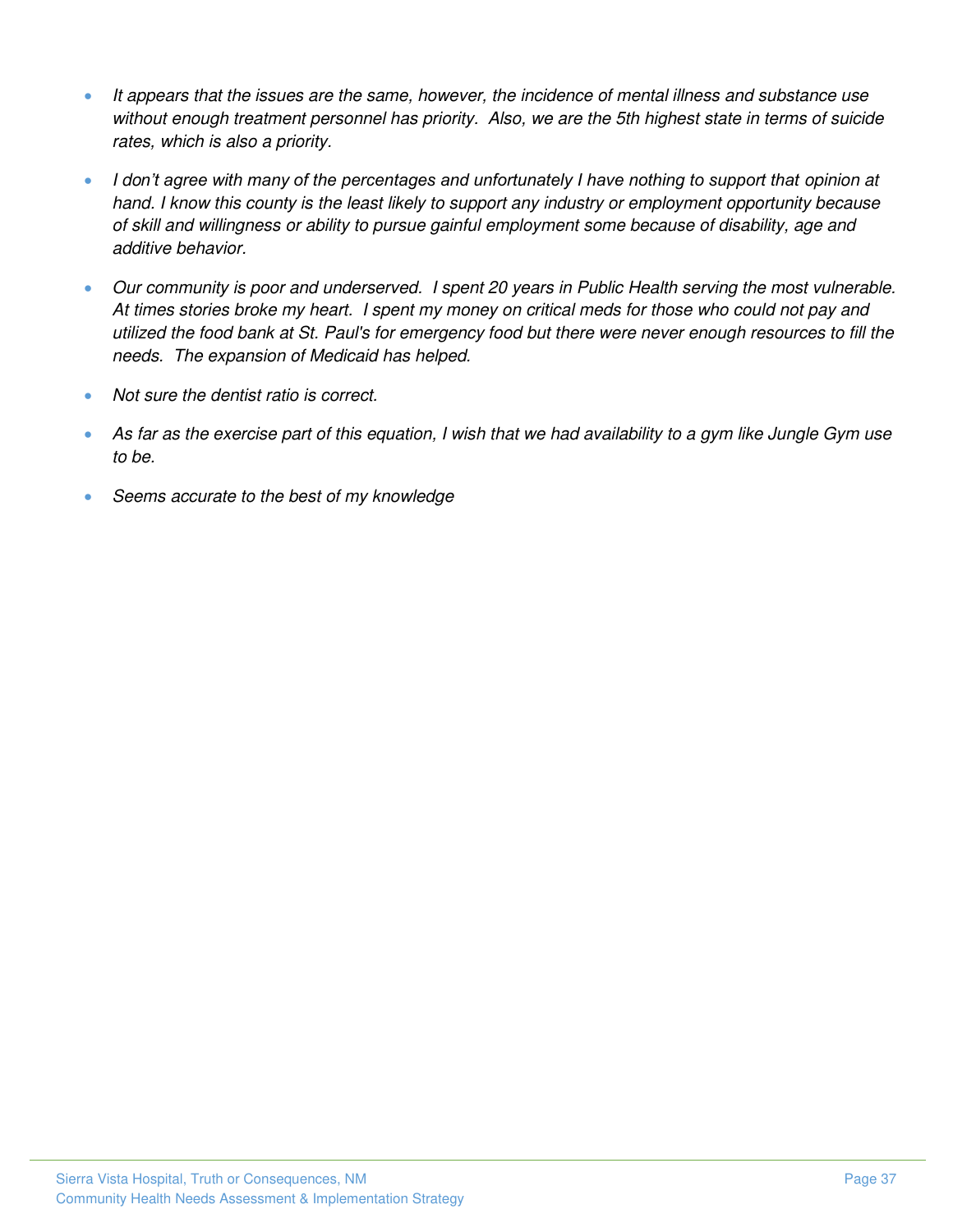

**Question: Do you agree with the demographics and common health behaviors of SVH's Service Area?** 

- *I disagree that the % white, non-Hispanic compared to the % Hispanic population. Are you sure it wasn't transposed?*
- *It's an assumption based on the fact that the average citizen is over 50*
- *I think that due to our lack of physicians, certain screenings are less likely to occur here.*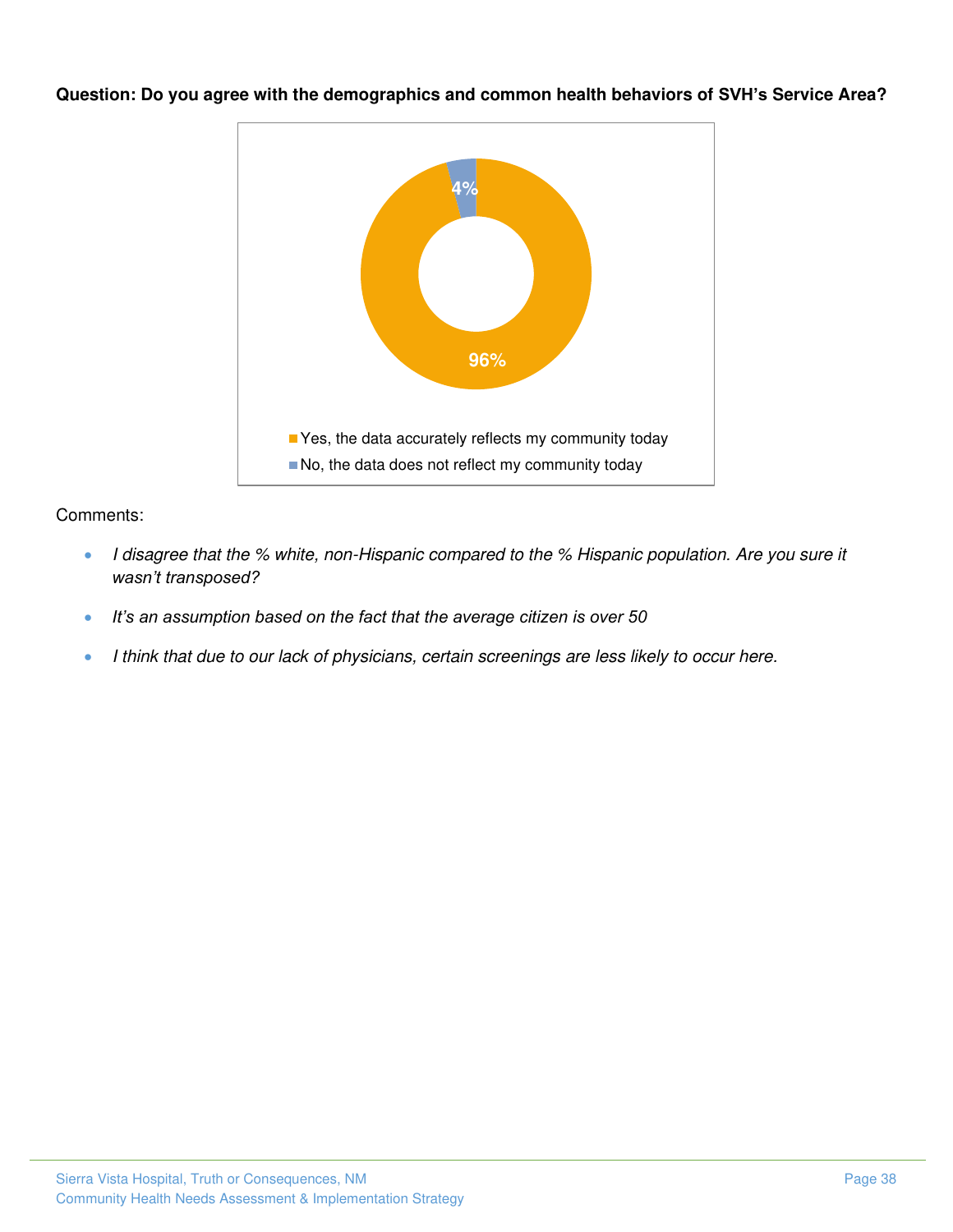

**Question: Do you agree with the overall social vulnerability index for Sierra County?** 

- *This is a very elderly population that live alone and are isolated. We also have a large rural community.*
- *I believe any sort of natural disaster or large scale disease outbreak would overwhelm the health care sector in very short time, and the long term effects of such events would cause significant short and long term turmoil perhaps so much so that the ongoing effects would persist indefinitely and forever change the demographic and economic makeup of the county.*
- *It's difficult to interpret your maps.*
- *I disagree that the west half of the county is more socially vulnerable. The communities of Hillsboro and Winston are not affluent, but folks neighbor well and help each other. The ranches in this area are deprived of housing nor socioeconomic condition.*
- *Seems to be a bit of general information so lacks credibility*
- *This is difficult to understand. People in the Southern half of the county with the exception of the large farmers are generally poorer with access to fewer resources. They are undocumented in many cases and have less access to care. Public Health saw many and I believe most use Ben Archer in Hatch rather than accessing care in T or C. The other issue is the fear of being picked up by the Border Patrol.*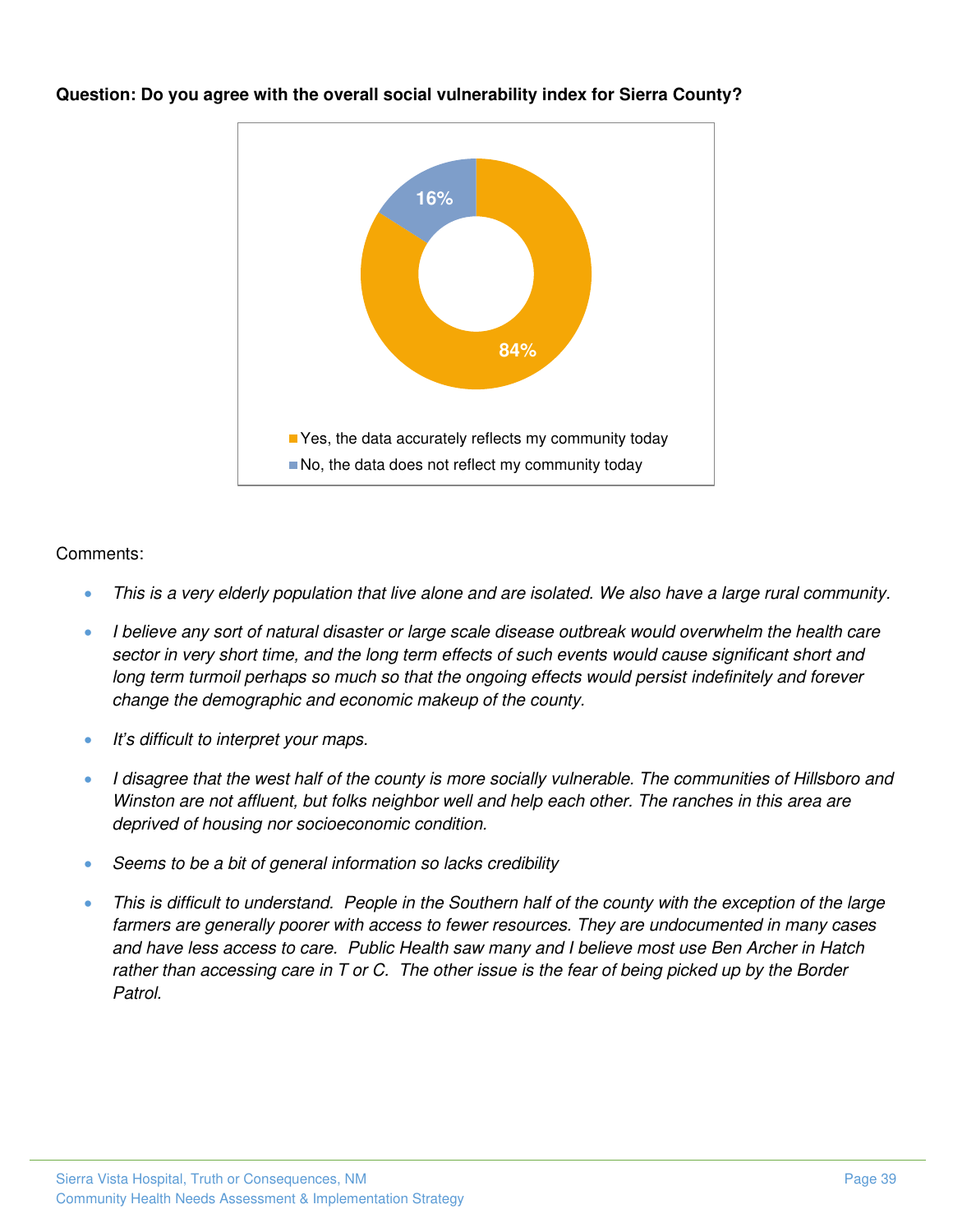

**Question: Do you agree with the national rankings and leading causes of death?** 

- *We have a large about of thyroid disease.*
- *With regards to suicide I believe there may be an increase on the horizon. I recently have been called in for 3 separate self-inflicted gunshots to the head over a period of 10 days.*
- *Suicide is higher than expected, 3 within the last two weeks. Does the NM Veterans home Alzheimer's rate include those at the NMSVH?*
- *I believe the suicide rate in Sierra County has risen dramatically over the past three years.*
- *The incidents of suicide has increased dramatically in recent weeks. The community needs immediate assistance to deal with this issue.*
- *I thought we had a high number of drug overdose deaths*
- *Yes, this has changed little since I left Public Health.*
- *Suicide rate seems low. There were at least 2 last year and three already this year.*
- *Suicide rates have increased significantly*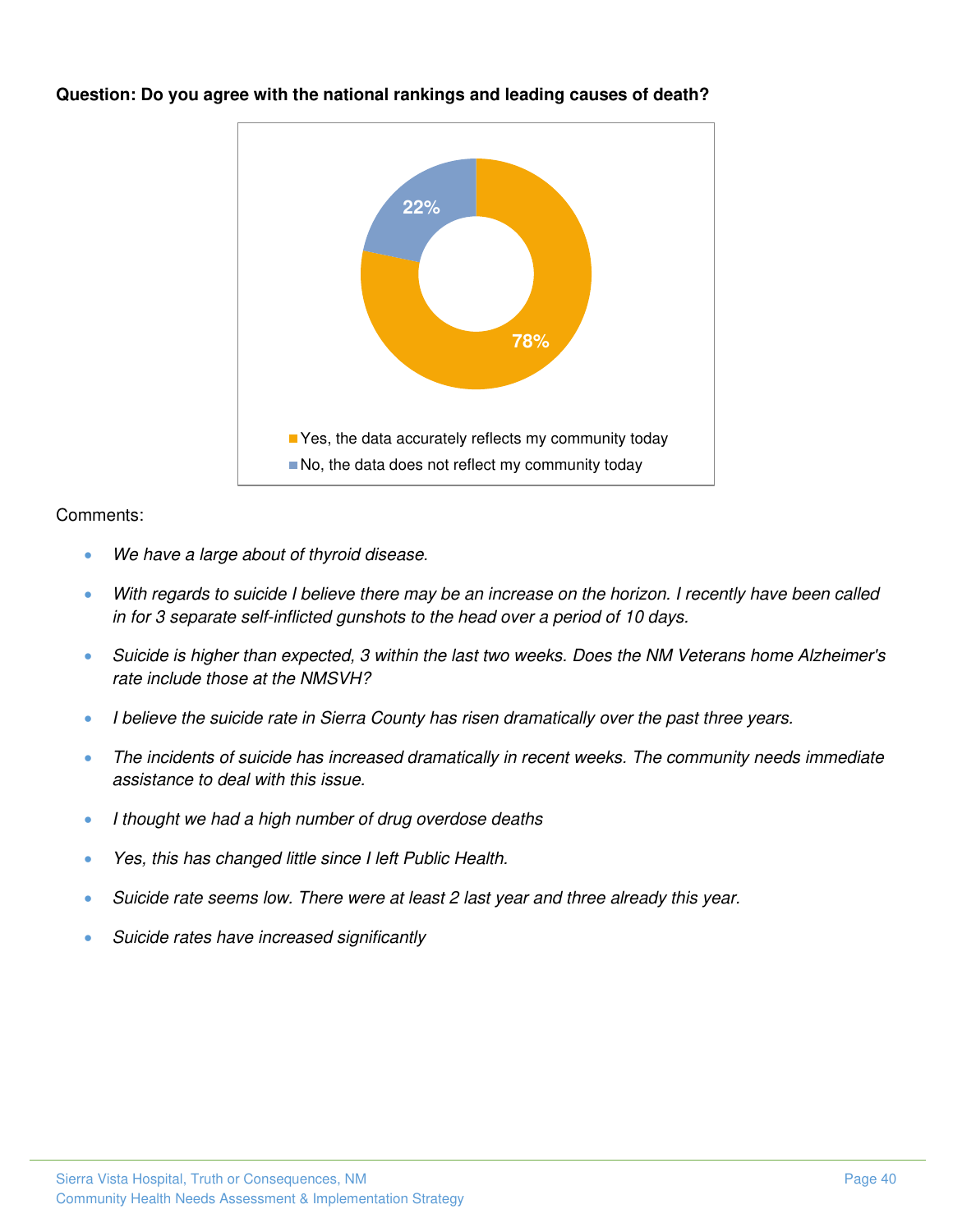

#### **Question: Do you agree with the health trends in Sierra County?**

- *Really hard to know how much of this is accurate.*
- *Very shocking statistics*
- *The difficulty is no real chance to decide how these fit with what I know about the financial benefits I see as a resource and how those resource choices are made*
- *I am really not sure about that information.*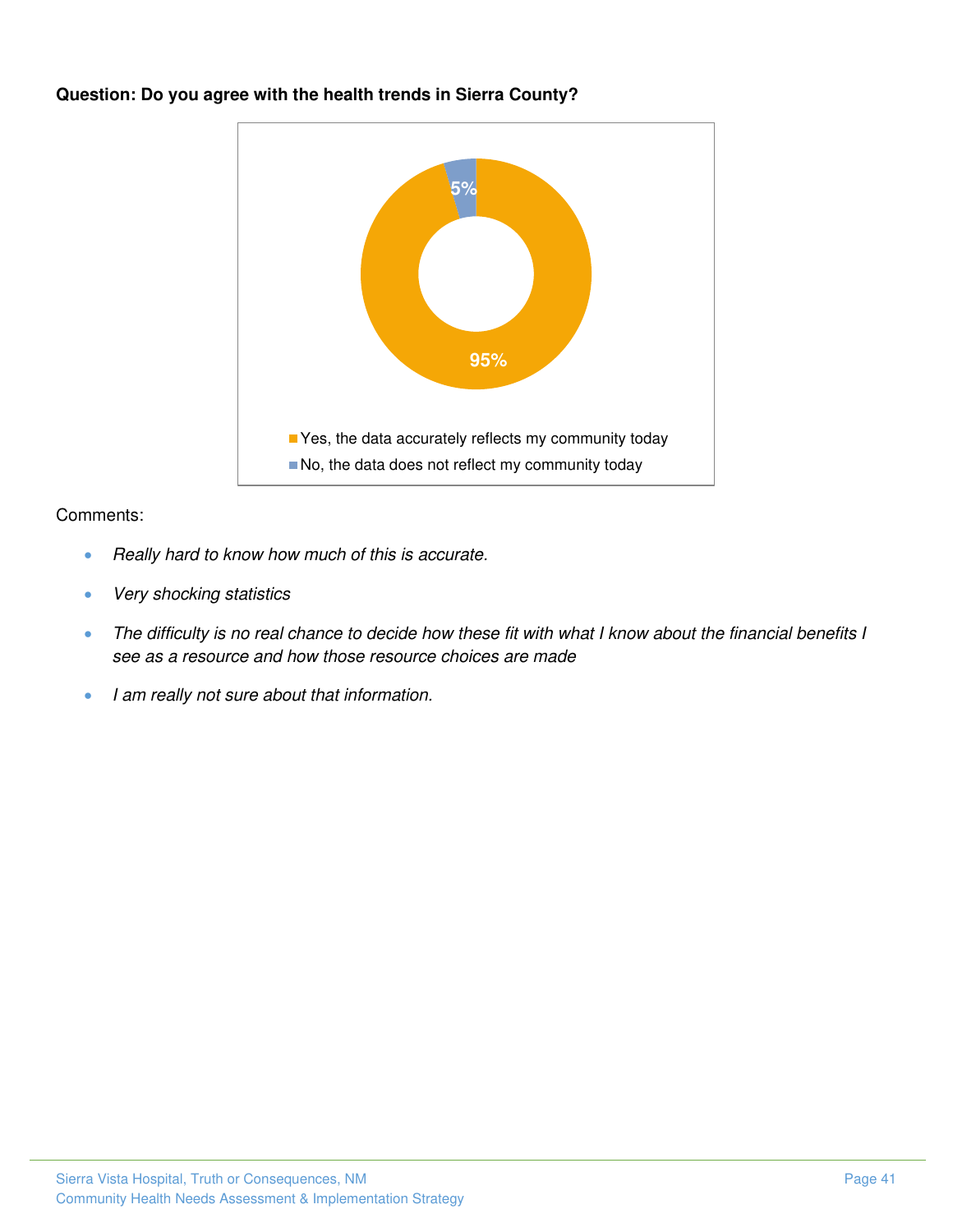## <span id="page-44-0"></span>Appendix B – National Healthcare Quality and Disparities Report

The National Healthcare Quality and Disparities Reports (QDR; annual reports to Congress mandated in the Healthcare Research and Quality Act of 1999 (P.L. 106-129)) are based on more than 300 healthcare process, outcome, and access measures, covering a wide variety of conditions and settings. Data years vary across measures; most trend analyses include data points from 2000-2002 to 2012-2015. An exception is rates of uninsured, which we are able to track through 2017. The reports are produced with the support of an HHS Interagency Work Group (IWG) and guided by input from AHRQ's National Advisory Council and the Institute of Medicine (IOM), now known as the Health and Medicine Division of the National Academies of Sciences, Medicine, and Engineering.

For the 15th year in a row, the Agency for Healthcare Research and Quality (AHRQ) has reported on progress and opportunities for improving healthcare quality and reducing healthcare disparities. As mandated by the U.S. Congress, the report focuses on "national trends in the quality of health care provided to the American people" (42 U.S.C. 299b-2(b)(2)) and "prevailing disparities in health care delivery as it relates to racial factors and socioeconomic factors in priority populations" (42 U.S.C. 299a-1(a)(6)).

The 2017 report and chartbooks are organized around the concepts of access to care, quality of care, disparities in care, and six priority areas—including patient safety, person-centered care, care coordination, effective treatment, healthy living, and care affordability. Summaries of the status of access, quality, and disparities can be found in the report.

The report presents information on trends, disparities, and changes in disparities over time, as well as federal initiatives to improve quality and reduce disparities. It includes the following:

- **Overview of Quality and Access in the U.S. Healthcare System** that describes the healthcare systems, encounters, and workers; disease burden; and healthcare costs.
- **Variation in Health Care Quality and Disparities** that presents state differences in quality and disparities.
- **Access and Disparities in Access to Healthcare** that tracks progress on making healthcare available to all Americans.
- **Trends in Quality of Healthcare** that tracks progress on ensuring that all Americans receive appropriate services.
- **Trends in Disparities** that tracks progress in closing the gap between minority racial and ethnic groups and Whites, as well as income and geographic location gaps (e.g., rural/suburban disparities).
- **Looking Forward** that summarizes future directions for healthcare quality initiatives.

#### **Key Findings**

**Access:** An estimated 43% of access measures showed improvement (2000-2016), 43% did not show improvement, and 14% showed worsening. For example, from 2000 to 2017, there were significant gains in the percentage of people who reported having health insurance.

**Quality:** Quality of healthcare improved overall from 2000 through 2014-2015, but the pace of improvement varied by priority area: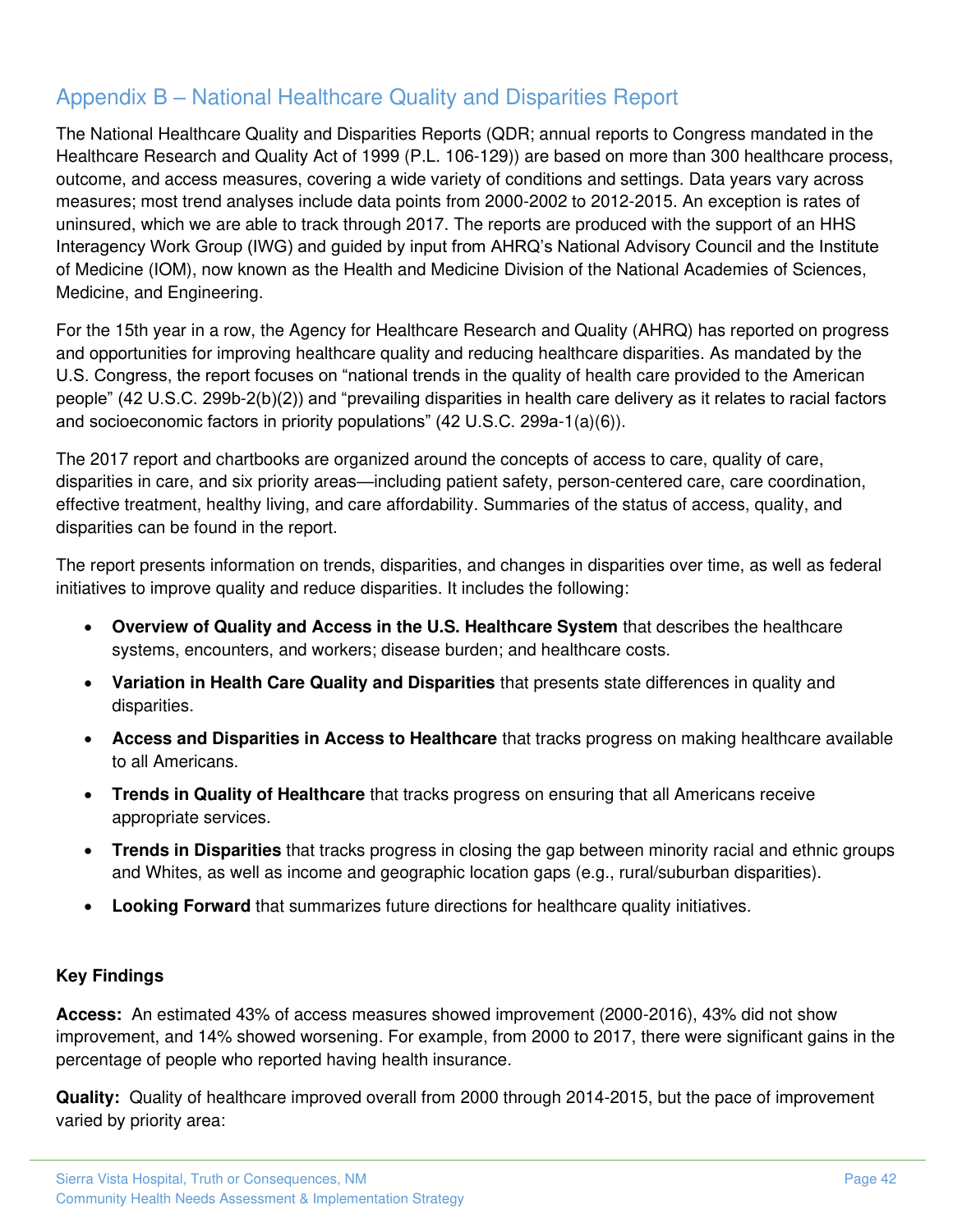- Person-Centered Care: Almost 70% of person-centered care measures were improving overall.
- Patient Safety: More than two-thirds of patient safety measures were improving overall.
- Healthy Living: More than half of healthy living measures were improving overall.
- Effective Treatment: More than half of effective treatment measures were improving overall.
- Care Coordination: Half of care coordination measures were improving overall.
- Care Affordability: Eighty percent of care affordability measures *did not* change overall.

**Disparities:** Overall, some disparities were getting smaller from 2000 through 2014-2015; but disparities persist, especially for poor and uninsured populations in all priority areas.

#### **Trends**

- Trends show that about 55% percent of quality measures are improving overall for Blacks.<sup>11</sup> However, most recent data in 2014-2015 show that about 40% of quality measures were worse for Blacks compared with Whites.
- Trends show that about 60% of quality measures are improving overall for Asians. However, most recent data in 2014-2015 show that 20% of quality measures were worse for Asians compared with Whites.
- Trends show that almost 35% of quality measures are improving overall for American Indians/Alaska Natives (AI/ANs). However, most recent data in 2014-2015 show that about 30% of quality measures were worse for AI/ANs compared with Whites.
- Trends show that approximately 25% of quality measures are improving overall for Native Hawaiians/Pacific Islanders (NHPIs). However, most recent data in 2014-2015 show that nearly 33% of quality measures were worse for NHPIs compared with Whites.
- Trends show that about 60% of quality measures are improving overall for Hispanics, but in 2014-2015, nearly 33% of quality measures were worse for Hispanics compared with non-Hispanic Whites.
- Variation in care persisted across the urban-rural continuum in 2014-2016, especially in access to care and care coordination.

#### **Looking Forward**

The National Healthcare Quality and Disparities Report (QDR) continues to track the nation's performance on healthcare access, quality, and disparities. The QDR data demonstrate significant progress in some areas and identify other areas that merit more attention where wide variations persist. The number of measures in each priority area varies, and some measures carry more significance than others as they affect more people or have more significant consequences. The summary charts are a way to quantify and illustrate progress toward achieving accessible, high-quality, and affordable care at the national level using available nationally representative data. The summary charts are accessible via the link below.

This report shows that while performance for most access measures did not change significantly over time (2000-2014), insurance coverage rates did improve (2000-2016). Quality of healthcare improved in most areas,

<sup>&</sup>lt;sup>11</sup> Throughout this report and its appendixes, "Blacks" refers to Blacks or African Americans, and "Hispanics" refers to Hispanics or Latinos. More information is available in the Reporting Conventions section of the Introduction and Methods.